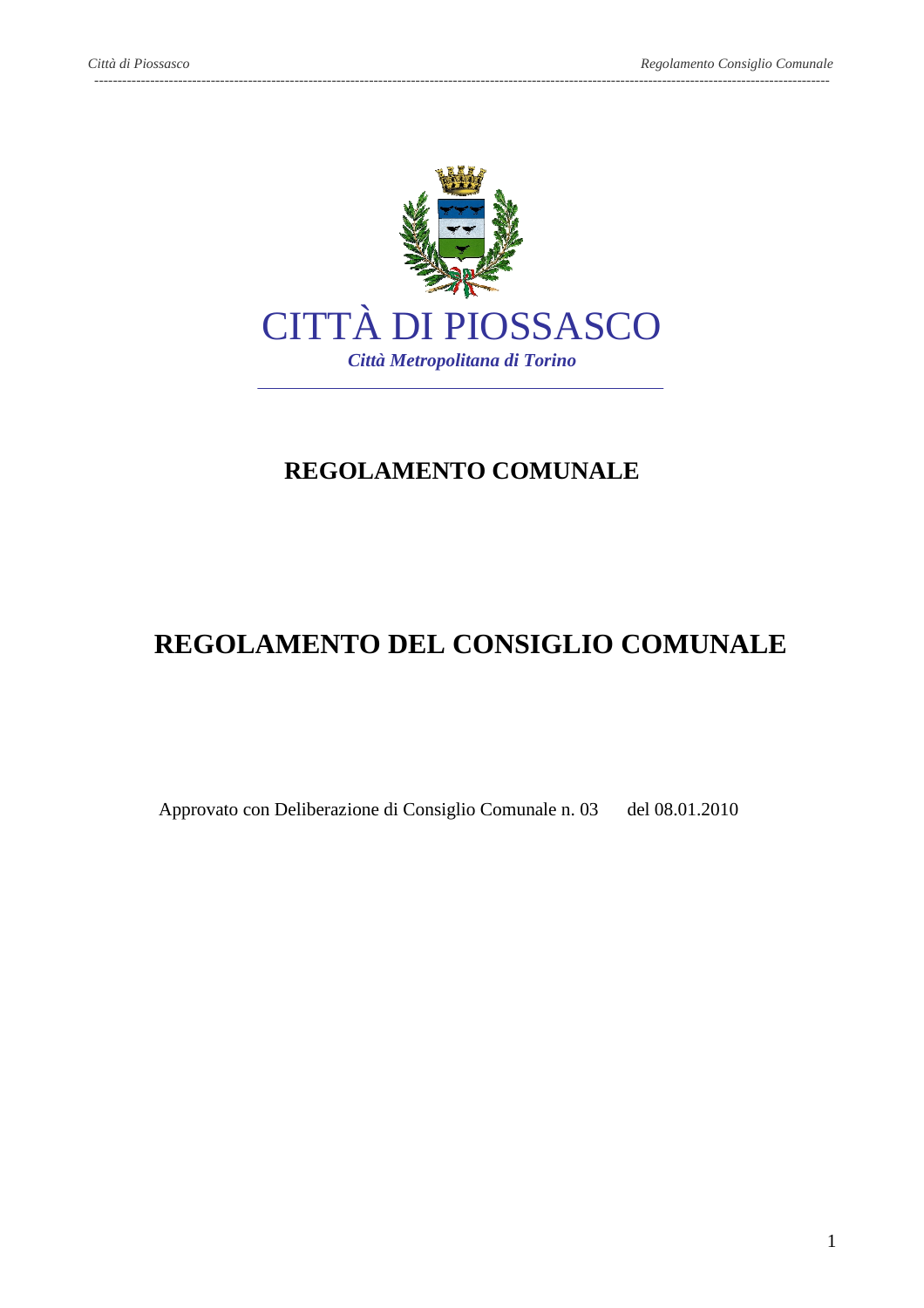### INDICE

*--------------------------------------------------------------------------------------------------------------------------------------------------------------*

| Art. 5 - AUTONOMIA ORGANIZZATIVA E FUNZIONALE DEL CONSIGLIO E DEI GRUPPI           |  |
|------------------------------------------------------------------------------------|--|
|                                                                                    |  |
|                                                                                    |  |
|                                                                                    |  |
|                                                                                    |  |
|                                                                                    |  |
|                                                                                    |  |
|                                                                                    |  |
|                                                                                    |  |
|                                                                                    |  |
|                                                                                    |  |
|                                                                                    |  |
|                                                                                    |  |
|                                                                                    |  |
|                                                                                    |  |
|                                                                                    |  |
|                                                                                    |  |
|                                                                                    |  |
| Art. 17- CONFERENZA DEI CAPIGRUPPO, AFFARI ISTITUZIONALI E GENERALI. COMPETENZE E  |  |
|                                                                                    |  |
|                                                                                    |  |
|                                                                                    |  |
|                                                                                    |  |
| Art. 20 - NOMINA DEL PRESIDENTE, DEL VICE-PRESIDENTE E SEDUTE DELLE COMMISSIONI 14 |  |
|                                                                                    |  |
|                                                                                    |  |
|                                                                                    |  |
| Art. 23 - POSSIBILI DELEGHE AL PRESIDENTE DEL CONSIGLIO COMUNALE 16                |  |
| Art. 24 - C.C.R. CONSIGLIO COMUNALE DEI RAGAZZI - MODALITA' DI COLLABORAZIONE  17  |  |
|                                                                                    |  |
|                                                                                    |  |
|                                                                                    |  |
|                                                                                    |  |
|                                                                                    |  |
|                                                                                    |  |
|                                                                                    |  |
|                                                                                    |  |
|                                                                                    |  |
|                                                                                    |  |
|                                                                                    |  |
|                                                                                    |  |
|                                                                                    |  |
|                                                                                    |  |
|                                                                                    |  |
|                                                                                    |  |
|                                                                                    |  |
|                                                                                    |  |
|                                                                                    |  |
|                                                                                    |  |
|                                                                                    |  |
|                                                                                    |  |
|                                                                                    |  |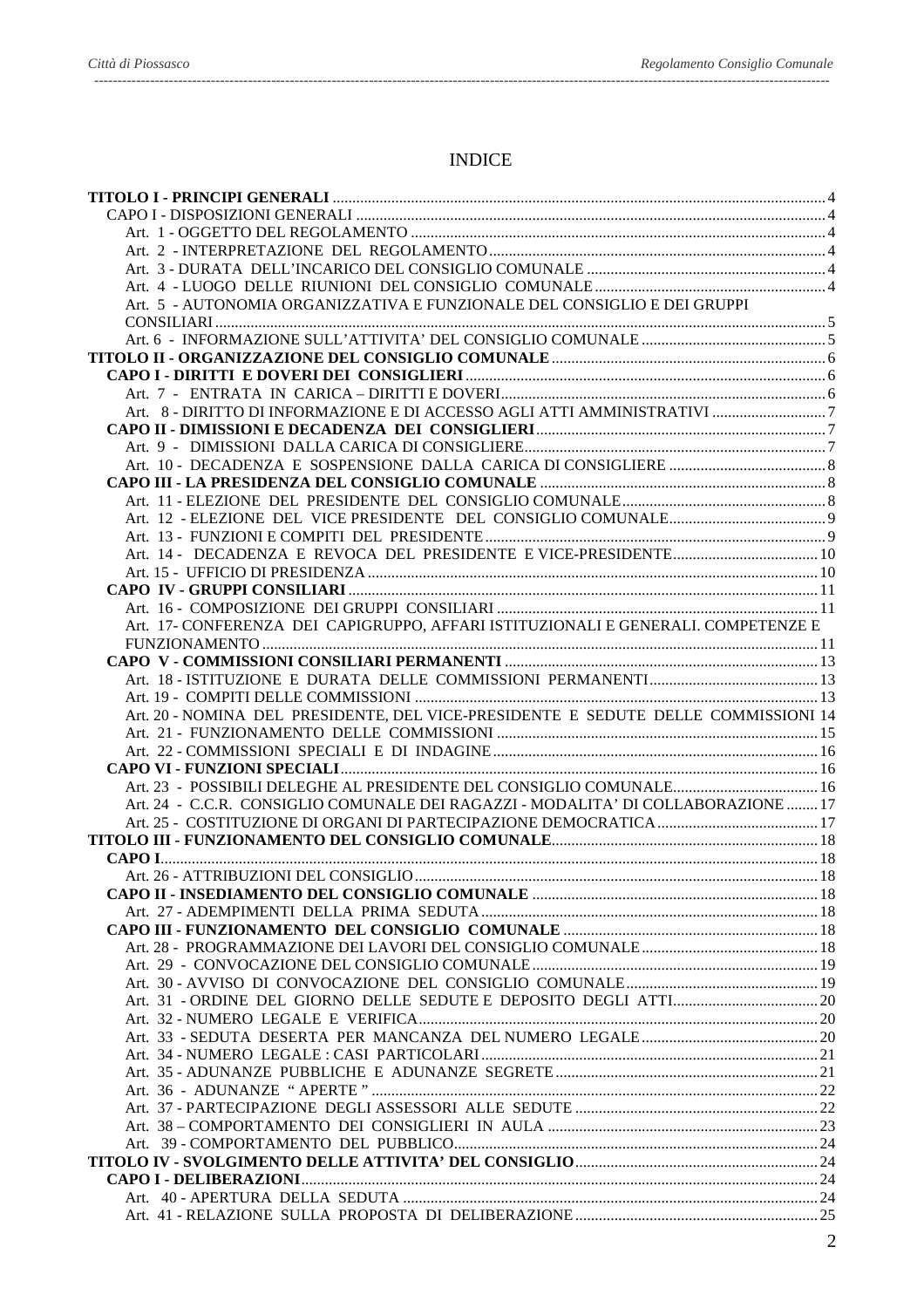| Art. 44 - INTERVENTO PER RICHIAMO AL REGOLAMENTO O MOZIONE D'ORDINE 26           |  |
|----------------------------------------------------------------------------------|--|
|                                                                                  |  |
|                                                                                  |  |
|                                                                                  |  |
|                                                                                  |  |
| CAPO II - INTERROGAZIONI, INTERPELLANZE, MOZIONI, ORDINI DEL GIORNO E MOZIONE DI |  |
|                                                                                  |  |
|                                                                                  |  |
|                                                                                  |  |
|                                                                                  |  |
|                                                                                  |  |
|                                                                                  |  |
|                                                                                  |  |
|                                                                                  |  |
|                                                                                  |  |
|                                                                                  |  |
|                                                                                  |  |
|                                                                                  |  |
|                                                                                  |  |
|                                                                                  |  |
|                                                                                  |  |
|                                                                                  |  |
|                                                                                  |  |
| Art. 62 - CONVOCAZIONE E ORDINI DEL GIORNO DELLE COMMISSIONI COMUNALI PERMANENTI |  |
|                                                                                  |  |
|                                                                                  |  |
|                                                                                  |  |
|                                                                                  |  |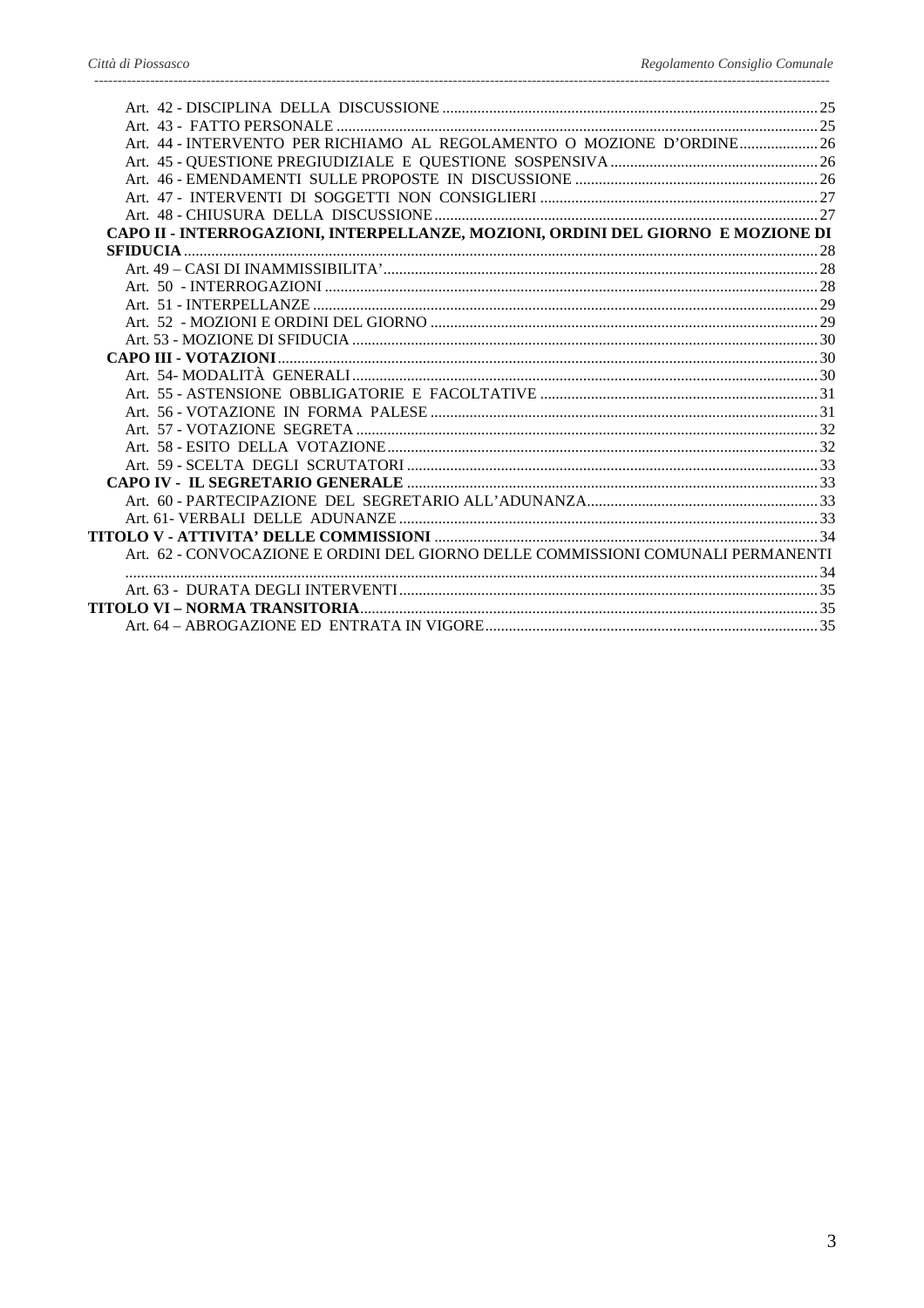# **TITOLO I - PRINCIPI GENERALI** CAPO I - DISPOSIZIONI GENERALI

*--------------------------------------------------------------------------------------------------------------------------------------------------------------*

### **Art. 1 - OGGETTO DEL REGOLAMENTO**

- 1. Il presente Regolamento disciplina le funzioni e i lavori del Consiglio Comunale di Piossasco.
- 2. Il Regolamento è approvato dal Consiglio a maggioranza assoluta dei Consiglieri assegnati, nel rispetto dei principi fissati dalla Legge e in armonia con lo Statuto. Anche le modifiche al Regolamento sono approvate con analoga maggioranza.
- 3. Copia del Regolamento in vigore è disponibile sul sito del Comune e viene inoltrata ai Consiglieri all'inizio del loro mandato, ai Dirigenti, ai Responsabili degli Uffici e Servizi Comunali, agli Organismi di Partecipazione Popolare, al Collegio dei Revisori dei Conti, al Difensore Civico, agli Enti e Società ai quali il Comune partecipa. Una copia **scritta** del Regolamento è posta nella Sala Consiliare e nella Sala delle Commissioni.

#### **Art. 2 - INTERPRETAZIONE DEL REGOLAMENTO**

- 1. Il Consiglio Comunale, nella seduta successiva a quella della sua costituzione, nomina una Commissione del Regolamento Consiliare composta da quattro Consiglieri, due per la minoranza e due per la maggioranza, oltre il Presidente del Consiglio che ne fa parte di diritto e la presiede.
- 2. La suddetta Commissione viene convocata sia per esaminare le proposte di modifiche al Regolamento, sia sull'interpretazione dello stesso.
- 3. Quando, nel corso delle adunanze del Consiglio Comunale, si presentano situazioni che non sono disciplinate dalla Legge, dallo Statuto e dal presente Regolamento, il Presidente sospende la seduta del Consiglio Comunale per sentire il parere della Commissione competente e del Segretario Generale.
- 4. Qualora la questione concernente l'interpretazione di una norma Regolamentare venga sollevata da Consiglieri, al di fuori delle adunanze consiliari, la Commissione, dopo aver richiesto obbligatoriamente il parere al Segretario Generale, si esprime con atto motivato che sarà comunicato dal Presidente nel corso della prima seduta utile del Consiglio.
- 5. L'interpretazione della norma da parte della Commissione ha valore di interpretazione autentica e, in merito alla stessa, non saranno accolte ulteriori eccezioni nel corso del mandato, salvo il legittimo ricorso alle autorità amministrative o giurisdizionali competenti.

#### **Art. 3 - DURATA DELL'INCARICO DEL CONSIGLIO COMUNALE**

Il Consiglio Comunale è l'Organo di indirizzo e di controllo politico-amministrativo e rimane in carica sino all'elezione del nuovo, limitandosi, dopo la pubblicazione del decreto di indizione dei comizi elettorali, ad adottare gli atti urgenti e improrogabili.

#### **Art. 4 - LUOGO DELLE RIUNIONI DEL CONSIGLIO COMUNALE**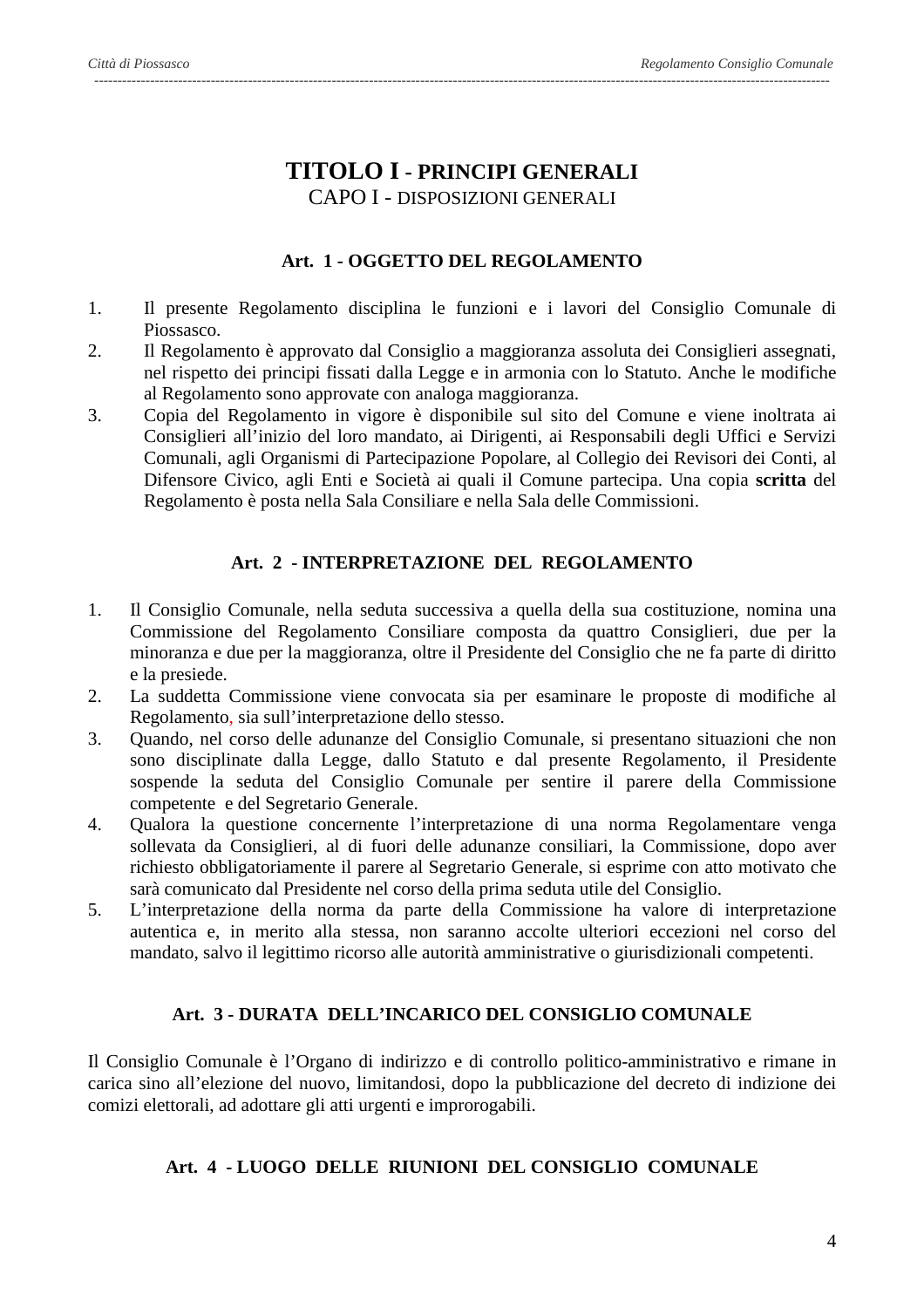1. Le riunioni del Consiglio si tengono presso la sede comunale o altro spazio espressamente individuato con provvedimento amministrativo dell'Ente.

*--------------------------------------------------------------------------------------------------------------------------------------------------------------*

- 2. Il Presidente del Consiglio, di concerto con la Conferenza dei Capigruppo, può stabilire che l'adunanza del Consiglio si svolga eccezionalmente in luogo diverso da quanto stabilito al 1° comma.
- 3. Il giorno nel quale si svolge l'adunanza del Consiglio Comunale, all'esterno della sede devono essere esposte la bandiera Italiana, quella dell'Unione Europea e quella della Regione Piemonte.

#### **Art. 5 - AUTONOMIA ORGANIZZATIVA E FUNZIONALE DEL CONSIGLIO E DEI GRUPPI CONSILIARI**

- 1. Il Consiglio Comunale è dotato di autonomia funzionale e organizzativa. Le modalità per fornire al Consiglio servizi, attrezzature e risorse finanziarie, sono stabilite ai sensi dell'art. 38, comma 3°, del T.U.E.L.
- 2. Un'apposita struttura denominata "Ufficio di supporto del Consiglio", eventualmente accorpata ad altre strutture, per motivi Organizzativi dell'Ente, assicura l'autonomia del Consiglio.
- 3. Tale struttura dispone di personale, risorse finanziarie e servizi, necessari alle funzioni della Presidenza del Consiglio e del Consiglio Comunale, compatibilmente con le risorse finanziarie ed organizzative degli altri uffici.
- 4. Gli atti di Organizzazione relativi all'Ufficio di supporto al Consiglio sono assunti dal Segretario Generale d'intesa con il Presidente del Consiglio, sentita la Conferenza dei Capigruppo. Al Presidente spettano le funzioni di indirizzo e di controllo dell'ufficio di supporto.
- 5. Le risorse finanziarie per l'autonomia organizzativa del Consiglio sono determinate annualmente in sede di approvazione del Bilancio Preventivo, su proposta del Presidente del Consiglio.
- 6. Compatibilmente con gli spazi e con le risorse finanziarie dell'Ente, devono essere previsti servizi essenziali per i Gruppi Consiliari regolarmente costituiti.

#### **Art. 6 - INFORMAZIONE SULL'ATTIVITA' DEL CONSIGLIO COMUNALE**

- 1. Il Comune assicura la più ampia ed imparziale informazione sull'attività del Consiglio Comunale (pubblicizzando, con adeguate iniziative, il programma dei lavori delle sedute del Consiglio, il loro svolgimento, le decisioni assunte e le iniziative promosse), della Presidenza, delle Commissioni e dei Gruppi Consiliari, anche mediante l'utilizzo del periodico di informazione locale della Città di Piossasco e del sito internet, di comunicatistampa ed eventualmente mediante trasmissioni radiofoniche, televisive e informatiche dedicate ad adunanze ed attività.
- 2. Sul periodico di informazione della Città di Piossasco, destinato a tutta la cittadinanza, i Gruppi Consiliari hanno pari opportunità per esprimere le proprie posizioni ed iniziative.
- 3. Sull'attività di cui al comma 1, sovrintendono la Presidenza del Consiglio e la Conferenza dei Capigruppo con il parere favorevole dei componenti che rappresentino i due terzi dei Consiglieri.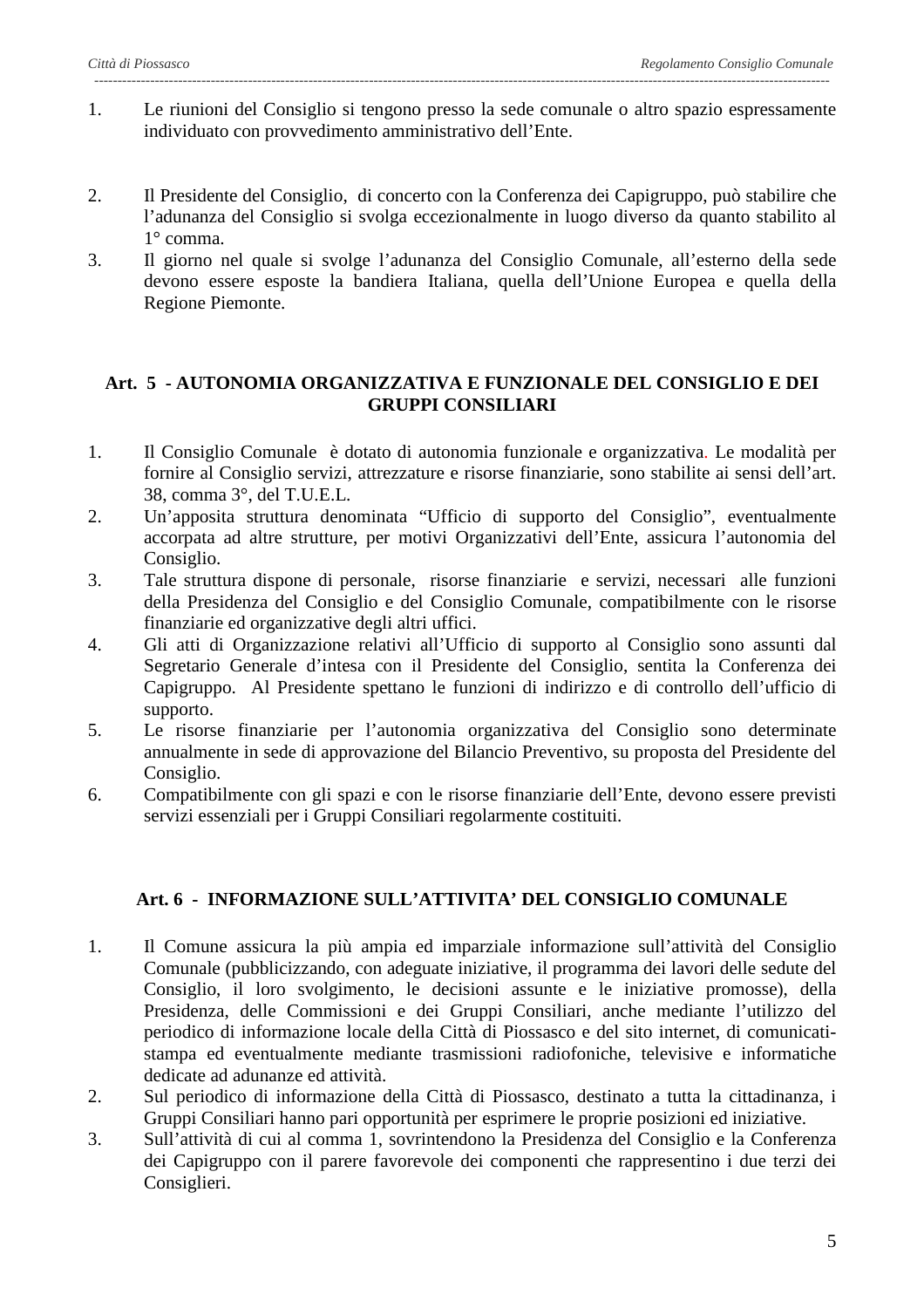# **TITOLO II - ORGANIZZAZIONE DEL CONSIGLIO COMUNALE**

*--------------------------------------------------------------------------------------------------------------------------------------------------------------*

# **CAPO I - DIRITTI E DOVERI DEI CONSIGLIERI**

# **Art. 7 - ENTRATA IN CARICA – DIRITTI E DOVERI**

- 1. L'elezione dei Consiglieri Comunali, la loro durata in carica, il numero dei Consiglieri attribuiti al Comune e la loro posizione giuridica sono regolati dalla Legge.
- 2. I Consiglieri entrano in carica all'atto della proclamazione o in caso di surrogazione, non appena adottata dal Consiglio la relativa deliberazione.
- 3. I Consiglieri, secondo le modalità previste dallo Statuto e dal Regolamento, hanno diritto:
	- a. di promuovere iniziative su ogni questione sottoposta alla deliberazione del Consiglio e comunque di competenza dell'Amministrazione Comunale, cioè su argomenti che riguardano direttamente le funzioni di indirizzo e di controllo politico-amministrativo di competenza del Consiglio Comunale, nonché le altre funzioni previste dalle Leggi e dallo Statuto.
	- b. di chiedere la convocazione del Consiglio Comunale, secondo le modalità previste dall'art. 39 del T.U.E.L.
	- c. di presentare proposte di deliberazione relative ad oggetti di competenza del Consiglio Comunale.
	- d. di partecipare alle sedute del Consiglio, prendere la parola, presentare emendamenti alle proposte di deliberazione poste in discussione e votare su ciascun oggetto all'ordine del giorno.
	- e. di presentare interrogazioni, interpellanze, mozioni e ordini del giorno su argomenti che interessano l'attività del Comune o comunque la vita politica, economica, sociale, culturale della Città e su fatti eccezionali di particolare rilevanza.
	- f. di far parte delle Commissioni Consiliari e assistere alle sedute delle Commissioni di cui non sono componenti.
	- g. di ottenere tutte le notizie e le informazioni, utili all'espletamento del loro mandato, in merito alle attività del Comune e degli Enti collegati. Di avere accesso agli atti e di chiedere copie dei relativi documenti.
	- h. di essere informati sulle cerimonie, celebrazioni e manifestazioni indette dall'Amministrazione Comunale, quelle che si svolgono nella Città o quelle a cui l'Amministrazione Comunale può essere interessata.
	- i. di ottenere un'apposita tessera di riconoscimento.
	- j. di ricevere l'elenco di tutte le deliberazioni della Giunta.
- 4. Ogni Consigliere Comunale rappresenta la Comunità ed esercita le sue funzioni senza vincolo di mandato. Nell'adempimento delle funzioni connesse alla carica elettiva egli ha pertanto piena libertà d'azione, di espressione e di voto.
- 5. Ai Consiglieri, nei limiti previsti dalla Legge, è corrisposto il gettone di presenza per la partecipazione alle sedute del Consiglio, della Conferenza dei Capigruppo e delle Commissioni Permanenti e Speciali. La liquidazione avverrà quadrimestralmente.
- 6. Il gettone di presenza sarà corrisposto al Consigliere presente per almeno i due terzi della durata della seduta del Consiglio o della Commissione. Il gettone è dovuto anche ai Consiglieri presenti alle Commissioni convocate, ma non effettuate per mancanza del numero legale.
- 7. Agli Amministratori che risiedono fuori dal Comune di Piossasco spetta il rimborso per le spese di viaggio effettivamente sostenute per la partecipazione alle sedute del Consiglio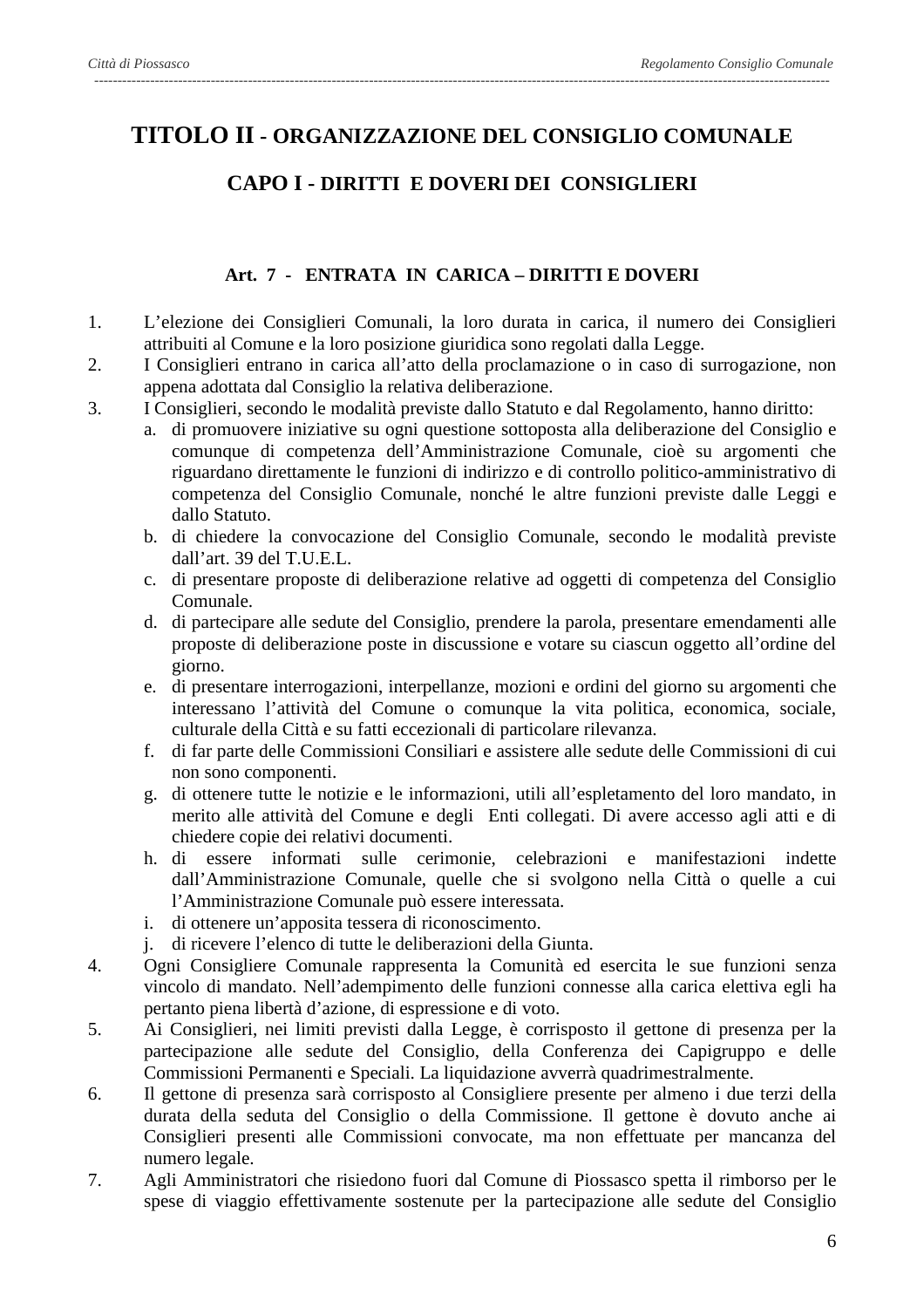Comunale, delle Commissioni Permanenti e Speciali, nonché "per la presenza necessaria presso la sede degli uffici per lo svolgimento delle funzioni proprie o delegate" (art. 84 comma 3 del D.Lgs n. 267/2000). Tale rimborso non spetta qualora dette funzioni possano essere svolte anche a mezzo telefax, posta elettronica e similari.

8. Tutti gli atti dei Consiglieri che prevedono la presentazione al protocollo possono anche essere trasmessi via telefax, posta elettronica o similari.

*--------------------------------------------------------------------------------------------------------------------------------------------------------------*

#### **Art. 8 - DIRITTO DI INFORMAZIONE E DI ACCESSO AGLI ATTI AMMINISTRATIVI**

- 1. L'esercizio dei diritti di cui al comma 3, lettera g. art. 7 è effettuato dai Consiglieri, richiedendo direttamente le informazioni e la consultazione degli atti comunali e degli enti collegati al Segretario Generale.
- 2. Il diritto di accesso di cui ai precedenti commi è esercitato, in via generale, dai Consiglieri Comunali, per le deliberazioni adottate dal Consiglio e dalla Giunta; per le determinazioni, i decreti, le ordinanze e tutti gli atti a rilevanza esterna emessi dai Dirigenti e dai Responsabili dei Servizi, inclusi i relativi atti preparatori; per gli atti a rilevanza esterna emessi dal Sindaco, dal Segretario Comunale e dal Direttore Generale.
- 3. I Consiglieri Comunali, nell'utilizzazione dei dati acquisiti, sono vincolati alle finalità effettivamente pertinenti all'esercizio del mandato elettivo e devono rispettare il dovere di segreto d'ufficio nei casi espressamente determinati dalla Legge, dai divieti di divulgazione di dati personali sensibili.
- 4. La documentazione richiesta può essere resa disponibile in formato elettronico su rete telematica interna e protetta.
- 5. Con provvedimento motivato, adottato dal Sindaco, su proposta del Dirigente competente, l'accesso può essere negato o differito per cause ostative derivanti da obblighi di Legge. Qualora l'accoglimento di una richiesta di accesso o di copia comporti oneri particolarmente gravosi per gli uffici, il Sindaco chiede al Presidente del Consiglio di sottoporre la questione alla Conferenza dei Capigruppo, affinché questa valuti limiti di tempo e di esercizio.
- 6. Le informazioni implicanti chiarimenti, elaborazioni di dati e valutazioni devono essere ottenute attraverso interrogazioni o interpellanze, con richiesta scritta e motivata al Sindaco.

### **CAPO II - DIMISSIONI E DECADENZA DEI CONSIGLIERI**

#### **Art. 9 - DIMISSIONI DALLA CARICA DI CONSIGLIERE**

- 1. Le dimissioni dalla carica di Consigliere devono essere presentate dall'interessato con dichiarazione scritta, anche non motivata, indirizzata al Presidente del Consiglio, assunte mediante la materiale e personale consegna del documento al protocollo del Comune.
- 2. Le dimissioni non presentate personalmente devono essere autenticate con data certa e con l'indicazione contestuale o con separato atto autenticato delle generalità del soggetto delegato e devono essere inoltrate al protocollo dell'Ente, entro un termine massimo di cinque giorni, a tutela dell'autenticità dell'atto di delega e dell'attualità della volontà del Consigliere dimissionario.
- 3. Acquisito al protocollo dell'Ente il documento contenente le dimissioni, esse sono irrevocabili, non necessitano di presa d'atto e sono immediatamente efficaci.
- 4. Il Consiglio, entro dieci giorni dalla data di presentazione delle dimissioni, deve procedere alla surroga del Consigliere dimissionario con atto deliberativo. Non si fa luogo a surroga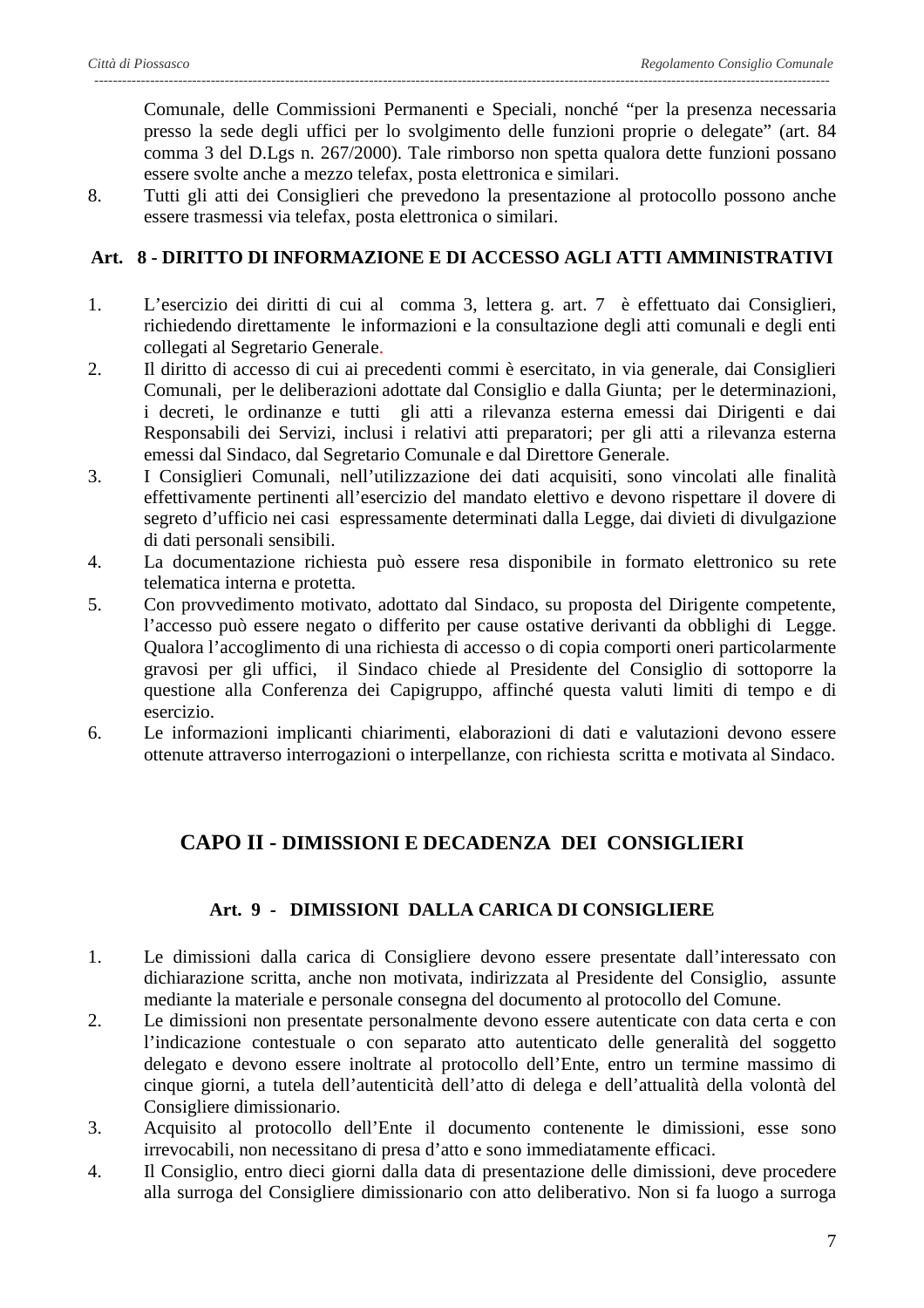dei Consiglieri dimissionari, qualora ricorrano i presupposti dell'art. 141 del D.lgs. n. 267/2000.

5. Il Consiglio Comunale garantisce l'esercizio del diritto del Consigliere subentrante, previo l'accertamento dell'insussistenza delle condizioni di ineleggibilità e di incompatibilità del soggetto surrogante, secondo quanto disposto al Capo II del titolo III del D.lgs. n. 267/2000.

*--------------------------------------------------------------------------------------------------------------------------------------------------------------*

6. La presentazione "contestuale" nel tempo, al protocollo dell'Ente, delle dimissioni della metà più uno dei Consiglieri in carica, (ciò avviene con numeri di protocollo consecutivi ovvero con dimissioni contenute in un unico atto) determina lo scioglimento del Consiglio Comunale, ai sensi dell'art. 141 comma 1 3b del D.lgs. n. 267/2000.

#### **Art. 10 - DECADENZA E SOSPENSIONE DALLA CARICA DI CONSIGLIERE**

- 1. I Consiglieri decadono dalla carica per la perdita delle condizioni di eleggibilità e incompatibilità previste dal titolo III del D.lgs. n. 267/2000. Sono, invece, sospesi dalla carica quando ricorrono le condizioni previste dall'art. 59 del medesimo D.lgs. n. 267/2000.
- 2. In armonia con quanto stabilito dalle norme dello Statuto Comunale, il Consigliere che, senza giustificato motivo, non interviene per tre sedute consecutive alle riunioni del Consiglio, esperita negativamente la procedura di cui al successivo comma, decade dalla carica di Consigliere.
- 3. Ogni assenza deve essere giustificata per iscritto al Presidente entro dieci giorni.
- 4. Le assenze si considerano giustificate per i seguenti motivi:
	- a. salute, attestati da un apposito certificato medico;
	- b. infortunio;
	- c. maternità;
	- d. matrimonio;
	- e. gravi lutti familiari autocertificati;
	- f. missioni istituzionali del Consigliere;
	- g. impegni lavorativi improcrastinabili.
- 5. Le motivazioni che giustificano le assenze devono essere comunicate per iscritto dal Consigliere al Presidente del Consiglio, entro dieci giorni dalla richiesta, preordinata alla possibile iscrizione della decadenza nell'O.d.g. del Consiglio Comunale.
- 6 Qualora le giustificazioni non fossero conformi a quanto previsto dal precedente comma, il Presidente del Consiglio rimette la questione al Consiglio Comunale nella seduta immediatamente successiva. In tale seduta il Consiglio decide in merito, con votazione palese, consentendo l'eventuale intervento in aula del solo Consigliere oggetto di decadenza.
- 7 Qualora sia pronunciata la decadenza, si procede nella stessa riunione alla surroga del primo dei candidati non eletti nella lista alla quale apparteneva il Consigliere dichiarato decaduto.

# **CAPO III - LA PRESIDENZA DEL CONSIGLIO COMUNALE**

#### **Art. 11 - ELEZIONE DEL PRESIDENTE DEL CONSIGLIO COMUNALE**

- 1. A norma del D.lgs. n. 267/2000 e dello Statuto, il Consiglio elegge tra i propri componenti il Presidente del Consiglio Comunale, con votazione segreta, a maggioranza dei due terzi dei Consiglieri assegnati.
- 2. Qualora nessun Consigliere Comunale, dopo due votazioni, raggiunga la maggioranza richiesta, si procede, nella seduta successiva, ad un'ulteriore votazione per la quale è sufficiente il raggiungimento della maggioranza assoluta dei Consiglieri assegnati.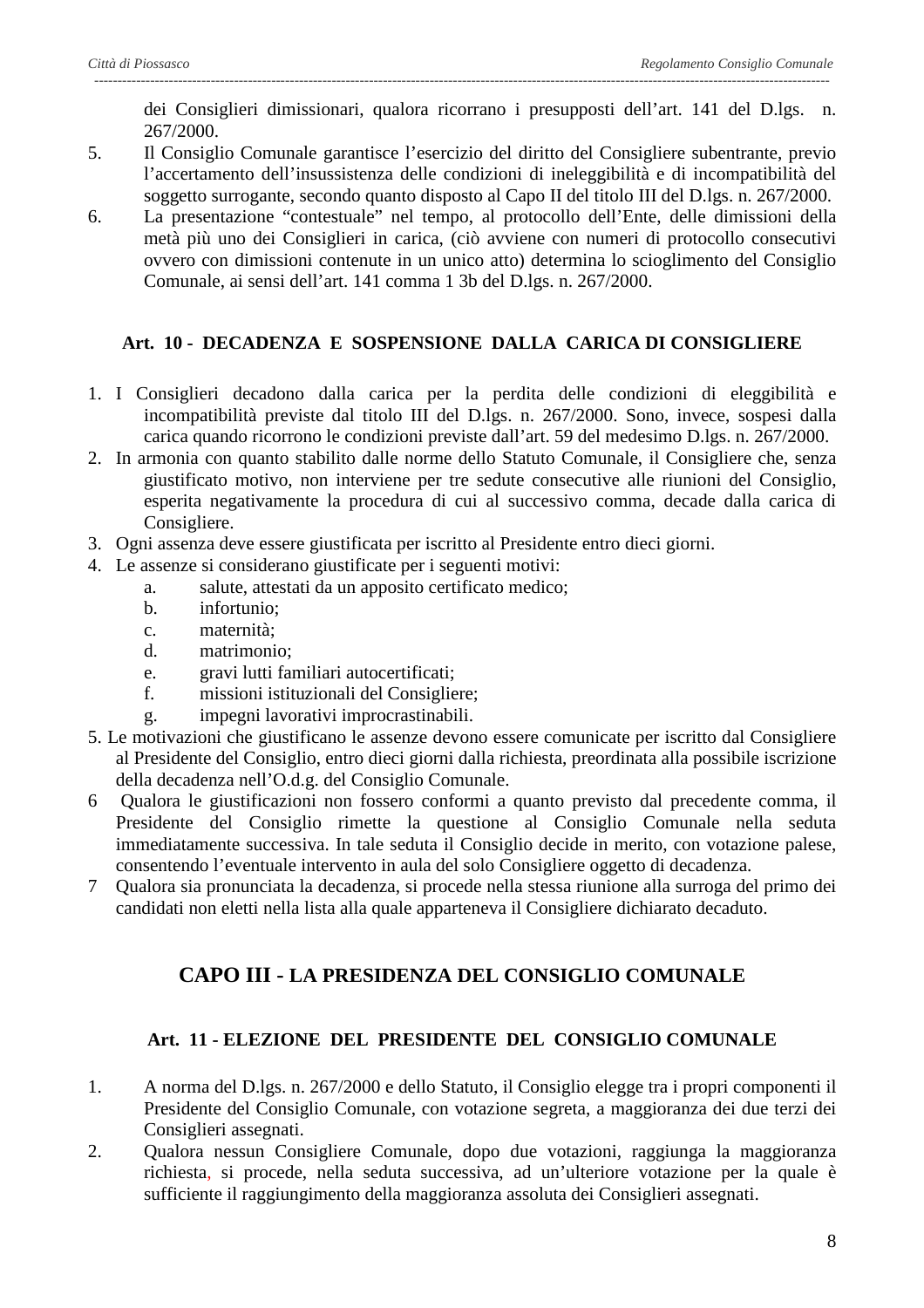# **Art. 12 - ELEZIONE DEL VICE PRESIDENTE DEL CONSIGLIO COMUNALE**

*--------------------------------------------------------------------------------------------------------------------------------------------------------------*

- 1. Il Consiglio, subito dopo l'elezione del Presidente, procede all'elezione del Vice-Presidente del Consiglio Comunale, con le stesse modalità previste per l'elezione del Presidente.
- 2. Il Vice-Presidente del Consiglio Comunale sostituisce il Presidente nei casi di assenza o impedimento**.**
- 3. In caso di assenza o impedimento di entrambi, le funzioni di Presidente del Consiglio Comunale sono svolte dal Consigliere "Anziano".
- 4. Le deliberazioni dell'elezione del Presidente e del Vice-Presidente sono immediatamente esecutive.
- 5. Il Vice-Presidente fa parte dell'Ufficio di Presidenza, egli partecipa alla riunione della Conferenza dei Capigruppo e delle Commissioni Permanenti, senza diritto di voto e senza gettoni di presenza.

### **Art. 13 - FUNZIONI E COMPITI DEL PRESIDENTE**

- 1. Il Presidente del Consiglio, nel quadro delle attribuzioni previste dalla legge e dallo Statuto, rappresenta l'intero Consiglio Comunale e ne tutela la dignità del ruolo, valorizzandone le prerogative. Ispira l'esercizio delle sue funzioni al principio dell'imparzialità. E' garante del ruolo di ogni Consigliere e della sua libertà di mandato.
- 2. Il Presidente ha il compito di favorire la realizzazione dell'autonomia funzionale e organizzativa del Consiglio Comunale, in base all'art. 38 comma 3 del T.U.E.L.
- 3. Il Presidente coordina e garantisce le funzioni di indirizzo e di controllo politicoamministrativo del Consiglio Comunale.
- 4. Il Presidente ha il dovere di verificare l'applicazione degli indirizzi del Consiglio Comunale nelle Istituzioni e negli Organismi ai quali il Comune partecipa.
- 5. Il Presidente assicura un'adeguata e preventiva informazione ai Gruppi Consiliari e, se necessario, ai singoli Consiglieri, sui punti da sottoporre ai successivi Consigli.
- 6. Il Presidente convoca e presiede la Conferenza dei Capigruppo e l'Ufficio di Presidenza.
- 7. Il Presidente convoca e presiede il Consiglio Comunale. Fa osservare il Regolamento. Ha facoltà di prendere la parola, da seduto, in qualsiasi momento dell'adunanza e in ogni fase della discussione. Dirige, modera e dichiara chiusa la discussione. Dà la parola assicurando il rispetto dei tempi previsti per ogni intervento. Puntualizza i termini delle proposte in discussione, le modalità di votazione, ne accerta gli esiti e ne annuncia i risultati.
- 8. Il Presidente assicura la regolarità e il buon andamento delle sedute consiliari. Dispone l'utilizzo del personale della Polizia Municipale presente in Sala.
- 9. Il Presidente è tenuto a riunire il Consiglio Comunale in un termine non superiore a venti giorni, quando lo richiedano il Sindaco o un quinto dei Consiglieri Comunali, inserendo nell'O.d.g. le questioni proposte.
- 10. Il Presidente del Consiglio può partecipare ai lavori delle Commissioni, con diritto di parola, conformemente al proprio ruolo istituzionale, ma non di voto e senza gettoni di presenza.
- 11. Il Presidente riceve copia di interrogazioni, interpellanze, mozioni e O.d.g., verifica che sia stata data risposta scritta se richiesta, nei termini di Legge e di Regolamento. Copia delle risposte è inviata al Presidente per conoscenza.
- 12. Il Presidente è tenuto a richiamare gli Organi Politici e Burocratici al rispetto dei tempi e delle modalità che permettano l'informazione dei Consiglieri Comunali.
- 13. Il Presidente promuove la presenza dei Consiglieri alle manifestazioni organizzate o patrocinate dal Comune o a quelle di interesse comunale.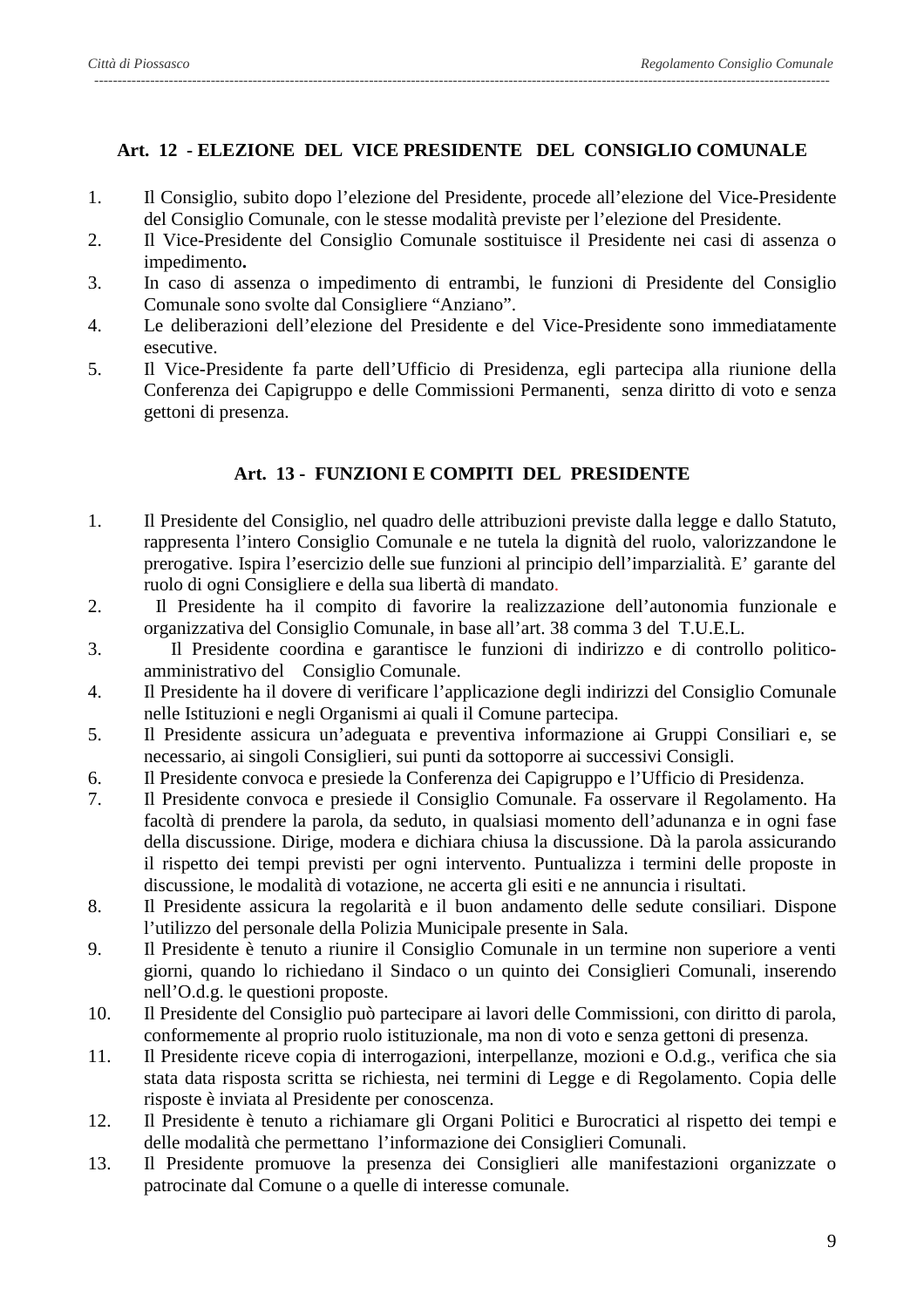14. Il Presidente, quando gliene facciano richiesta i Capigruppo che rappresentano la maggioranza dei Consiglieri, può convocare il Collegio dei Revisori dei Conti, disponendone l'audizione per chiarimenti o pareri, anche in Consiglio Comunale.

*--------------------------------------------------------------------------------------------------------------------------------------------------------------*

- 15. Il Presidente del Consiglio rappresenta il Consiglio Comunale nelle pubbliche manifestazioni, a fianco del Sindaco, con la fascia dei colori della Città.
- 16. Il Presidente ha il dovere di monitorare periodicamente con il Segretario Comunale le spese per il funzionamento del Consiglio Comunale e delle Commissioni, verificando il rispetto delle disponibilità dei capitoli di bilancio di competenza.

## **Art. 14 - DECADENZA E REVOCA DEL PRESIDENTE E VICE-PRESIDENTE**

- 1. Il Presidente e il Vice-Presidente del Consiglio decadono con il Consiglio che li ha eletti.
- 2. Il Presidente e il Vice-Presidente del Consiglio possono essere revocati su proposta motivata formulata dal Sindaco o da un terzo dei Consiglieri assegnati.
- 3. La proposta di revoca è ammissibile, esclusivamente, per gravi e comprovati motivi quando il Presidente (o il Vice-Presidente) violi reiteratamente i propri doveri, in caso di mancati adempimenti degli obblighi che gli derivano dalla funzione che è chiamato a svolgere ovvero ecceda i limiti della propria competenza.
- 4. La proposta di revoca del Presidente (o del Vice-Presidente) viene protocollata e depositata in Segreteria Generale a disposizione dei Consiglieri. Essa è iscritta, insieme con quella per l'eventuale sostituzione, all'ordine del giorno del Consiglio che viene convocato nei termini previsti dall'art. 33 del presente Regolamento Interno.
- 5. Qualora la proposta di revoca riguardi sia il Presidente sia il vice Presidente la seduta del Consiglio si svolge con la presidenza del Consigliere Anziano.
- 6. Alla discussione e alla relativa votazione possono partecipare tutti i Consiglieri, ivi compreso l'interessato alla proposta di revoca.
- 7. La proposta di revoca è deliberata con votazione palese, con la maggioranza e le modalità previste per la nomina.

#### **Art. 15 - UFFICIO DI PRESIDENZA**

- 1. L'Ufficio di Presidenza è composto dal Presidente, dal Vice-Presidente del Consiglio Comunale e dai Presidenti delle Commissioni Consiliari Permanenti.
- 2. L'Ufficio di Presidenza è convocato e presieduto dal Presidente del Consiglio Comunale almeno una volta ogni tre mesi o quando lo ritenga utile al fine dello svolgimento dei lavori del Consiglio Comunale o delle Commissioni Consiliari. Le riunioni dell'Ufficio di Presidenza non danno diritto al gettone di presenza.
- 3. Alle riunioni dell'Ufficio di Presidenza è di norma invitato il Sindaco o suo delegato e il Segretario Comunale.
- 4. L'Ufficio di Presidenza esprime al Presidente parere in merito a:
	- Programmazione dei lavori del Consiglio Comunale e delle Commissioni.
	- Adozione delle misure organizzative per la miglior utilizzazione degli spazi, delle attrezzature e del personale disponibile per lo svolgimento delle attività del Consiglio.
	- Giustificazioni delle assenze dei Consiglieri Comunali dalle sedute del Consiglio e dalle Commissioni.
- 5. L'Ufficio di Presidenza coordina le attività dei lavori delle Commissioni Consiliari.
- 6. Le riunioni dell'Ufficio di Presidenza non sono pubbliche.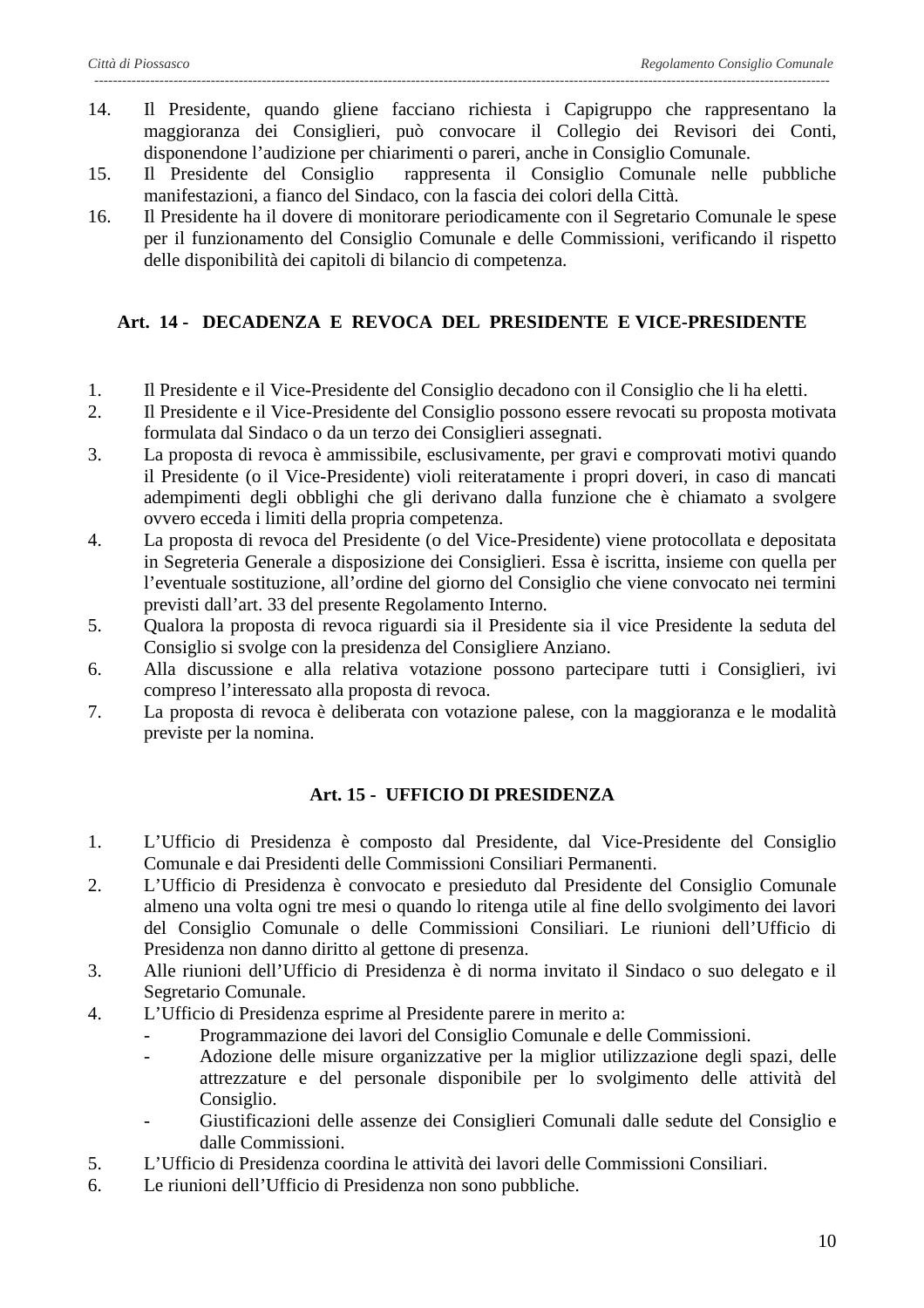7. L'Ufficio della Presidenza del Consiglio dovrà essere dotato di idonea struttura di Segreteria, sita nel Palazzo Comunale. Il personale con compiti di Segreteria è individuato nella dotazione Organica del Comune. La struttura Organizzativa del Comune presta adeguato supporto alla Presidenza nell'espletamento delle sue funzioni in accordo con il Segretario Generale.

*--------------------------------------------------------------------------------------------------------------------------------------------------------------*

#### **CAPO IV - GRUPPI CONSILIARI**

#### **Art. 16 - COMPOSIZIONE DEI GRUPPI CONSILIARI**

- 1. I Consiglieri Comunali eletti nella medesima lista formano un Gruppo Consiliare.
- 2. Ogni Gruppo Consiliare è costituito da almeno due Consiglieri Comunali.
- 3. Nel caso in cui una lista presentata alle elezioni abbia avuto un solo Consigliere, a quest'ultimo sono riconosciute le prerogative e la rappresentanza spettante ad un Gruppo Consiliare.
- 4. Ciascun Gruppo politico deve dichiarare per iscritto al Presidente del Consiglio, nella seduta successiva alla prima adunanza, il nominativo del Presidente del Gruppo Consiliare (d'ora in avanti Capogruppo) e di chi, in caso di assenza o impedimento, lo sostituisce.
- 5. Il Consigliere che intende appartenere ad un Gruppo diverso da quello in cui è stato eletto, deve darne comunicazione scritta al Presidente del Consiglio, allegando la dichiarazione di accettazione del nuovo Capogruppo.
- 6. Il Consigliere che si distacca dal Gruppo in cui è stato eletto e non aderisce ad altro Gruppo, acquisisce le prerogative spettanti ad un Gruppo Consiliare, solo se fa espresso riferimento ad un Gruppo politico presente nel Consiglio Regionale del Piemonte, fatto salvo quanto previsto dal comma 2.
- 7. Qualora uno o più Consiglieri Comunali non aderiscano a nessun Gruppo di cui ai commi precedenti, essi costituiscono un Gruppo Misto, che elegge al suo interno il Capogruppo. In difetto di comunicazione, è considerato Capogruppo il Consigliere anziano, quello cioè che ha riportato la più alta cifra individuale. L'adesione al Gruppo Misto non è subordinata all'accettazione di chi già compone tale Gruppo.

#### **Art. 17- CONFERENZA DEI CAPIGRUPPO, AFFARI ISTITUZIONALI E GENERALI. COMPETENZE E FUNZIONAMENTO**

- 1. E' istituita la Conferenza dei Capigruppo, speciale Commissione consiliare permanente.
- 2. La Conferenza si esprime sui problemi e sui provvedimenti di massima rilevanza politicoamministrativa. Esercita le funzioni ad essa attribuite dallo Statuto, dal presente Regolamento, dagli altri Regolamenti, da Deliberazioni del Consiglio Comunale e dà attuazione a quanto ad essa demandato dal Consiglio stesso. Definisce la programmazione e l'organizzazione dei lavori del Consiglio Comunale, compresa la calendarizzazione di interrogazioni, interpellanze, mozioni e ordini del giorno. Ha funzioni referenti ai fini di una più specifica e approfondita trattazione in materia di problemi istituzionali e dell'informazione, relazioni internazionali del Comune, affari legali, problemi di polizia urbana e sicurezza della città, toponomastica cittadina. Può svolgere altresì la funzione di controllo di gestione, con compiti di approfondimento, di controllo e di garanzia dell'efficienza e dell'efficacia dell'organizzazione comunale, in relazione ai servizi e alle attività gestite dal Comune. L'attività di controllo si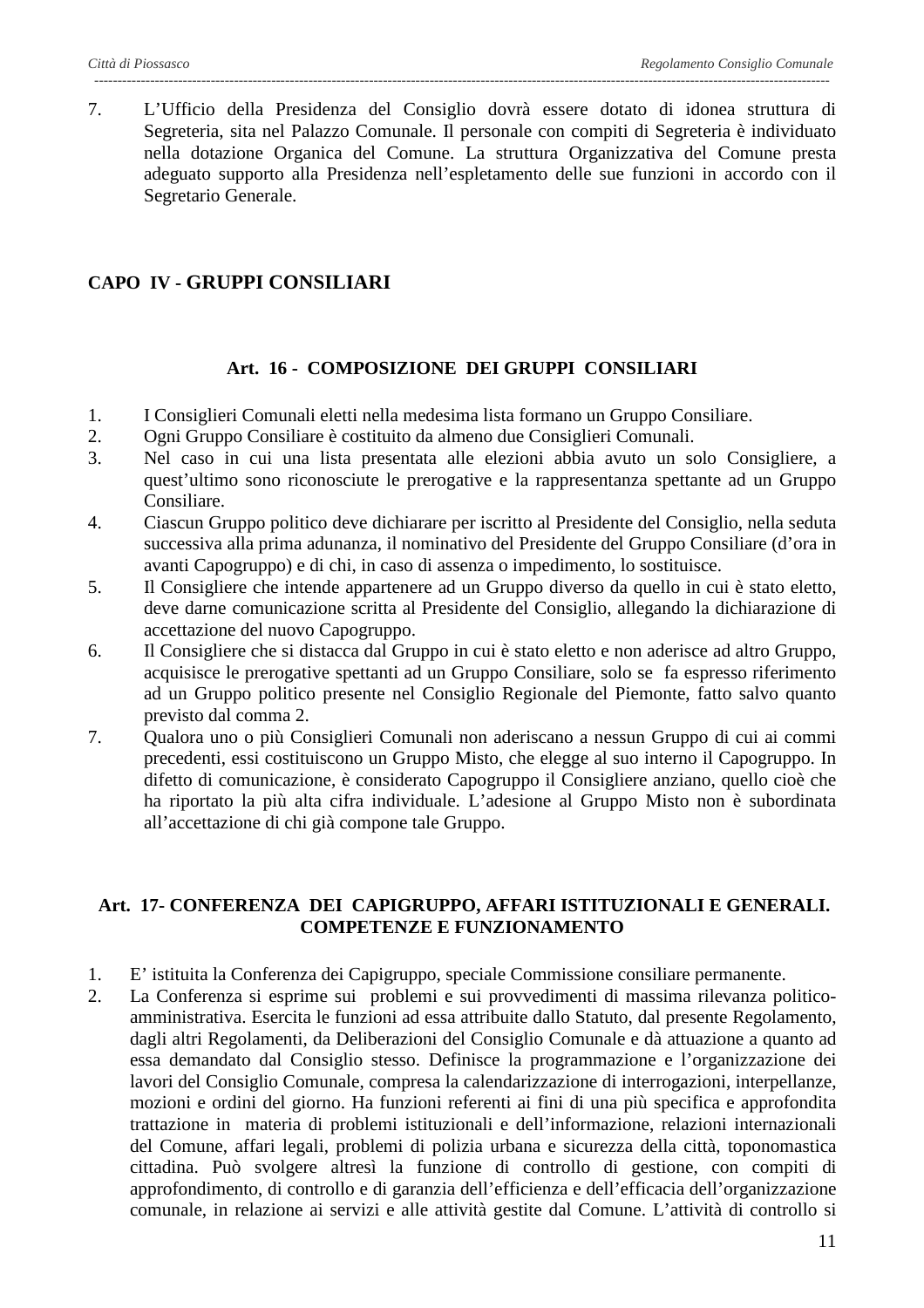esplica anche mediante la verifica periodica sullo stato di attuazione degli atti di indirizzo e sulla coerenza degli atti gestionali con la relazione previsionale programmatica nonché con il Piano Esecutivo di Gestione.

3. In assenza di pronunciamenti del Consiglio Comunale, in casi di urgenza, la Conferenza dei Capigruppo può esprimere posizioni a suo nome e può promuovere l'adesione ad iniziative e manifestazioni pubbliche.

*--------------------------------------------------------------------------------------------------------------------------------------------------------------*

- 4. La Conferenza dei Capigruppo è convocata dal Presidente almeno un giorno prima della notifica dell'avviso di convocazione del Consiglio, per comunicazioni e per l'organizzazione dei lavori consiliari. La convocazione deve contenere l'ordine del giorno della riunione.
- 5. La Conferenza può essere convocata dal Presidente anche su richiesta di uno o più Capigruppo che rappresentino complessivamente almeno un quinto dei Consiglieri assegnati, con l'indicazione degli argomenti da esaminare.
- 6. La riunione non è pubblica. E' notificata con almeno tre giorni di anticipo, riducibile a ventiquattro ore per motivate ragioni di urgenza.
- 7. L'avviso per la seduta in prima convocazione può anche contenere, per il medesimo giorno, quello della seconda convocazione, purchè tra le due sedute di prima e di seconda convocazione intercorra un tempo non inferiore a trenta minuti.
- 8. Alle riunioni della Conferenza ogni Capogruppo, quando è impossibilitato a parteciparvi, può essere sostituito da un altro Consigliere appositamente delegato.
- 9. Qualora un Capogruppo rappresenti un Gruppo di un solo Consigliere questi può delegare la propria supplenza ad un altro Capogruppo o Consigliere di maggioranza se di maggioranza, di minoranza se di minoranza. La delega deve essere comunicata per iscritto al Presidente del Consiglio Comunale. Questa delega deve essere sottoscritta dall'altro Capogruppo per accettazione, ed è valida sino a quando non decida diversamente uno dei soggetti coinvolti.
- 10. Alla riunione della Conferenza dei Capigruppo partecipa il Sindaco o un Assessore suo delegato
- 11. E' legittima l'adunanza della Conferenza alla quale partecipa la maggioranza dei Capigruppo o dei loro legittimi sostituti. Nelle eventuali votazioni effettuate dalla Conferenza, deve tenersi conto della consistenza numerica di ciascun Gruppo Consiliare, considerando il Capogruppo come portatore di tanti voti quanti sono i Consiglieri Comunali facenti parte del proprio Gruppo (voto plurimo).
- 12. Il voto del Presidente è computato individualmente. Il Sindaco o suo delegato e il Vice-Presidente del Consiglio non sono computati né agli effetti del numero legale per la validità delle sedute, né per le votazioni.
- 13. Decorsa mezz'ora da quella indicata nell'avviso di convocazione, senza che siano intervenuti Commissari nel numero prescritto, in seconda convocazione le sedute della Commissione sono valide, purché sia presente almeno un terzo dei Capigruppo o dei loro sostituti. Nel caso di una situazione ancora negativa il Presidente dichiara deserta la seduta.
- 14. Il Presidente può invitare alla Conferenza dei Capigruppo e deve farlo quando lo richieda la maggioranza della stessa Conferenza, Assessori, Direttore Generale, Dirigenti, Revisori dei Conti e Rappresentanti del Comune in Enti, Istituzioni e Aziende.
- 15. Dei lavori della Conferenza viene redatto un sintetico verbale degli interventi, comprendente eventuali decisioni.
- 16. Per ragioni connesse all'Organizzazione dei lavori dell'Adunanza, il Presidente può convocare, con breve anticipo, la Conferenza dei Capigruppo, immediatamente prima dell'ora prevista per la riunione del Consiglio Comunale e la può riunire in qualsiasi momento dell'Adunanza. In questo caso il Presidente sospende la seduta.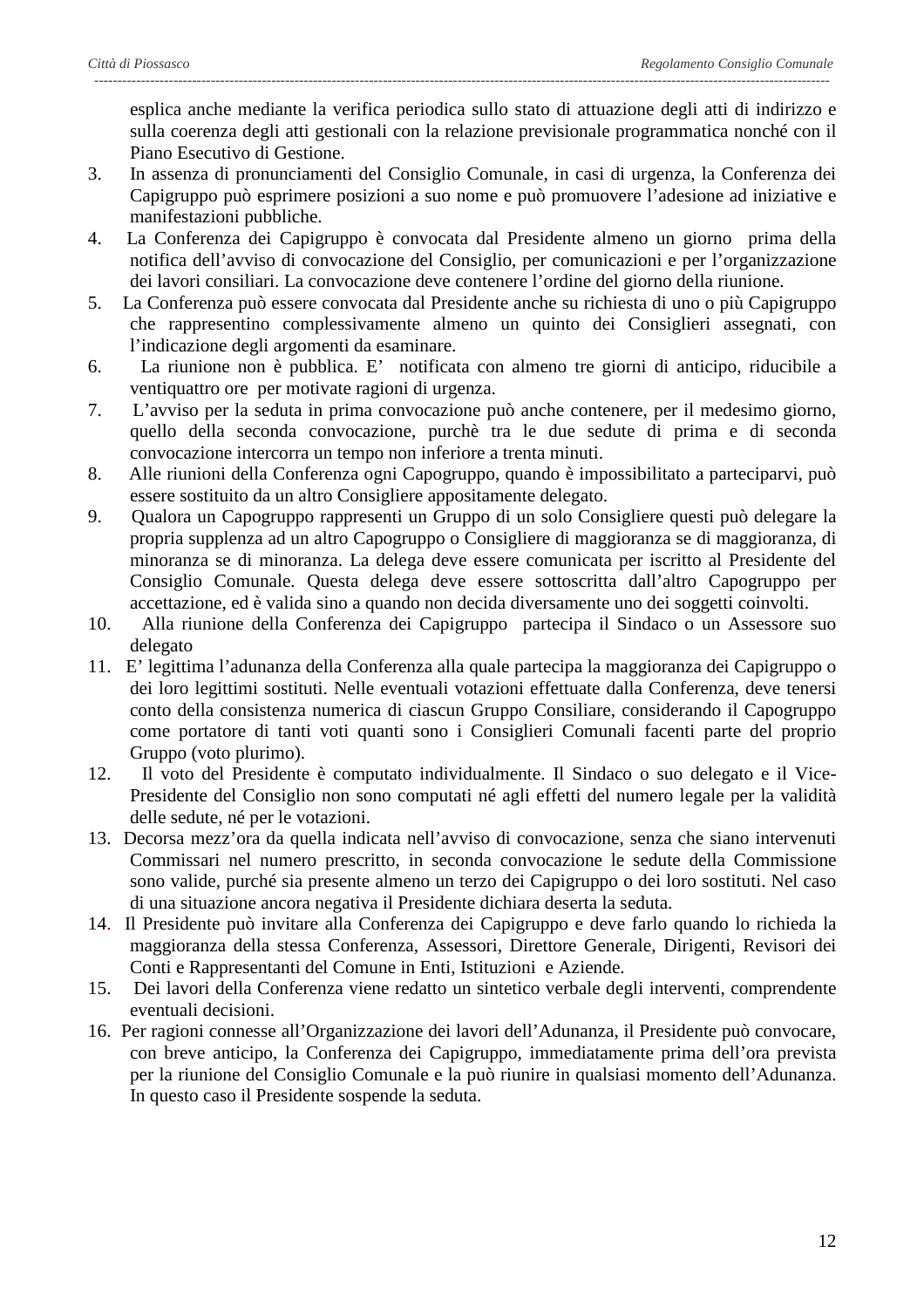# **CAPO V - COMMISSIONI CONSILIARI PERMANENTI**

*--------------------------------------------------------------------------------------------------------------------------------------------------------------*

#### **Art. 18 - ISTITUZIONE E DURATA DELLE COMMISSIONI PERMANENTI**

- 1. Il Consiglio Comunale, per tutta la sua durata in carica, costituisce al suo interno Commissioni Permanenti, stabilendone il numero, le competenze e la composizione numerica. Le Commissioni tendenzialmente corrispondono alle aree di intervento dei vari settori funzionali dell'Amministrazione.
- 2. Le Commissioni Permanenti rappresentano con criterio proporzionale (voto plurimo) complessivamente tutti i Gruppi Consiliari e sono nominate con votazione palese.
- 3. Nel caso di impedimento temporaneo, ciascun membro ha la facoltà di farsi sostituire nelle singole sedute con una delega da altro Consigliere di maggioranza se di maggioranza, di minoranza se di minoranza, provvedendo ad informare preventivamente il Presidente della Commissione.
- 4. Un Consigliere può, altresì, delegare, nelle Commissioni nelle quali è membro, la propria supplenza permanente a un Consigliere di maggioranza se di maggioranza, di minoranza se di minoranza. La delega deve essere comunicata per iscritto al Presidente della Commissione e al Presidente del Consiglio Comunale, deve anche essere sottoscritta dal delegato per accettazione ed è valida sino a quando non decida diversamente uno dei soggetti coinvolti.
- 5. Fatto salvo quanto previsto dal successivo comma 6 e dall'art. 63, comma 3, qualora un Gruppo consiliare non possa avere un proprio rappresentante all'interno di ogni Commissione gli è concessa la possibilità di delega ad un Consigliere di altro Gruppo di maggioranza se di maggioranza, di minoranza se di minoranza.
- 6. Il Sindaco, gli Assessori, il Presidente ed il Vice-Presidente del Consiglio Comunale, nonché i Consiglieri che non fanno parte di una Commissione, possono partecipare o essere invitati o convocati alle riunioni, con diritto di parola, ma senza diritto di voto né diritto al gettone di presenza.
- 7. Nel caso di dimissioni, decadenza o altro motivo che renda necessaria la sostituzione di un Consigliere, il Gruppo Consiliare di appartenenza designa, tramite il suo Capogruppo, un altro rappresentante e il Consiglio Comunale procede obbligatoriamente alla sostituzione nella prima seduta utile.
- 8. Nel caso in cui un componente di Commissione decida di abbandonare l'originaria appartenenza alla maggioranza o alla minoranza o ad un certo gruppo politico, fatta salva l'ipotesi delle volontarie dimissioni, il Consiglio dovrà modificare il provvedimento istitutivo della Commissione per determinare il nuovo quantum dei voti assegnati a ciascun componente, al fine di far corrispondere la rappresentanza dei voti alla nuova composizione politica di maggioranza e di minoranza. Analogamente si procederà alla modifica della deliberazione istitutiva della Commissione.
- 9. Le sedute delle Commissioni sono pubbliche, salvo quando la discussione può implicare apprezzamenti sul comportamento o sulla moralità di persone o quando la pubblicità può arrecare danno agli interessi del Comune.

#### **Art. 19 - COMPITI DELLE COMMISSIONI**

1. Le Commissioni Permanenti Tematiche costituiscono articolazioni del Consiglio Comunale ed esercitano le loro funzioni concorrendo ai compiti di indirizzo e di controllo politicoamministrativo allo stesso attribuiti, mediante la valutazione preliminare degli atti di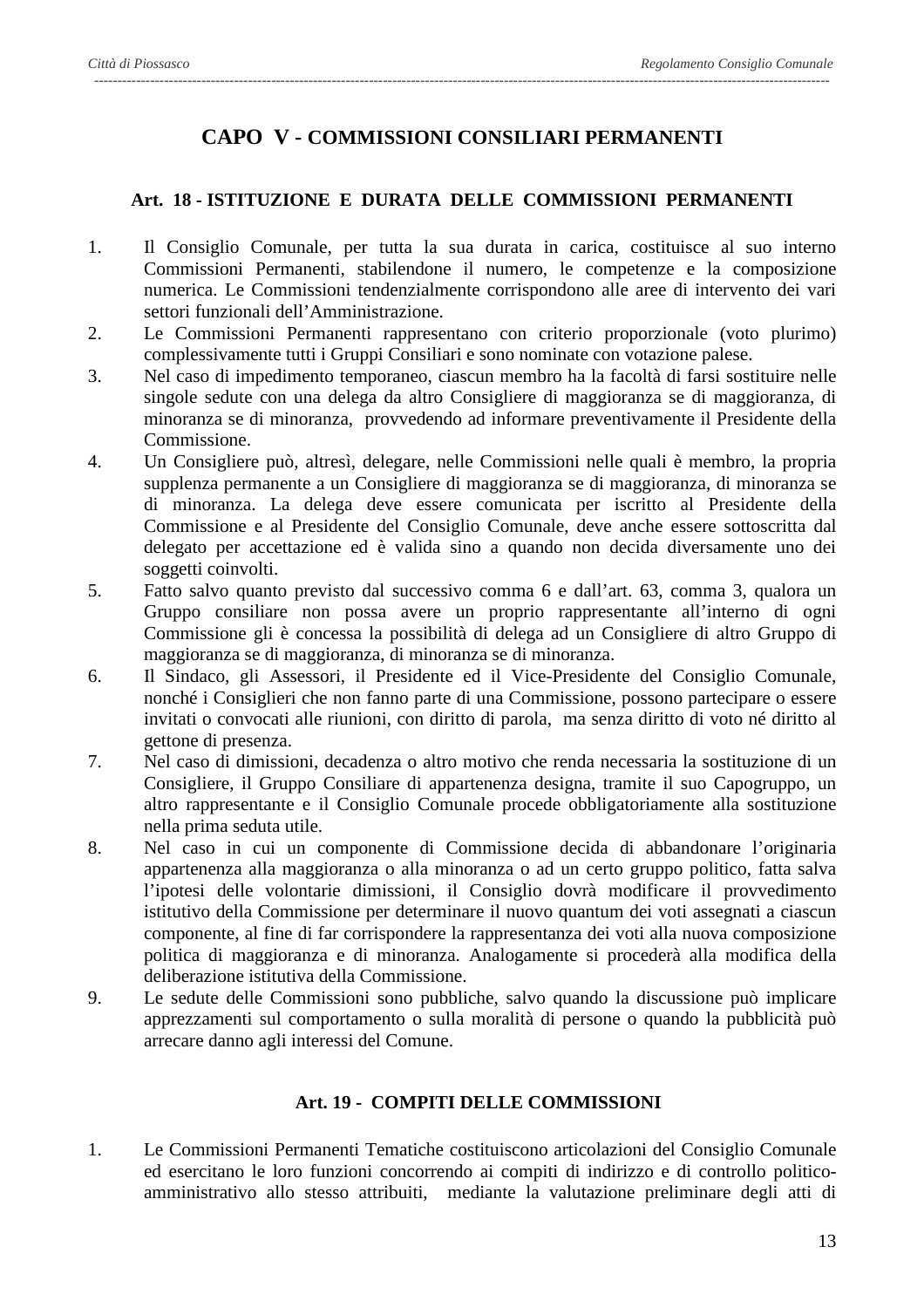programmazione e di pianificazione operativa o finanziaria, nonché l'approfondimento dei risultati periodici del controllo della gestione corrente e degli investimenti.

2. Le Commissioni svolgono attività preparatoria per approfondire aspetti tecnici o conoscitivi degli argomenti da sottoporre all'esame del Consiglio.

*--------------------------------------------------------------------------------------------------------------------------------------------------------------*

- 3. Per gli atti fondamentali, le scelte strategiche e per i progetti più significativi, di norma, si realizzano passaggi successivi nelle Commissioni competenti, permettendo così ai Consiglieri di esprimere indicazioni utili e pareri, fin dalla fase iniziale della preparazione dell'atto di sviluppare il confronto sulle scelte, anche al di là degli schieramenti, favorendo una discussione più ricca, decisioni più consapevoli, maggiormente condivise e quindi più autorevoli.
- 4. Le Commissioni possono anche essere incaricate dal Consiglio Comunale, di effettuare indagini conoscitive relative al funzionamento dei servizi, all'attuazione di programmi, progetti ed interventi, alla gestione di Aziende, Istituzioni ed altri Organismi dipendenti dal Comune o ai quali il Comune partecipa.

#### **Art. 20 - NOMINA DEL PRESIDENTE, DEL VICE-PRESIDENTE E SEDUTE DELLE COMMISSIONI**

- 1. La prima convocazione della Commissione spetta al Presidente del Consiglio. In tale seduta la Commissione elegge al proprio interno, con voto palese, il proprio Presidente. E' eletto Presidente chi riceve la maggioranza assoluta dei voti assegnati alla Commissione. Per l'elezione del Vice-Presidente si procede nello stesso modo.
- 2. Per la validità delle sedute delle Commissioni sono ritenute legittime le adunanze alle quali partecipa la maggioranza dei commissari in carica. Decorsa mezz'ora da quella indicata in seconda convocazione le sedute della Commissione sono valide purchè sia presente almeno un terzo dei componenti.
- 3. L'avviso per la seduta in prima convocazione può contenere anche, per il medesimo giorno, quella della seconda convocazione, purchè tra le due sedute di prima e di seconda convocazione intercorra un tempo non inferiore a trenta minuti.
- 4. Ove si accerti la mancanza del numero legale prima di avviare i lavori della Commissione, il Presidente sospende la seduta e decorsi i trenta minuti, se permane la mancanza del numero legale la stessa è dichiarata deserta.
- 5. Quando il numero legale prescritto viene meno nel corso di una seduta, il Presidente sospende la riunione per un tempo non superiore a quindici minuti; trascorso inutilmente la dichiara sciolta.
- 6. I componenti delle Commissioni decadono qualora non intervengano, senza giustificato motivo, a tre sedute consecutive. Il Presidente della Commissione, rilevata l'assenza ingiustificata, entro cinque giorni ne dà comunicazione scritta al Presidente del Consiglio il quale, dopo aver notificato al membro della Commissione la richiesta di giustificazione in ordine alle assenze consecutive accertate, esperisce la procedura di cui al successivo comma.
- 7. Le motivazioni che giustificano l'assenza devono essere comunicate per iscritto dal componente della Commissione al Presidente del Consiglio, entro dieci giorni dalla contestazione delle assenze notificate. Il Presidente nella seduta successiva sottopone al Consiglio le eventuali giustificazioni delle assenze. Il Consiglio decide in merito con votazione palese, consentendo solo l'intervento in aula del Consigliere oggetto della decadenza.
- 8. Ai componenti della Commissione intervenuti alla seduta in cui non è stato raggiunto il numero legale, è riconosciuto comunque il diritto al gettone di presenza previsto dalla Legge e dal Regolamento.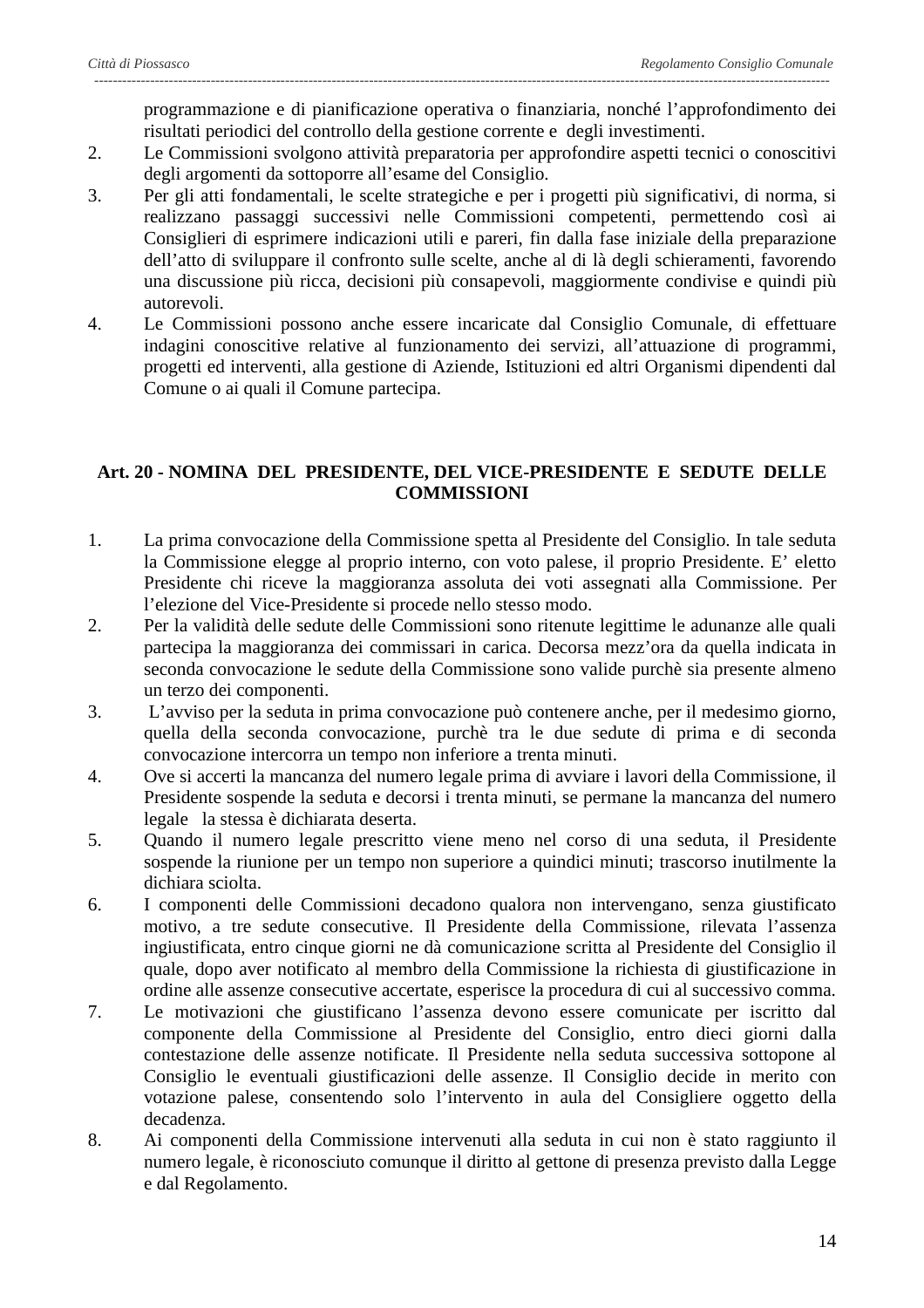# **Art. 21 - FUNZIONAMENTO DELLE COMMISSIONI**

*--------------------------------------------------------------------------------------------------------------------------------------------------------------*

- 1. Tutte le proposte di deliberazione sono rimesse alla Commissione Consiliare interessata per materia, direttamente dall'Assessore competente o dal Sindaco o anche per richiesta del Presidente della Commissione stessa o dei componenti la Commissione che rappresentano un terzo dei voti del Consiglio.
- 2. L'esame dell'argomento da parte della Commissione Consiliare deve esaurirsi prima della seduta del Consiglio che prevede tale oggetto all'ordine del giorno e può concludersi con una relazione o un parere, favorevole o contrario, ovvero con una proposta di rinvio.
- 3. La decisione emersa dalla Commissione, stesa per iscritto a cura del Segretario della stessa, deve essere motivata e riportare il voto favorevole della maggioranza assoluta dei votanti. Fermo restando che ogni componente rappresenta un numero determinato di voti, come rilevato dalla deliberazione istitutiva della Commissione Consiliare.
- 4. La relazione, il parere o la richiesta di rinvio dell'argomento da sottoporre al Consiglio Comunale vengono trasmessi al Presidente del Consiglio che riferirà in aula e sarà allegato alla proposta di deliberazione.
- 5. Le decisioni delle Commissioni Permanenti hanno natura puramente consultiva e non vincolano il Consiglio Comunale nelle sue definitive determinazioni.
- 6. Qualora la Commissione, regolarmente informata che l'argomento sarà esaminato nel corso della seduta in prima o in seconda convocazione, per qualsiasi motivo non ne discuta, il Sindaco o l'Assessore competente può chiedere al Presidente del Consiglio che la stessa proposta di deliberazione, sia iscritta comunque all'ordine del giorno del primo Consiglio utile.
- 7. Ciascuna Commissione, nelle materie di propria competenza e a maggioranza dei due terzi dei voti assegnati, può chiedere la convocazione del Consiglio e a maggioranza assoluta dei voti assegnati può assumere anche l'iniziativa di presentare proposte di deliberazione o di mozioni al Consiglio. Le relative proposte sono trasmesse al Presidente del Consiglio che provvede ai sensi dell'art. 33 del presente Regolamento Interno.
- 8. Il Sindaco e gli Assessori, competenti per materia, hanno diritto di partecipare alle riunioni delle Commissioni, esclusivamente con facoltà di relazione e di intervento nella discussione degli argomenti all'ordine del giorno.
- 9. Le Commissioni, nello svolgimento dei rispettivi compiti, utilizzano i diritti riconosciuti ai singoli Consiglieri. Inoltre, esse promuovono la consultazione dei soggetti interessati; possono tenere udienze conoscitive, chiedendo l'intervento di soggetti qualificati, anche esterni al Comune; possono chiedere l'intervento alle proprie riunioni del Sindaco, degli Assessori, dei dirigenti e dei titolari di uffici comunali, degli amministratori di enti, di aziende e società a prevalente capitale comunale, dei concessionari di servizi comunali, i quali sono tenuti a intervenire.
- 10. Le Commissioni Consiliari Permanenti possono svolgere sopralluoghi esterni, in accordo con il Presidente del Consiglio e con il Sindaco.
- 11. Il Consigliere che non partecipa ad una seduta si considera egualmente edotto sugli argomenti in essa trattati, ai fini della discussione in Consiglio.
- 12. Dei lavori della Commissione viene redatto un sintetico verbale. Ogni componente della Commissione può far verbalizzare integralmente le proprie dichiarazioni scritte. I verbali sono trasmessi al Presidente del Consiglio, al Sindaco e agli Assessori competenti. I verbali sono depositati presso l'Ufficio di Supporto del Consiglio Comunale.
- 13. Il Presidente del Consiglio deve provvedere, nel caso di affari interessanti più Commissioni, a convocarle collegialmente, assumendo la Presidenza dell'Adunanza. Nei casi di riunioni congiunte ogni Consigliere è rappresentativo di un numero di voti pari al numero dei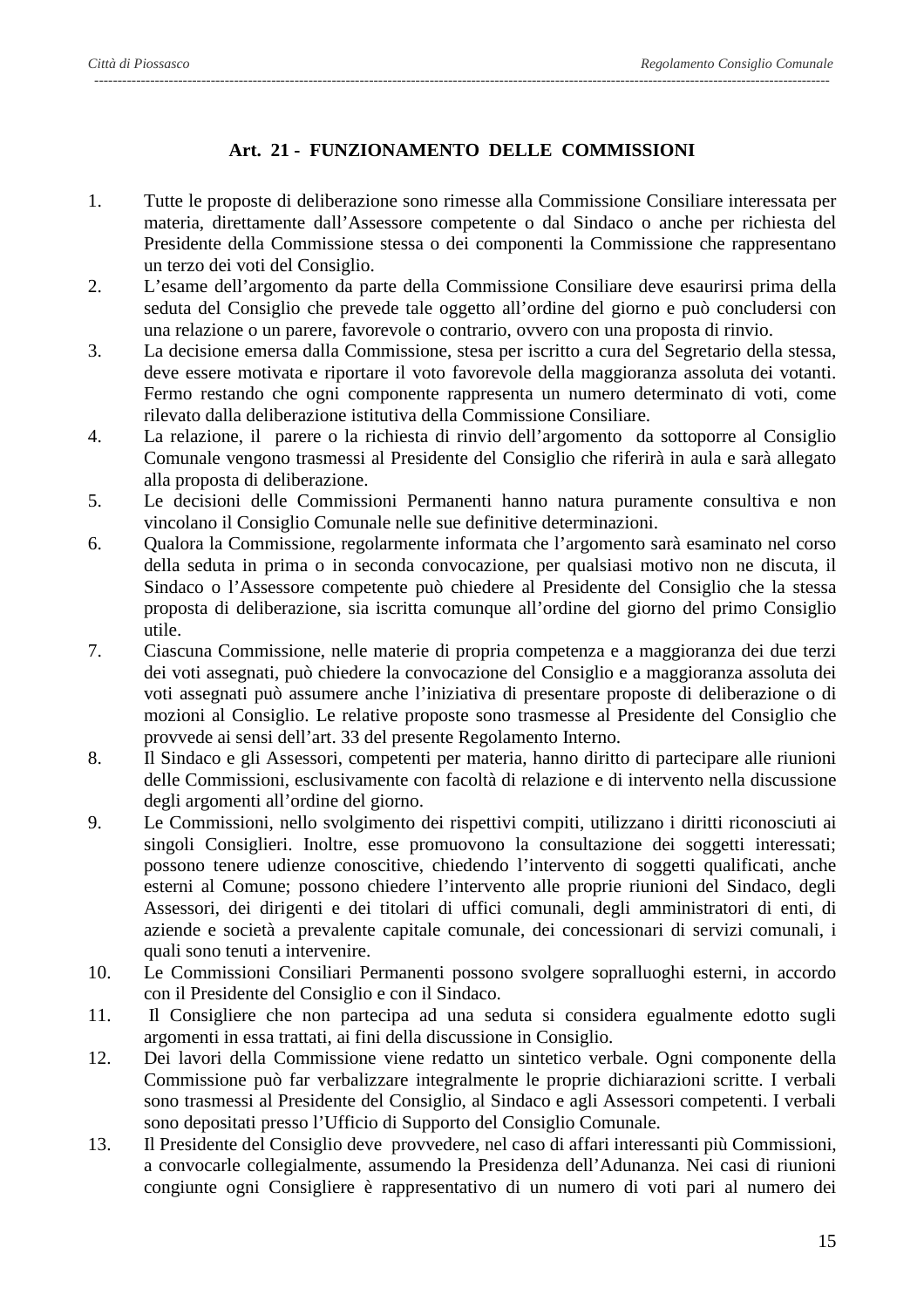componenti del proprio Gruppo Consiliare, diviso per il numero dei Consiglieri del Gruppo presente, che fanno parte delle Commissioni convocate.

14. Ogni Commissione, per le materie di competenza può invitare i rappresentanti del Comune in Enti, Consorzi, Associazioni, Aziende, Fondazioni o altri Organismi ai quali la Città partecipi, a riferire sull'attività svolta.

*--------------------------------------------------------------------------------------------------------------------------------------------------------------*

#### **Art. 22 - COMMISSIONI SPECIALI E DI INDAGINE**

- 1. Il Consiglio Comunale può istituire, a norma di Statuto, Commissioni Speciali. Esse possono avere natura conoscitiva o di inchiesta. Non vincolano il Consiglio nelle sue definitive determinazioni ed hanno carattere temporaneo.
- 2. La deliberazione che istituisce una Commissione Speciale deve contenere la sua denominazione, la motivazione, i quesiti a cui deve rispondere, i nomi dei Consiglieri che la compongono, del Presidente e dell'eventuale Vice-Presidente ed il termine entro il quale deve concludere la sua attività.
- 3. Quando la Commissione Speciale abbia il compito di svolgere un'inchiesta deve essere istituita come Commissione Speciale d'Inchiesta, con una deliberazione approvata dal voto favorevole dei due terzi dei componenti del Consiglio Comunale.
- 4. Le Commissioni Speciali sono composte da un numero dispari di Consiglieri non inferiore a cinque e non superiore a sette, di cui non più dei tre quinti componenti della maggioranza Consiliare.
- 5. La proposta di costituire Commissioni Speciali può essere promossa, con motivazione adeguata, dal Sindaco, dal Presidente del Consiglio o da almeno un terzo dei Consiglieri.
- 6. Le Commissioni Speciali d'Inchiesta hanno tutti i poteri necessari per l'espletamento dell'incarico.
- 7. Le Commissioni Speciali non sono pubbliche.

# **CAPO VI - FUNZIONI SPECIALI**

#### **Art. 23 - POSSIBILI DELEGHE AL PRESIDENTE DEL CONSIGLIO COMUNALE**

- 1. Il Sindaco può delegare al Presidente del Consiglio Comunale specifiche attribuzioni, a tempo determinato, che attengano a programmi prefissati e definiti nell'ambito di materie riconducibili alla funzione di rappresentanza dell'intero Consiglio Comunale.
- 2. Il Presidente del Consiglio Comunale relaziona direttamente al Sindaco, coinvolge la Giunta, la Conferenza dei Capigruppo e l'Ufficio di Presidenza nella programmazione delle attività.
- 3. Il Presidente fa riferimento, nelle suddette materie, ai Dirigenti competenti che gli assicurano in sede propositiva ed esecutiva il necessario apporto di risorse umane e strumentali.
- 4. Il Sindaco, con provvedimento motivato, può revocare la delega.
- 5. Di ogni delega conferita ai sensi del presente articolo viene data comunicazione in Consiglio Comunale nella prima seduta utile.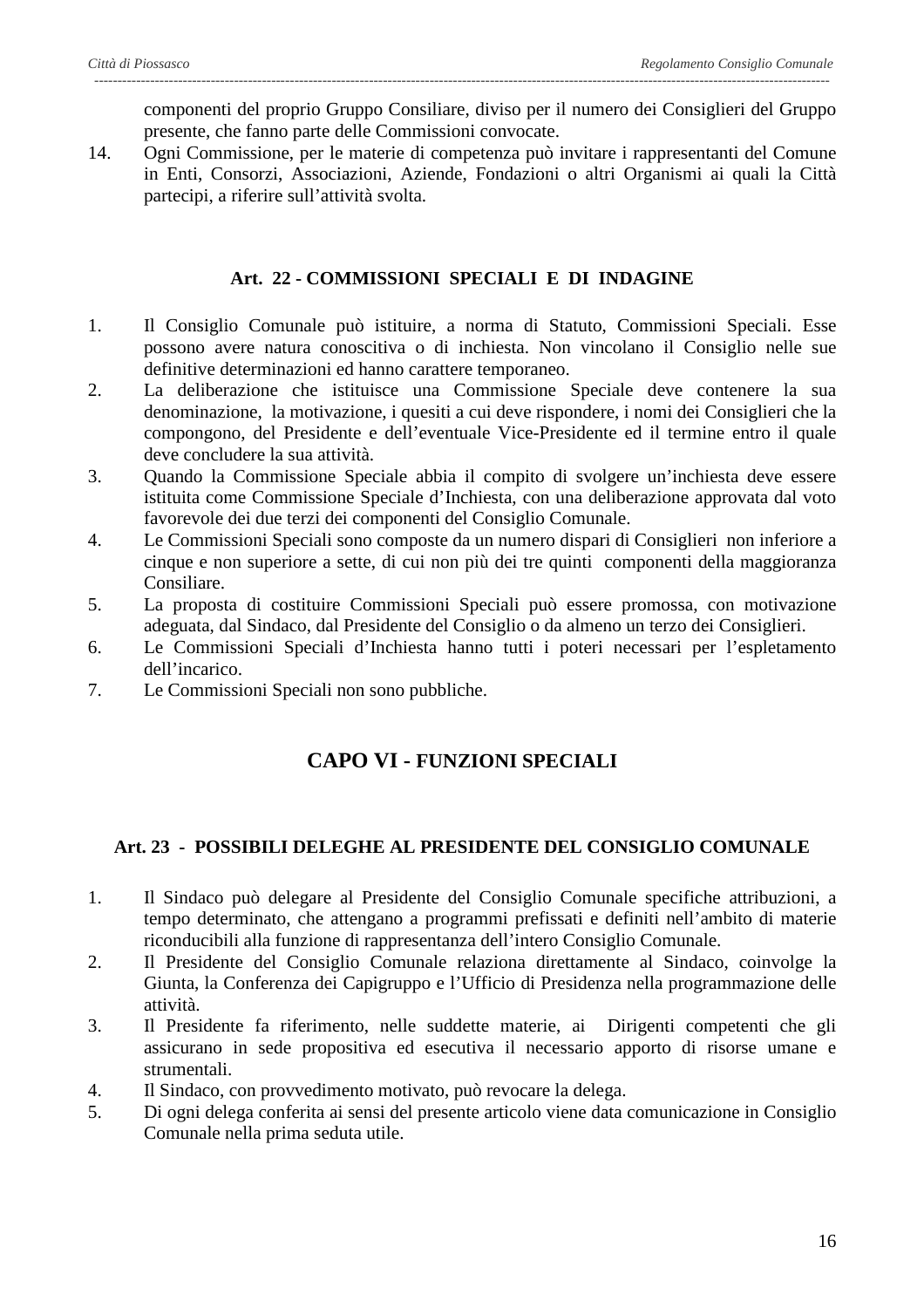### **Art. 24 - C.C.R. CONSIGLIO COMUNALE DEI RAGAZZI - MODALITA' DI COLLABORAZIONE**

*--------------------------------------------------------------------------------------------------------------------------------------------------------------*

- 1. Il Consiglio Comunale dei Ragazzi è volto a promuovere un'educazione attiva alla cittadinanza ed è finalizzato alla partecipazione dei fanciulli e dei pre-adolescenti alla vita della Comunità Locale.
- 2. Il C.C.R. è un intervento che coinvolge la Scuola, cioè un modo per promuovere la collaborazione tra essa ed il Territorio. I progetti che elabora e propone sono strumenti per la promozione dei diritti e dei doveri dei ragazzi che, con la partecipazione diretta all'Istituzione, anche attraverso la Scuola, imparano a riconoscere la legalità come necessità collettiva e utilità personale e la partecipazione come linfa vitale per la vita democratica di una Città.
- 3. Il Consiglio Comunale periodicamente incontra i giovani del C.C.R. per approfondire i progetti predisposti, per verificare il loro stato di attuazione e per sviluppare un proficuo confronto.
- 4. Su richiesta del Consiglio Comunale dei Ragazzi o del Consiglio Comunale della Città o della Commissione Consiliare competente, possono essere promossi ulteriori incontri su rilevanti tematiche.

#### **Art. 25 - COSTITUZIONE DI ORGANI DI PARTECIPAZIONE DEMOCRATICA**

Ai fini di una più ampia articolazione e funzionalità degli Organi comunali, il Consiglio Comunale può deliberare, in qualsiasi momento, l'istituzione sperimentale di ogni altro Organismo utile ad estendere la partecipazione dei cittadini alla vita amministrativa del Comune, come cittadinanza attiva.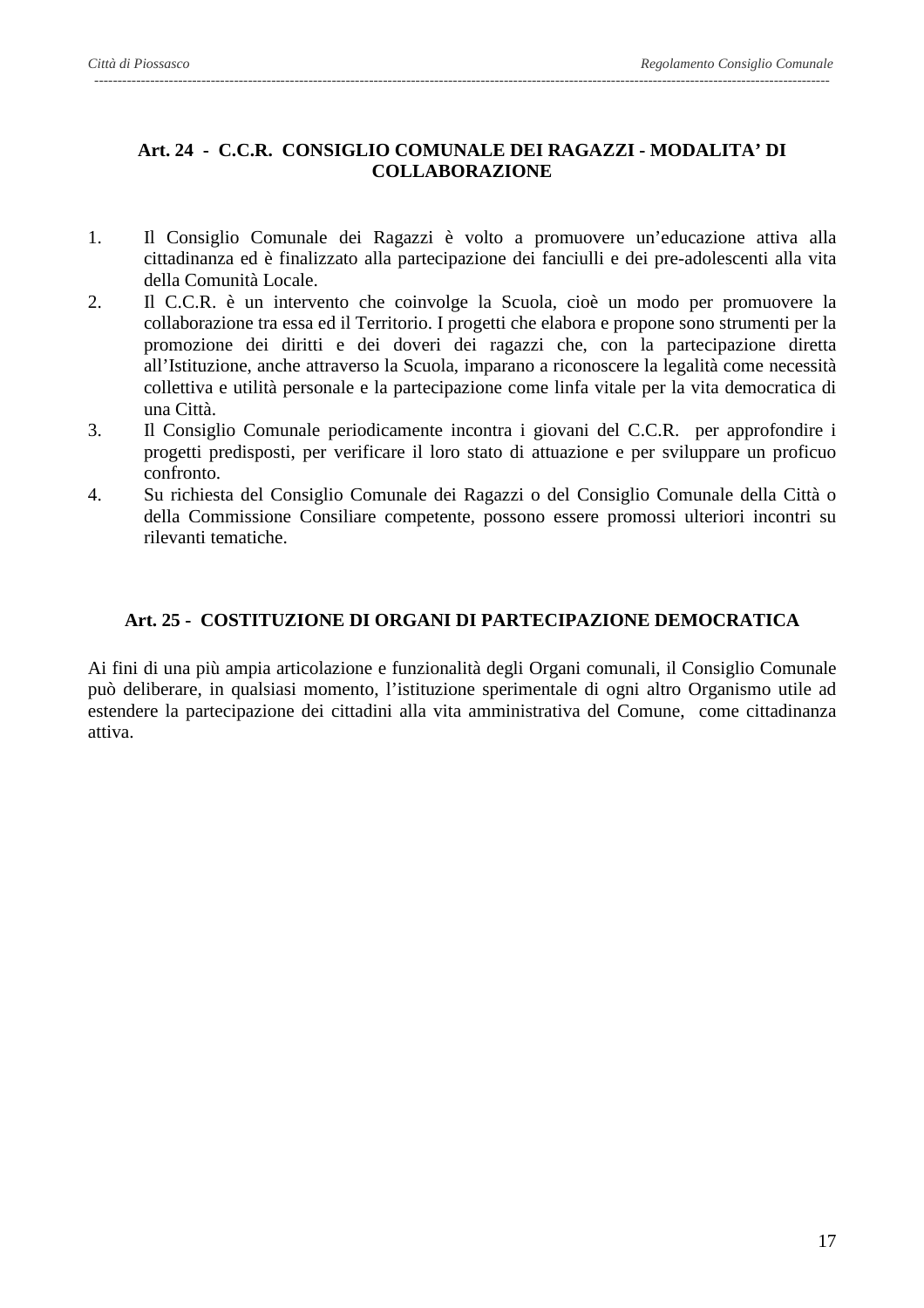# **TITOLO III - FUNZIONAMENTO DEL CONSIGLIO COMUNALE**

*--------------------------------------------------------------------------------------------------------------------------------------------------------------*

# **CAPO I**

# **Art. 26 - ATTRIBUZIONI DEL CONSIGLIO**

Il Consiglio è l'organo di indirizzo e di controllo politico-amministrativo ed ha le competenze previste dall'Art. 42 del T.U.E.L. 267/2000.

# **CAPO II - INSEDIAMENTO DEL CONSIGLIO COMUNALE**

#### **Art. 27 - ADEMPIMENTI DELLA PRIMA SEDUTA**

- 1. La prima seduta del Consiglio Comunale deve essere convocata dal Sindaco, entro il termine perentorio di dieci giorni dalla proclamazione e deve tenersi entro il termine di dieci giorni dalla convocazione. In caso di inosservanza dell'obbligo di convocazione provvede in via sostitutiva il Prefetto.
- 2. Nella stessa seduta presieduta dal Consigliere anziano, fino all'elezione del Presidente del Consiglio Comunale, il Consiglio provvede alla convalida degli eletti, a norma del capo II titolo III del D.Lgs. n. 267/2000, ed eventualmente a dichiarare la loro ineleggibilità o incompatibilità. Seguono il giuramento del Sindaco, l'elezione del Presidente e del Vice-Presidente dell'Assemblea, le comunicazioni del Sindaco in ordine ai componenti della Giunta Comunale, alle linee programmatiche e ai progetti da realizzare nel corso del mandato.
- 3. Il Consiglio Comunale, nella medesima seduta o in quella immediatamente successiva, elegge nel proprio seno la Commissione Elettorale Comunale.

# **CAPO III - FUNZIONAMENTO DEL CONSIGLIO COMUNALE**

#### **Art. 28 - PROGRAMMAZIONE DEI LAVORI DEL CONSIGLIO COMUNALE**

- 1. Dopo l'apertura della seduta gli argomenti saranno di norma trattati nel seguente ordine:
	- a. Appello.
	- b. approvazione dei verbali della seduta precedente.
	- c. eventuali comunicazioni del Presidente, del Sindaco, degli Assessori e dei Consiglieri.
	- d. interrogazioni e interpellanze.
	- e. proposte di mozione e di ordini del giorno.
	- f. proposte di deliberazione.

g. eventuale proseguimento per interrogazioni, interpellanze, mozioni e ordini del giorno.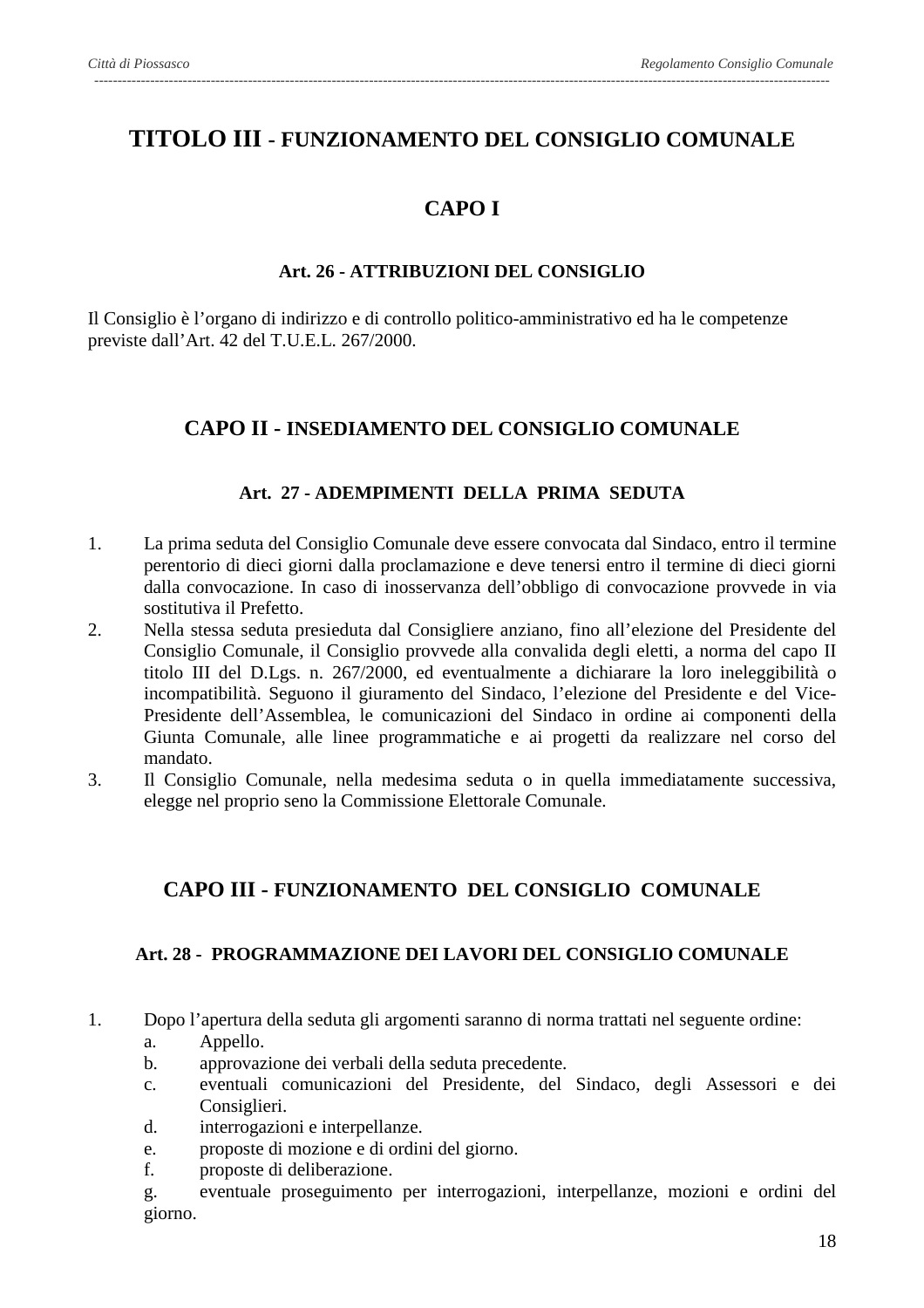# **Art. 29 - CONVOCAZIONE DEL CONSIGLIO COMUNALE**

*--------------------------------------------------------------------------------------------------------------------------------------------------------------*

- 1. La convocazione del Consiglio Comunale è effettuata dal Presidente per mezzo di avviso scritto, contenente l'ordine del giorno, come elenco degli argomenti da trattare, da consegnarsi al domicilio dei Consiglieri, cinque giorni consecutivi prima di quello stabilito per le sedute ordinarie o tre giorni prima se l'adunanza ha carattere straordinario*.* Nel computo dei giorni è escluso il giorno della notifica e incluso quello della riunione del Consiglio.
- 2. Il Presidente è tenuto a convocare il Consiglio Comunale, entro un termine di venti giorni, da quando lo richiedano il Sindaco o almeno un quinto dei Consiglieri o una Commissione Consiliare Permanente a maggioranza dei due terzi di voti assegnati, inserendo all'ordine del giorno gli argomenti richiesti.
- 3. Il Consiglio può essere convocato d'urgenza quando ciò sia giustificato dall'esigenza dell'esame immediato di determinati argomenti ovvero quando si verifichino eventi straordinari ed imprevedibili. In tal caso l'avviso deve essere comunicato almeno ventiquattro ore prima della seduta. Tuttavia ogni qualvolta la maggioranza dei Consiglieri lo richieda, ogni proposta di deliberazione verrà differita al giorno seguente.
- 4. In caso di inosservanza degli obblighi di convocazione del Consiglio, previa diffida, provvede il Prefetto.

#### **Art. 30 - AVVISO DI CONVOCAZIONE DEL CONSIGLIO COMUNALE**

- 1. La consegna dell'avviso della convocazione deve risultare dalla dichiarazione scritta di un messo comunale.
- 2. I Consiglieri che non risiedono nel Comune devono designare, entro dieci giorni dalla proclamazione della loro elezione, un domiciliatario residente nel Comune, indicando, con lettera indirizzata al Presidente del Consiglio, il nominativo, l'indirizzo, i numeri di telefono e l'eventuale indirizzo di posta elettronica o del fax della persona alla quale devono essere consegnati gli avvisi di convocazione e ogni altro atto pertinente alla carica.
- 3. Fino a quando non è stata effettuata tale designazione o eletto il nuovo domicilio, l'avviso di convocazione è spedito al domicilio anagrafico del Consigliere per mezzo di raccomandata postale, con avviso di ricevimento, oppure tramite fax o posta e-mail certificata. Con tale spedizione si considera osservato, ad ogni effetto, l'obbligo di consegna dell'avviso di convocazione e rispettati i termini fissati dalla Legge e dal presente Regolamento.
- 4. L'avviso di prima convocazione, di regola, prevede anche quello della seconda convocazione. Quando è previsto che i lavori del Consiglio si svolgano in più giorni, nell'avviso di convocazione sono indicate la data e l'ora di inizio di ciascuna riunione, con la precisazione che si tratta di prosecuzione della medesima adunanza in prima o in seconda convocazione.
- 5. Nel caso in cui, dopo la consegna degli avvisi di convocazione, si debbano aggiungere altri argomenti urgenti, occorre darne avviso scritto ai Consiglieri, almeno ventiquattro ore prima della riunione. Questi nuovi argomenti però possono essere differiti al giorno successivo, se lo richieda la maggioranza assoluta dei Consiglieri presenti in aula.
- 6. Qualora il Consiglio decida, a maggioranza assoluta dei votanti, di differire una o più proposte di deliberazioni al giorno successivo, l'avviso del rinvio sarà comunicato soltanto ai Consiglieri che risultavano assenti nel momento in cui è stato deciso tale differimento.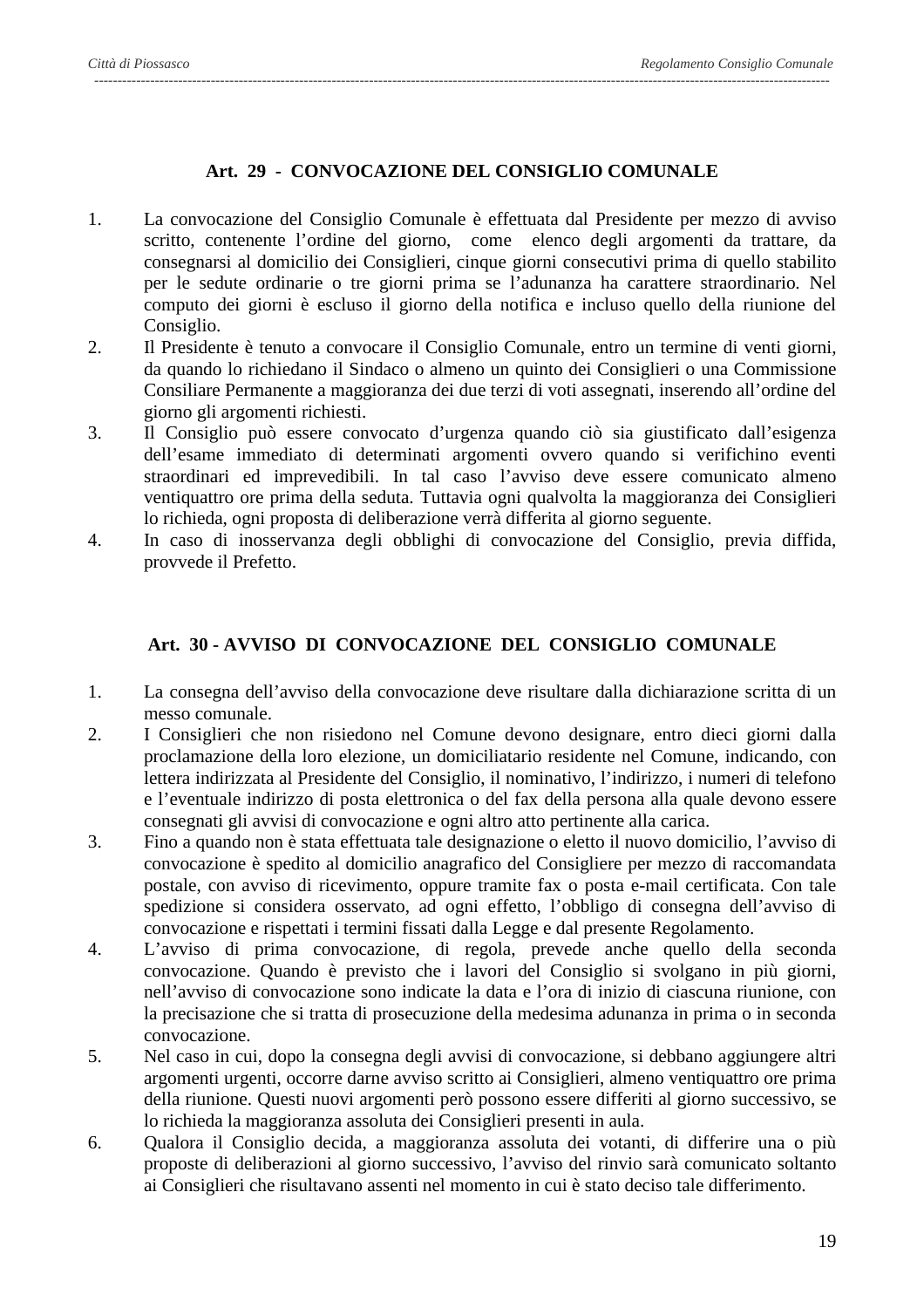#### **Art. 31 - ORDINE DEL GIORNO DELLE SEDUTE E DEPOSITO DEGLI ATTI**

*--------------------------------------------------------------------------------------------------------------------------------------------------------------*

- L'elenco degli argomenti da trattare in ciascuna adunanza del Consiglio Comunale costituisce l'ordine del giorno.
- L'ordine del giorno delle sedute del Consiglio è stabilito dal Presidente, dopo aver sentito il Sindaco o un suo delegato e la conferenza dei Capigruppo.
- All'inizio o nel corso della seduta, in ordine alla proposta motivata del Presidente o del Sindaco o di un Consigliere, di modificare la sequenza numerica degli argomenti iscritti all'ordine del giorno, il Consiglio decide, senza alcuna discussione, con votazione palese, a maggioranza assoluta dei votanti.
- Gli atti iscritti all'ordine del giorno del Consiglio, muniti dei pareri in ordine alla regolarità tecnica, ed eventualmente contabile, sono messi a disposizione dei Consiglieri, nelle ore di ufficio nei termini stabiliti dall'art. 29.
- Le proposte relative all'approvazione dei Regolamenti Comunali, delle varianti al PRGC, del Bilancio di Previsione, del Programma delle Opere Pubbliche e del Conto Consuntivo, devono essere depositate quattordici giorni prima dell'adunanza Consiliare, inviate per via telematica e disponibili per tutti i Consiglieri.
- L'elenco degli argomenti da esaminare in Consiglio deve essere affisso all'Albo Pretorio nella sede dell'Ente e pubblicato sul sito. Copia dell'ordine del giorno del Consiglio va inviato al Prefetto, al Difensore Civico e all'Organo di Revisione Contabile.

#### **Art. 32 - NUMERO LEGALE E VERIFICA**

- 1. La seduta si apre con l'appello nominale dei Consiglieri Comunali disposto dal Presidente del Consiglio per accertare l'esistenza del numero legale.
- 2. Dopo l'appello, effettuato all'inizio dell'adunanza, si presume la presenza in aula del numero dei Consiglieri richiesto per la legalità della riunione e la Presidenza non è obbligata a verificare se il Consiglio abbia oppure no il numero legale.
- 3. La verifica del numero legale dei Consiglieri presenti deve essere effettuata quando, su richiesta, il Consiglio stia per procedere ad una votazione. Per verificare se il Consiglio ha il numero legale, il Presidente del Consiglio dispone l'appello.
- 4. Ogni Capogruppo può chiedere la verifica del numero legale, ma non durante le dichiarazioni di voto e non interrompendo un intervento in corso. Lo stesso Capogruppo può chiedere la verifica del numero legale una sola volta durante la discussione del medesimo argomento iscritto all'ordine del giorno.
- 5. I Consiglieri che entrano o che si assentano dall'Aula Consiliare, dopo l'appello, sono tenuti a darne espressa comunicazione al Segretario. Il Presidente, se ne ravvisa la necessità, può richiamare i Consiglieri momentaneamente assenti a riprendere il loro posto in Aula.
- 6. Il Consiglio, in prima convocazione, non può deliberare se non interviene la maggioranza assoluta dei componenti assegnati. Alla seconda convocazione le deliberazioni sono valide se interviene almeno un terzo dei Consiglieri assegnati all'Ente, senza computare a tal fine il Sindaco, salve le eccezioni previste dalla Legge, dallo Statuto e dal Regolamento.

#### **Art. 33 - SEDUTA DESERTA PER MANCANZA DEL NUMERO LEGALE**

1. Decorsa un'ora da quella indicata per l'inizio della seduta in prima ovvero in seconda convocazione, viene disposto dal Presidente il secondo appello e qualora sia accertata, ai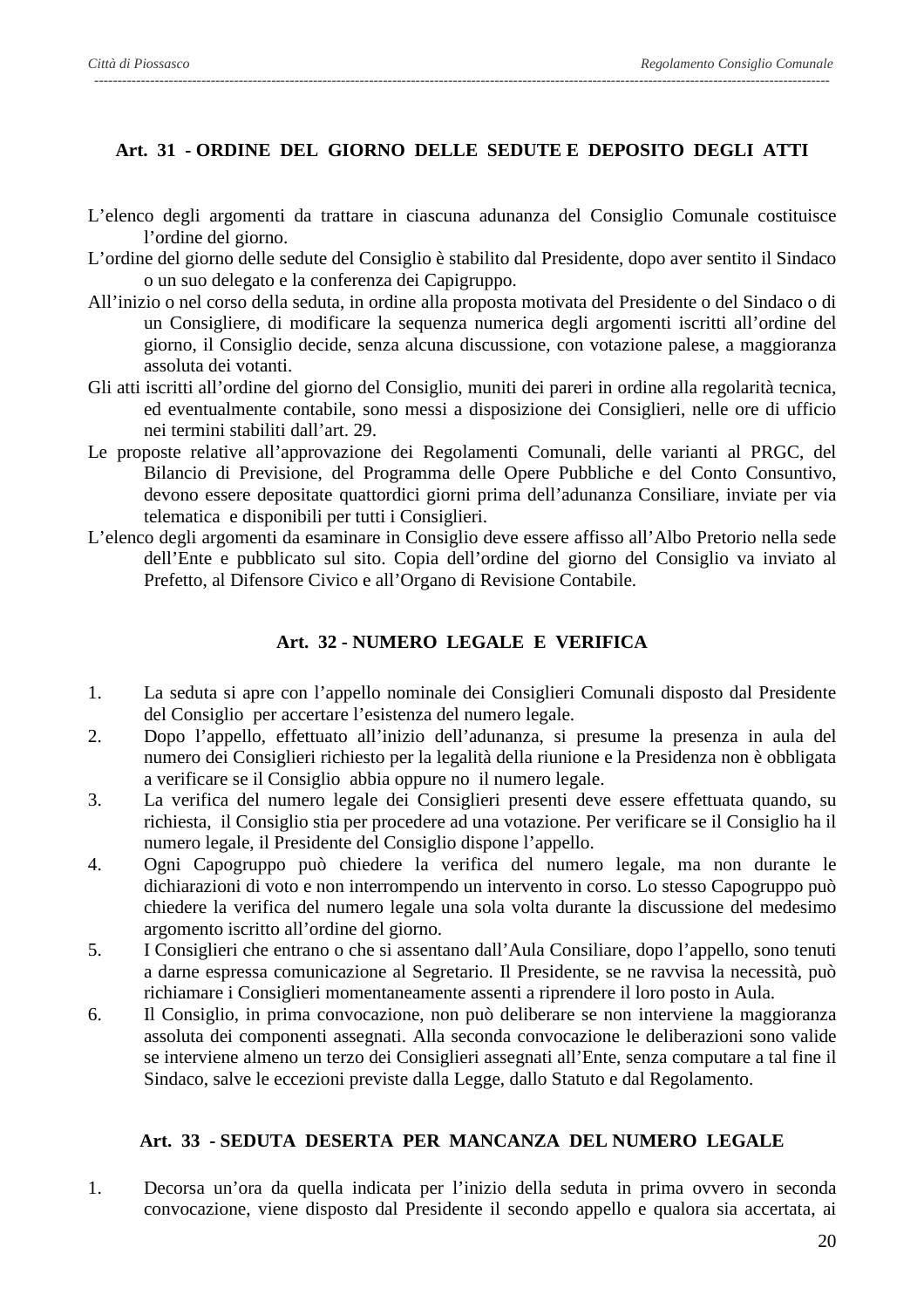sensi del 1° comma dell'articolo precedente, la presenza di Consiglieri inferiore al numero minimo prescritto, il Presidente del Consiglio dichiara deserta l'adunanza.

2. Il Presidente, quando dichiara che l'adunanza in prima convocazione è andata deserta, può contestualmente comunicare, ai Consiglieri presenti in Consiglio, il rinvio dell'esame degli argomenti posti all'ordine del giorno a successiva adunanza, in seconda convocazione. In tal caso l'avviso per la seduta in seconda convocazione dovrà essere consegnato ai Consiglieri che, per qualsiasi ragione, risultavano assenti al momento in cui la seduta, in prima convocazione, era stata dichiarata deserta.

*--------------------------------------------------------------------------------------------------------------------------------------------------------------*

- 3. Quando il numero legale prescritto per la regolarità dei lavori venga meno nel corso di una seduta del Consiglio, il Presidente sospende la riunione per un tempo non superiore a quindici minuti, trascorso inutilmente il quale, dispone un successivo appello. Se si rileva la permanenza della mancanza del numero legale, il Presidente dichiara sciolta la seduta di prima o di seconda convocazione.
- 4. In caso di seduta di prima convocazione, il Presidente può riconvocare il Consiglio in seconda convocazione, con avvisi da consegnarsi a tutti i Consiglieri , limitatamente per gli argomenti all'ordine del giorno rimasti da trattare nell'adunanza dichiarata sciolta.
- 5. E' seduta di seconda convocazione, per ogni oggetto iscritto all'ordine del giorno, quella che succede in giorno diverso ad una precedente seduta dichiarata deserta o sciolta per mancanza di numero legale.
- 6. Ai Consiglieri Comunali intervenuti nella seduta, dichiarata deserta o sciolta, è riconosciuta ugualmente l'indennità di presenza dovuta per Legge e Regolamento.

### **Art. 34 - NUMERO LEGALE : CASI PARTICOLARI**

- 1. E' necessaria, in ogni caso, la presenza della maggioranza assoluta dei Consiglieri assegnati, anche in ipotesi di seduta di seconda convocazione, per deliberare i seguenti provvedimenti:
	- a. Il Conto Consuntivo
	- b. Il Bilancio di Previsione e i relativi allegati
- 2. Sono fatte salve le **maggioranze speciali** previste per l'approvazione dei seguenti atti:
	- a. Statuto Comunale e sue modifiche
	- b. Regolamenti e relative modifiche
	- c. Mozioni di sfiducia
	- d. Elezione del Difensore Civico
	- e. Commissione Speciali

# **Art. 35 - ADUNANZE PUBBLICHE E ADUNANZE SEGRETE**

- 1. Il Consiglio si riunisce in sedute ordinarie per l'approvazione del Bilancio Preventivo annuale e del Conto Consuntivo. Le altre adunanze, al di fuori delle sessioni ordinarie, hanno carattere straordinario.
- 2. Le sedute del Consiglio sono pubbliche, salvo il caso in cui la discussione verta su giudizi, valutazioni o apprezzamenti su qualità morali o capacità professionali di persone e il Consiglio, su richiesta motivata di almeno un Gruppo Consiliare, decide a maggioranza assoluta dei votanti che la seduta del Consiglio si tenga in forma segreta.
- 3. In tali casi, non è redatto il resoconto integrale del dibattito ed è resa pubblica solo la decisione finale.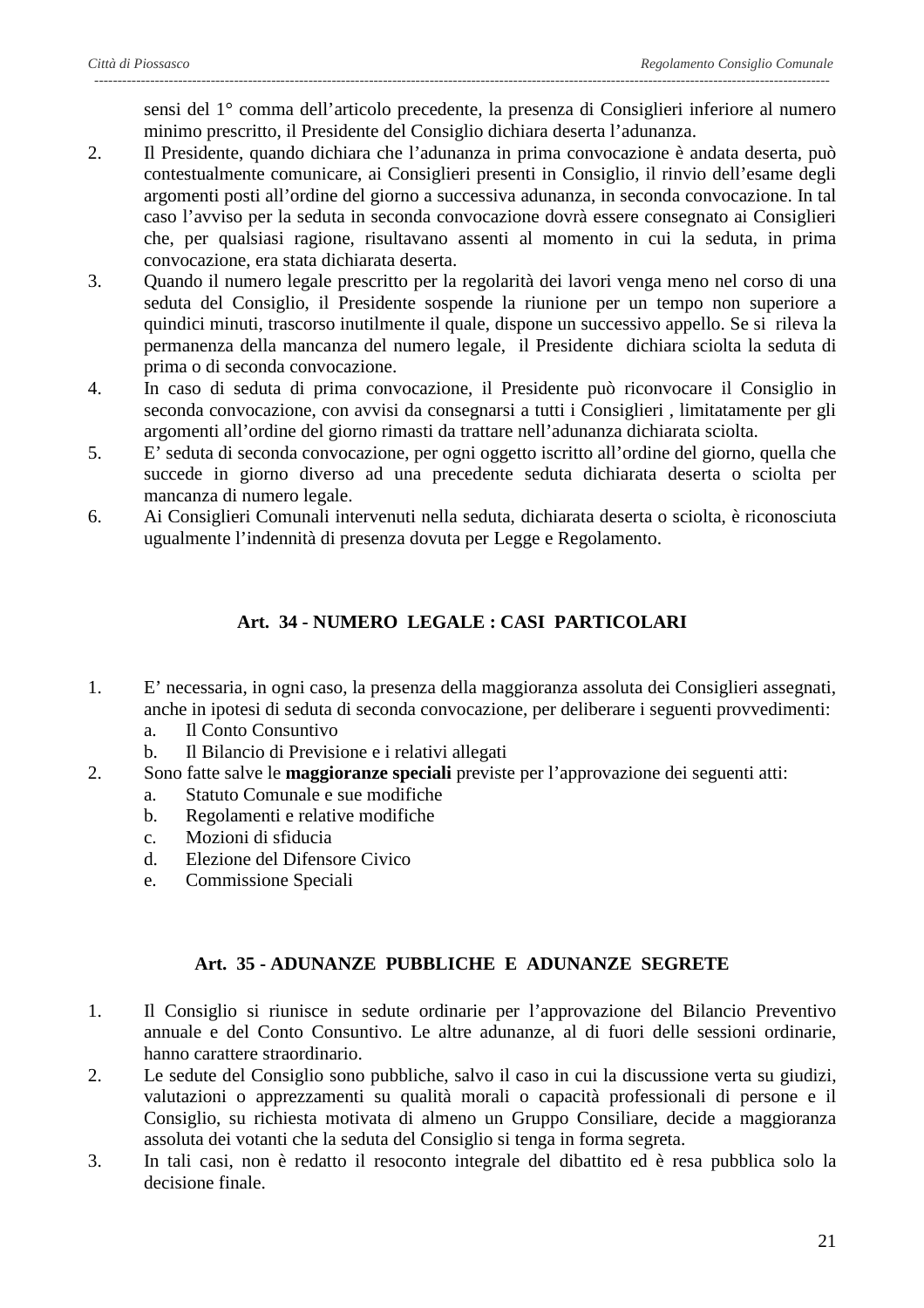### **Art. 36 - ADUNANZE " APERTE "**

*--------------------------------------------------------------------------------------------------------------------------------------------------------------*

- 1. Il Presidente, di concerto con la Conferenza dei Capigruppo e sentito il Sindaco, può convocare Consigli Comunali "aperti", qualora questioni di rilevante interesse generale lo richiedano.
- 2. Tali adunanze hanno carattere straordinario e alle stesse possono essere invitati Parlamentari, rappresentanti del Consiglio Regionale e Provinciale, degli Organismi di Partecipazione, le parti Sociali e le Associazioni interessate ai temi da discutere.
- 3. Le decisioni del Consiglio Comunale "aperto" non danno luogo a deliberazioni o atti aventi carattere di provvedimento amministrativo, ma hanno funzione di stimolo per l'azione dell'Amministrazione Comunale. Al termine di un'adunanza aperta possono essere sottoposte alla discussione e al voto del Consiglio Comunale proposte di mozione o di ordini del giorno sull'argomento oggetto della seduta.
- 4. Durante le adunanze "aperte" del Consiglio non possono essere assunti impegni di spesa o diminuzione di entrate a carico dell'ente. Per queste adunanze "aperte" non è richiesta la presenza del Segretario Generale.
- 5. Il Presidente nelle sedute pubbliche e formali, previa approvazione del Consiglio Comunale che definisce anche i tempi della sospensione dei lavori, dopo aver reso l'adunanza nella forma del Consiglio "aperto", può concedere ai cittadini, e ai soggetti individuati ai sensi dei commi 2 e 3 del presente articolo, di intervenire sugli argomenti in discussione.

### **Art. 37 - PARTECIPAZIONE DEGLI ASSESSORI ALLE SEDUTE**

- 1. Alle riunioni del Consiglio Comunale la Giunta deve essere rappresentata, in caso di assenza del Sindaco, dal Vice-Sindaco o da altro Assessore appositamente delegato.
- 2. Tutti gli assessori possono intervenire alle adunanze.
- 3. Inoltre sono tenuti ad essere presenti:
	- a. gli Assessori ai quali il Sindaco abbia attribuito gli incarichi attinenti gli argomenti in discussione.
	- b. Altri Assessori convocati dal Presidente del Consiglio o dal Sindaco.

- a. alla trattazione delle interrogazioni gli Assessori ai quali il Sindaco abbia delegato la risposta.
- b. alla trattazione di una proposta di deliberazione, presentata dalla Giunta Comunale, gli Assessori che hanno presentato la proposta alla Giunta.
- c. alla trattazione di una proposta di deliberazione presentata da altri soggetti, gli Assessori competenti per materia.
- d. Tutti gli Assessori in occasione della discussione del Bilancio Preventivo e del Conto Consuntivo del Comune.
- 5. Quando alla trattazione di una proposta di deliberazione della Giunta Comunale siano assenti gli Assessori di cui alla lettera "b" del 4° comma, senza motivata giustificazione, su richiesta dei Capigruppo rappresentanti la maggioranza dei Consiglieri, il Presidente può decidere il rinvio del punto alla seduta successiva.
- 6. Gli Assessori possono intervenire nella trattazione delle interrogazioni, delle interpellanze, delle mozioni, degli ordini del giorno, dei relativi emendamenti e sub-emendamenti, con interventi di durata non superiore al tempo massimo previsto per i Consiglieri.
- 7. Ogni Assessore presente all'adunanza può richiedere la parola per fatto personale.

<sup>4.</sup> In base a quanto stabilito dalla lettera "a" del comma precedente, sono tenuti ad essere presenti: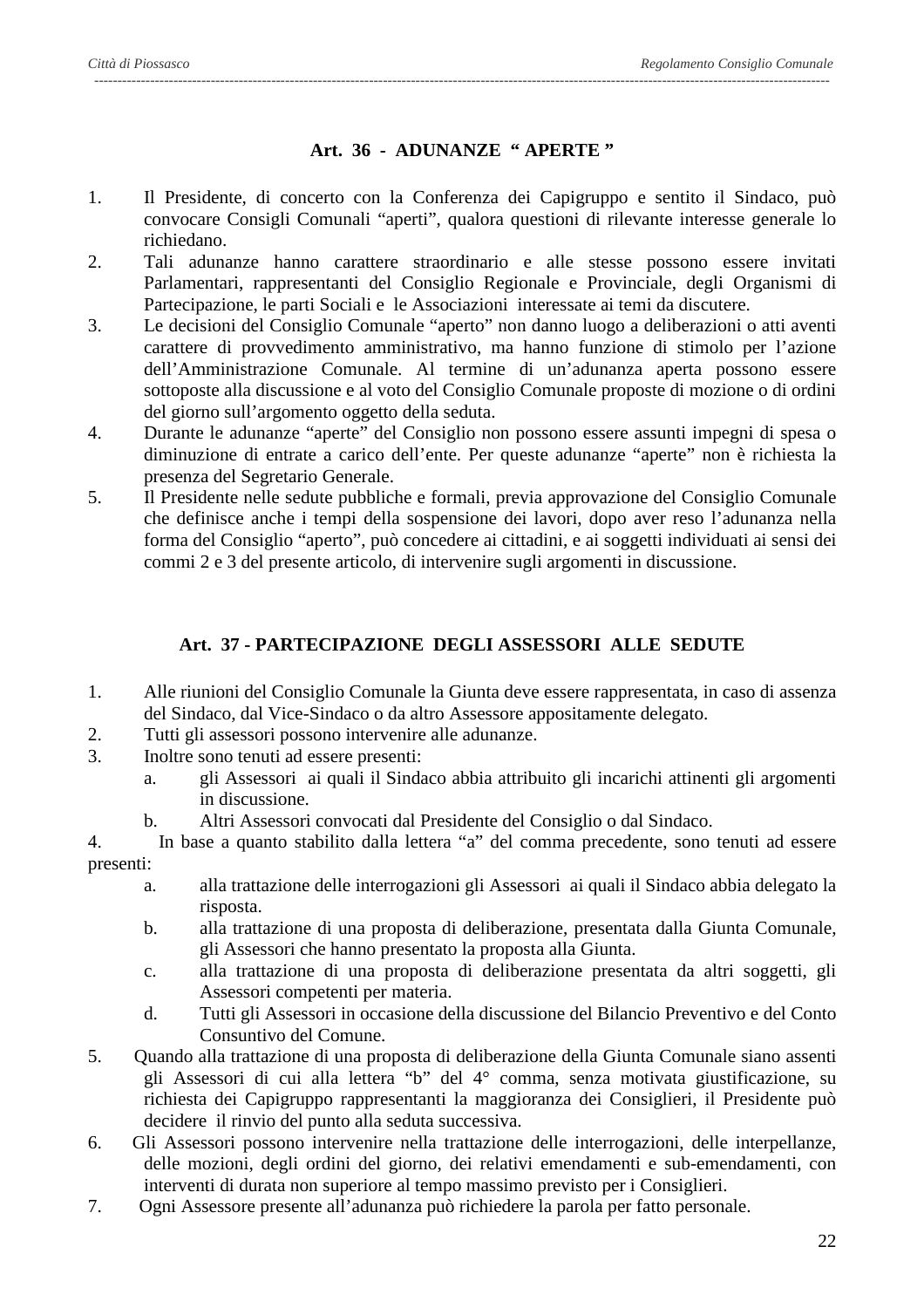8. Il verbale dell'adunanza deve dare menzione degli Assessori presenti.

#### **Art. 38 – COMPORTAMENTO DEI CONSIGLIERI IN AULA**

*--------------------------------------------------------------------------------------------------------------------------------------------------------------*

- 1. Durante le adunanze del Consiglio Comunale i partecipanti devono vestire in modo consono alla dignità dell'Assemblea e mantenere un contegno corretto tale da garantire l'esercizio delle funzioni del Consiglio Comunale, nel rispetto delle Leggi, dello Statuto e dei Regolamenti.
- 2. I partecipanti alle sedute non possono esibire cartelli, striscioni, manifesti o magliette con scritte.
- 3. I componenti del Consiglio Comunale e gli Assessori svolgono gli interventi parlando dal proprio posto. I Consiglieri parlano rivolti al Presidente e gli Assessori rivolti al Consiglio Comunale.
- 4. Il Presidente può consentire l'utilizzo di supporti audiovisivi o di fotografie o di altri mezzi di informazione, ma la richiesta deve essere presentata al Presidente prima dell'inizio della seduta.
- 5. L'utilizzo dei cellulari è consentito, a condizione che siano disattivate le relative suonerie.
- 6. I componenti del Consiglio Comunale e gli Assessori non possono intervenire nella discussione se non dopo aver richiesto la parola al Presidente ed averla ottenuta. Essi non possono interrompere o disturbare gli interventi di Consiglieri o Assessori che abbiano la parola in quel momento.
- 7. Gli oratori nei loro interventi devono attenersi all'oggetto della discussione. Ove un oratore se ne discosti il Presidente lo richiama. Qualora l'oratore non rientri nell'argomento in discussione o successivamente se ne discosti di nuovo, il Presidente procede ad un secondo richiamo. Se prosegue nel suo comportamento il Presidente gli toglie la parola.
- 8. E' fatto divieto ai Consiglieri e agli Assessori di trattenersi nella parte riservata al pubblico durante i lavori del Consiglio, se non dopo aver annunciato e motivato l'abbandono dell'aula.
- 9. Se un partecipante al Consiglio Comunale pronuncia parole o assume atteggiamenti oltraggiosi ovvero disturba la libertà della discussione e l'ordine della seduta o continua a parlare dopo che il Presidente gli ha tolto la parola o compie gravi violazioni delle disposizioni dei commi precedenti, il Presidente lo richiama formalmente e lo censura, dandone atto nel verbale del Consiglio Comunale.
- 10. Qualora egli prosegua nel suo comportamento, il Presidente può deliberare l'espulsione dall'aula del responsabile e la sua esclusione per tutto il resto della seduta. Sulla decisione del Presidente non è ammessa discussione. Il Consigliere comunale soggetto a provvedimento di espulsione perde il diritto al gettone di presenza.
- 11. Tale espulsione può essere decisa dal Presidente anche dopo una prima trasgressione quando il responsabile abbia trasceso a vie di fatto.
- 12. Se chi è stato espulso si rifiuta di lasciare l'aula il Presidente sospende la seduta e convoca i Capigruppo per le decisioni da adottare.
- 13. Qualora sorgesse un tumulto nel Consiglio Comunale, il Presidente sospende la seduta per un tempo determinato oppure, secondo prudente apprezzamento, la scioglie.
- 14. Nei casi dei due precedenti commi, il Presidente, se necessario, ricorre alla Forza Pubblica per ripristinare l'ordine.
- 15. I poteri di Polizia nel Consiglio sono esercitati dal Presidente che impartisce gli ordini necessari, in nome dello stesso Consiglio Comunale.
- 16. La Forza Pubblica può entrare in funzione solo per ordine del Presidente e dopo che sia stata sospesa o sciolta la seduta.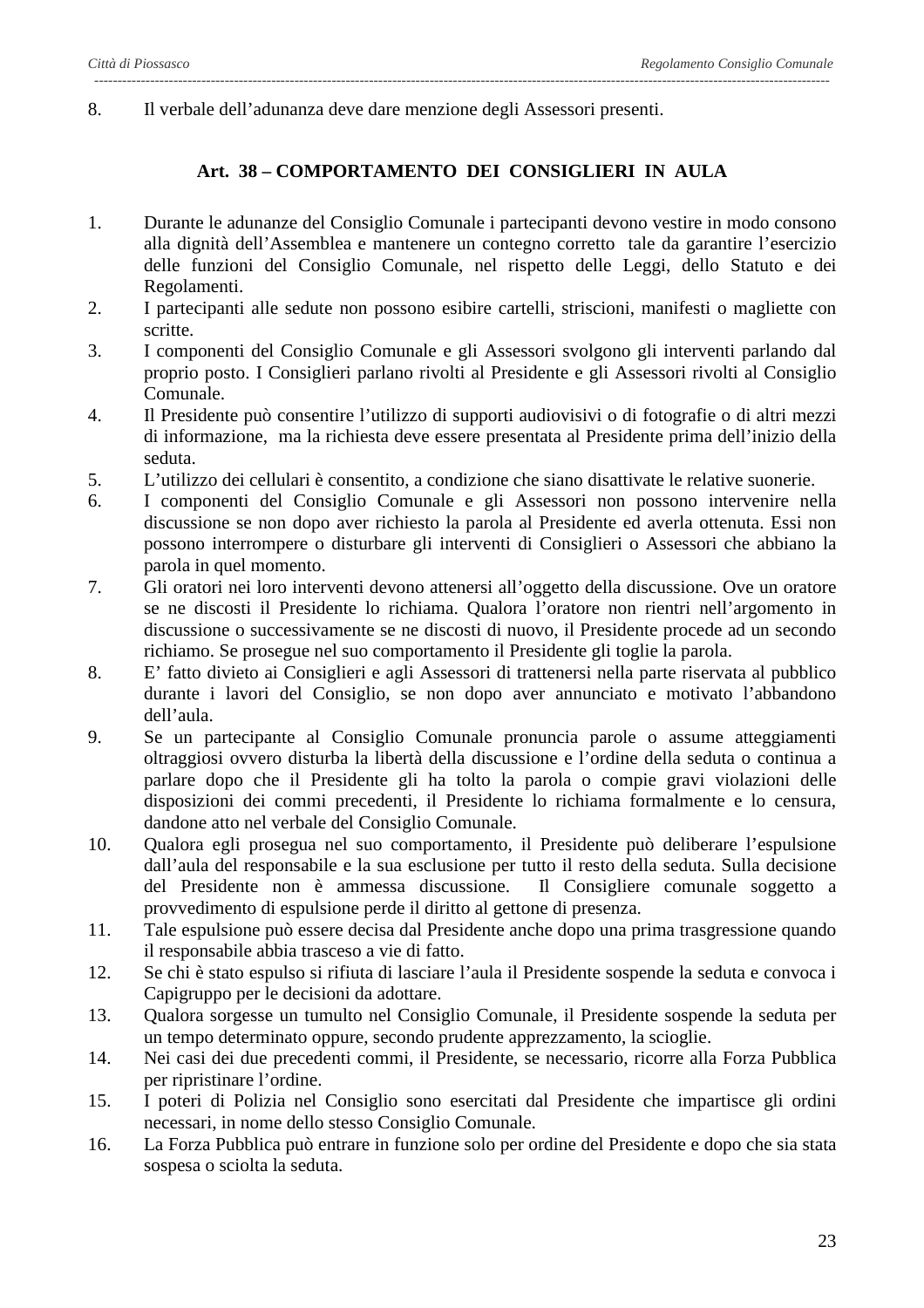#### **Art. 39 - COMPORTAMENTO DEL PUBBLICO**

*--------------------------------------------------------------------------------------------------------------------------------------------------------------*

- 1. Nell'apposito spazio dell'Aula Consiliare riservato al pubblico tutti possono assistere allo svolgimento dei lavori del Consiglio Comunale. In nessun caso il pubblico può accedere all'area riservata ai Consiglieri Comunali.
- 2. I cittadini che assistono alle sedute devono mantenere un comportamento che non interferisca con l'esercizio delle funzioni del Consiglio Comunale, non ne influenzi le decisioni o rechi disturbo allo stesso.
- 3. Il Presidente richiama chi è causa di disordine e, dopo gli opportuni avvertimenti, può ordinarne l'espulsione dall'aula. In caso di violenza e oltraggio, dovrà presentare denuncia all'autorità competente.
- 4. Il Presidente del Consiglio può ordinare lo sgombero del pubblico dall'aula ove lo stesso non si attenga alle disposizioni, di cui al secondo comma. Qualora non si individui la persona o le persone che causano il disordine il Presidente dispone che sia sgombrata tutta la sala riservata al pubblico.
- 5. Per garantire l'ordine nell'aula il Presidente del Consiglio si avvale della Polizia Municipale.

# **TITOLO IV - SVOLGIMENTO DELLE ATTIVITA' DEL CONSIGLIO**

### **CAPO I - DELIBERAZIONI**

#### **Art. 40 - APERTURA DELLA SEDUTA**

- 1. Il Presidente, dopo l'appello nominale, dichiara aperta la seduta, quando è presente il numero legale dei Consiglieri.
- 2. Il Consiglio Comunale, di norma, sia in prima che in seconda convocazione, ovvero convocato per la prosecuzione dei lavori, inizia alle ore 18,30 e termina alle ore 24,00, salvo diversa disposizione stabilita dalla Conferenza dei Capigruppo. Viene sospeso alle ore 20,00 per riprendere i lavori decorsa un'ora dalla sospensione. Le eventuali interrogazioni, interpellanze, mozioni e O.d.g. che non avessero risposta prima della sospensione sono riproposte dopo l'esame dell'ultimo comma dell'ordine del giorno.
- 3. Il Consiglio, quindi, riprenderà la discussione con il primo punto all'ordine del giorno successivo, a quello definito prima della sospensione, e proseguirà fino all'esaurimento degli argomenti iscritti all'ordine del giorno, salvo diversa indicazione riportata nell'avviso di convocazione o per decisione presa a maggioranza dei Consiglieri presenti.
- 4. Il tempo complessivamente dedicato a comunicazioni, interrogazioni, interpellanze, mozioni e O.d.g. non può eccedere la durata di novanta minuti, salvo i casi previsti per diversa decisione della Conferenza dei Capigruppo ovvero per decisione della maggioranza dei Consiglieri presenti in aula. In tal ultimo caso, solo prima che inizi il punto in argomento.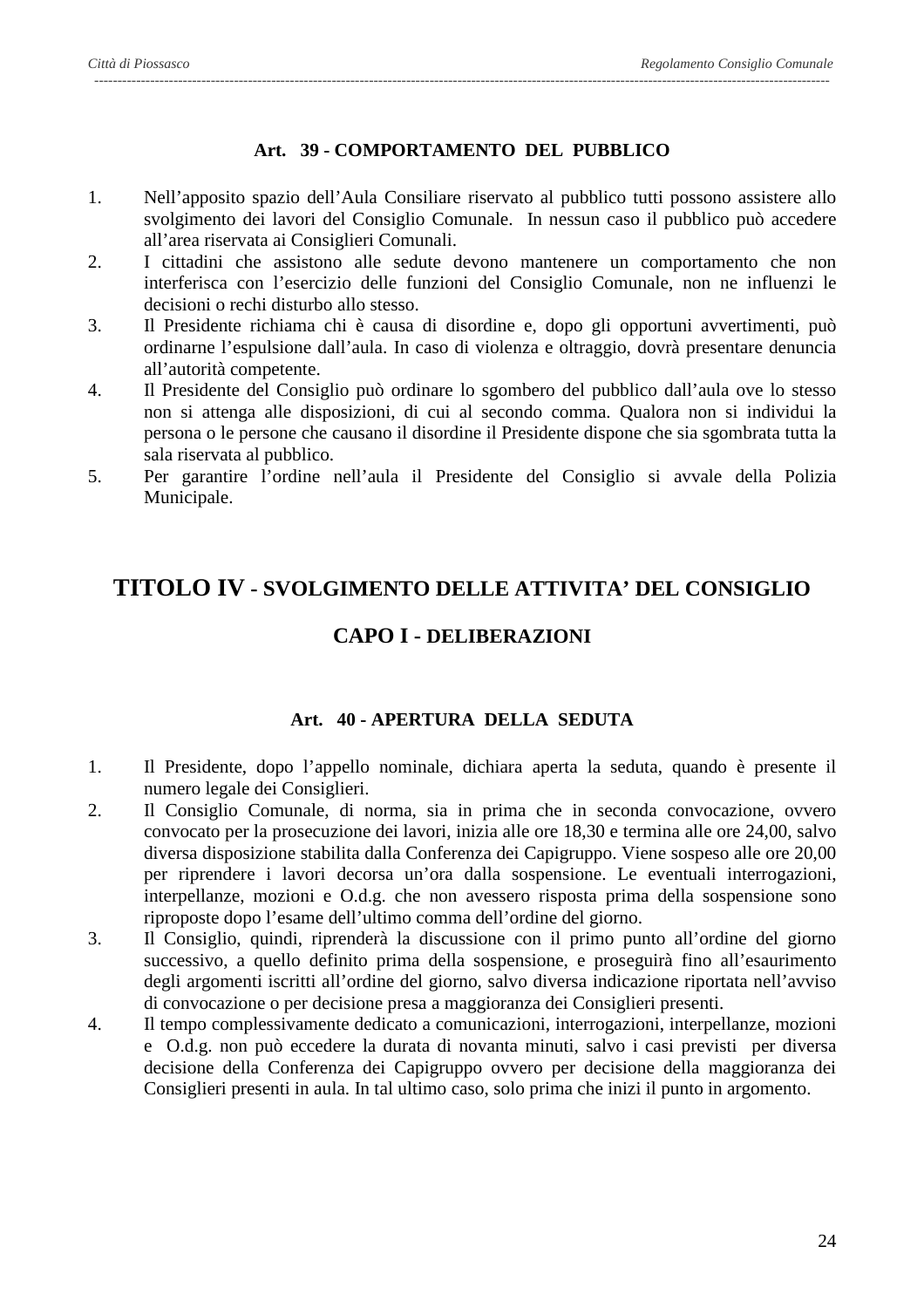# *--------------------------------------------------------------------------------------------------------------------------------------------------------------* **Art. 41 - RELAZIONE SULLA PROPOSTA DI DELIBERAZIONE**

- 1. La proposta di deliberazione è illustrata dal Sindaco o da un componente della Giunta o dal Consigliere proponente o dal relatore designato dalla Commissione.
- 2. La relazione introduttiva non può eccedere i dieci minuti, salvo che il Presidente non ne elevi la durata, in casi di particolare rilevanza, dandone avviso al Consiglio prima di procedere all'esame dell'argomento. La relazione può essere sintetizzata laddove la stessa fosse stata notificata ai Consiglieri, almeno ventiquattro ore prima della seduta.
- 3. Conclusa la relazione introduttiva, il Presidente concede, per un tempo massimo di cinque minuti per gruppo, la parola ai Consiglieri che hanno chiesto di intervenire per chiarimenti sulla delibera in discussione. Il Presidente dichiara aperta la discussione ed ammette a parlare i Consiglieri. Se nessuno chiede di parlare la proposta è messa in votazione.
- 4. In occasione della trattazione di argomenti di particolare rilevanza (quali il Bilancio Preventivo, Conto Consuntivo, la destinazione dell'eventuale Avanzo, il Piano Regolatore e le sue Varianti Generali, lo Statuto, i Regolamenti, le Mozioni di Sfiducia e la costituzione di Aziende), i Capigruppo, in sede di Conferenza possono stabilire che tali limiti di tempo, per i chiarimenti, siano elevati a quindici minuti.

#### **Art. 42 - DISCIPLINA DELLA DISCUSSIONE**

- 1. I Consiglieri che desiderano parlare, su un argomento all'ordine del giorno, devono fare richiesta verbale al Presidente, il quale concede la parola secondo l'ordine di richiesta.
- 2. Ogni Consigliere può parlare una sola volta sullo stesso argomento, fatto salvo l'intervento per la dichiarazione di voto e/o per fatto personale, ovvero per questioni di particolare importanza. In tale ultimo caso, prima che il Consiglio proceda all'esame dell'argomento, il Presidente, eventualmente sentiti i Capigruppo, decide sull'effettiva particolare importanza.
- 3. Gli interventi dei Consiglieri nella discussione sono contenuti nel tempo di cinque minuti. Non sono ammessi interventi in forma di dialogo.
- 4. In occasione della trattazione di argomenti di particolare rilevanza (quali il Bilancio Preventivo, il Conto Consuntivo, la destinazione dell'eventuale Avanzo, il Piano Regolatore e le sue Varianti Generali, lo Statuto, i Regolamenti, le Mozioni di sfiducia e la costituzione di Aziende), i Capigruppo, in sede di Conferenza, possono stabilire che tali limiti di tempo siano elevati, a dieci minuti per Consigliere fino ad un massimo di sessanta minuti qualora ci si esprima a nome del Gruppo Consiliare.
- 5. Il Presidente trascorso il tempo previsto per l'intervento del Consigliere, dopo averlo richiamato all'osservanza del Regolamento, gli toglie la parola anche disattivando il microfono.
- 6. Il Presidente o il Vice-Presidente del Consiglio, quando non intervengono nell'esercizio delle proprie funzioni, cedono la Presidenza dell'adunanza e svolgono il proprio intervento dai banchi dei Consiglieri.

#### **Art. 43 - FATTO PERSONALE**

1. Il Consigliere può intervenire, in qualsiasi momento, per **fatto personale** quando ritiene di essere stato leso nella propria onorabilità da un altro Consigliere o quando ritiene che gli siano state attribuite opinioni non espresse o comportamenti non tenuti.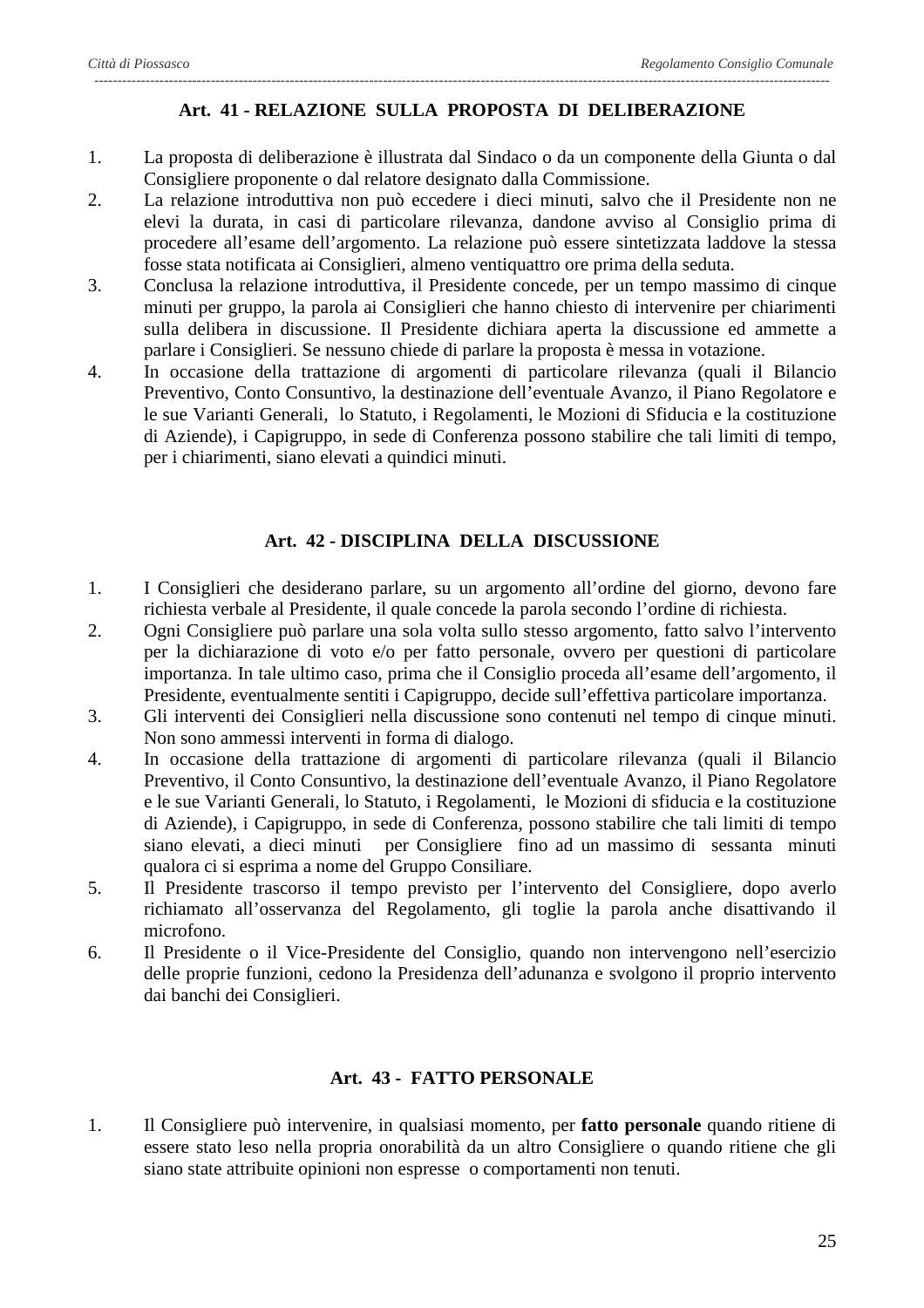2. Il Presidente, riscontrata l'effettiva sussistenza del fatto personale, accorda la parola. Se il Presidente nega la parola ed il Consigliere persiste nella sua richiesta, su di essa decide il Consiglio seduta stante, senza discussione, a maggioranza assoluta dei votanti.

*--------------------------------------------------------------------------------------------------------------------------------------------------------------*

3. La discussione sul fatto personale non può durare, nel suo complesso, per più di quindici minuti.

#### **Art. 44 - INTERVENTO PER RICHIAMO AL REGOLAMENTO O MOZIONE D'ORDINE**

- 1. Ogni componente del Consiglio Comunale, in qualsiasi momento, può presentare una Mozione d'Ordine consistente:
	- a. in un richiamo all'osservanza di una norma di Legge, dello Statuto, del presente Regolamento o dell'ordine del giorno
	- b. in una proposta relativa all'organizzazione dei lavori e alla procedura delle discussioni e delle votazioni.
- 2. La Mozione d'Ordine prevede un intervento per un tempo non superiore ai tre minuti e oltre al proponente, può parlare soltanto un Consigliere favorevole ed uno contrario.
- 3. In merito alla Mozione d'Ordine il Presidente decide autonomamente o chiede al Consiglio di pronunciarsi, con votazione palese e a maggioranza assoluta dei votanti.

#### **Art. 45 - QUESTIONE PREGIUDIZIALE E QUESTIONE SOSPENSIVA**

- 1. La questione pregiudiziale ha per oggetto la richiesta motivata di non discutere un determinato argomento posto all'ordine del giorno, precisandone i motivi.
- 2. La questione sospensiva si ha quando viene richiesto il rinvio di una discussione o di una proposta di deliberazione ad altra adunanza o all'esame in Commissione, precisandone i motivi.
- 3. Le questioni pregiudiziali e sospensive devono essere sollevate prima dell'inizio della discussione di merito sull'argomento al quale si riferiscono.
- 4. La questione sospensiva può essere posta anche durante la discussione, ma prima della votazione della proposta di deliberazione, chiedendone il rinvio ad altra riunione, perché sono emersi nuovi elementi.
- 5. Il Presidente apre subito la discussione sulla questione sollevata e il Consiglio decide per alzata di mano, dopo l'intervento di due soli Consiglieri di cui uno a favore e uno contrario. Gli interventi non possono eccedere i tre minuti ciascuno. La questione sollevata deve riferirsi alla sostanza della proposta di deliberazione e non soltanto alla forma, che può essere corretta dal Presidente, seduta stante.

#### **Art. 46 - EMENDAMENTI SULLE PROPOSTE IN DISCUSSIONE**

- 1. Gli emendamenti possono essere soppressivi, aggiuntivi e sostitutivi. Agli emendamenti aggiuntivi e sostitutivi possono proporsi dei sub-emendamenti .
- 2. Nelle Commissioni possono presentare emendamenti e sub-emendamenti i Consiglieri che la compongono o che ne sostituiscono i componenti, il Sindaco, gli Assessori delegati e il Presidente del Consiglio se presente.
- 3. Gli emendamenti sono presentati per iscritto al Presidente entro il terzo giorno precedente a quello dell'adunanza. Essi sono trasmessi al Segretario Generale, con procedura d'urgenza, al fine dell'istruttoria.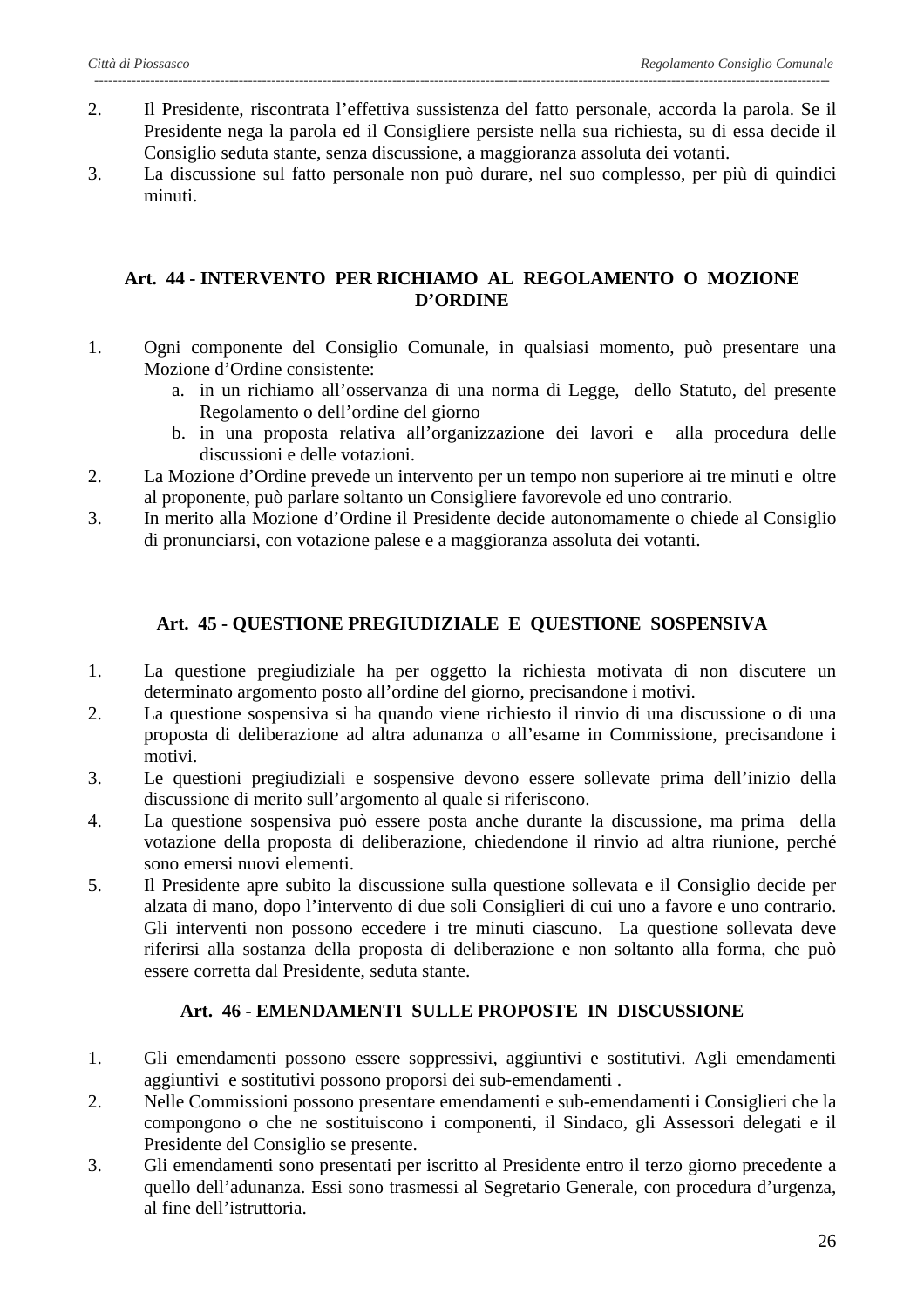4. I Consiglieri, gli Assessori e il Sindaco possono presentare più emendamenti, possono modificarli o ritirarli fino al momento in cui la discussione sarà chiusa. In tal caso gli emendamenti, anch'essi redatti per iscritto e firmati dal proponente, sono consegnati al Presidente il quale ne dà immediata lettura in Consiglio.

*--------------------------------------------------------------------------------------------------------------------------------------------------------------*

- 5. Ogni singolo emendamento è illustrato dal presentatore per un tempo non superiore a due minuti e gli emendamenti sono posti successivamente in votazione.
- 6. Gli interventi degli Assessori o del Sindaco sugli emendamenti non devono eccedere i due minuti.
- 7. Gli emendamenti ad un emendamento (cioè i sub-emendamenti) sono votati per primi.
- 8. Gli emendamenti sono messi singolarmente in votazione, secondo l'ordine di presentazione, prima gli emendamenti soppressivi, poi quelli sostitutivi ed infine quelli aggiuntivi.
- 9. I provvedimenti per i quali sono stati approvati i singoli emendamenti sono conclusivamente votati nel testo definitivo, risultante dallo schema originario modificato in conformità a quanto in precedenza deciso.
- 10. Qualora la presentazione dell'emendamento implichi un aumento di spesa o una diminuzione di entrata per l'Ente, occorre allegare agli atti i pareri obbligatori per Legge.
- 11. Per l'emendamento o i gruppi di emendamenti ad una specifica delibera non presentati a norma del precedente comma 3 può intervenire un solo Consigliere per Gruppo, comunque per un tempo complessivo non superiore a cinque minuti. Un altro Consigliere dello stesso Gruppo potrà intervenire soltanto per esprimere una posizione alternativa a quella del proprio Gruppo e per non più di tre minuti.
- 12. Esaurita la discussione, il relatore o il Sindaco si pronunciano in merito agli emendamenti. Gli emendamenti o il gruppo di emendamenti sono quindi posti in votazione in forma unica.

#### **Art. 47 - INTERVENTI DI SOGGETTI NON CONSIGLIERI**

- 1. Il Presidente, su richiesta del Sindaco o di uno o più Consiglieri, può invitare i funzionari comunali a svolgere relazioni o dare informazioni su argomenti all'ordine del giorno del Consiglio, disponendo se necessario la seduta "aperta" ai sensi dell'art. 40.
- 2. Possono altresì essere invitati consulenti e professionisti, incaricati di progettazione e studi per conto dell'Amministrazione e organismi ai quali partecipa l'Amministrazione comunale, per fornire illustrazioni e chiarimenti.

#### **Art. 48 - CHIUSURA DELLA DISCUSSIONE**

- 1. Il Presidente dichiara chiusa la discussione quando non vi sono altri Consiglieri iscritti a parlare o sono esauriti i tempi previsti.
- 2. A chiusura della discussione è data facoltà di replicare al Presidente, al Sindaco, all'Assessore e, nel caso di proposte e di mozioni, al Consigliere proponente.
- 3. La replica non può eccedere la durata di cinque minuti.
- 4. Dopo la replica è concessa, se richiesta, la parola ai Consiglieri, esclusivamente, per dichiarazioni di voto, con facoltà di intervento di un Consigliere per ogni gruppo.
- 5. Tale facoltà spetta anche al Consigliere che dichiari di dissentire dall'orientamento del Gruppo cui appartiene.
- 6. Gli interventi dei Consiglieri per la dichiarazione di voto non possono eccedere la durata dei tre minuti.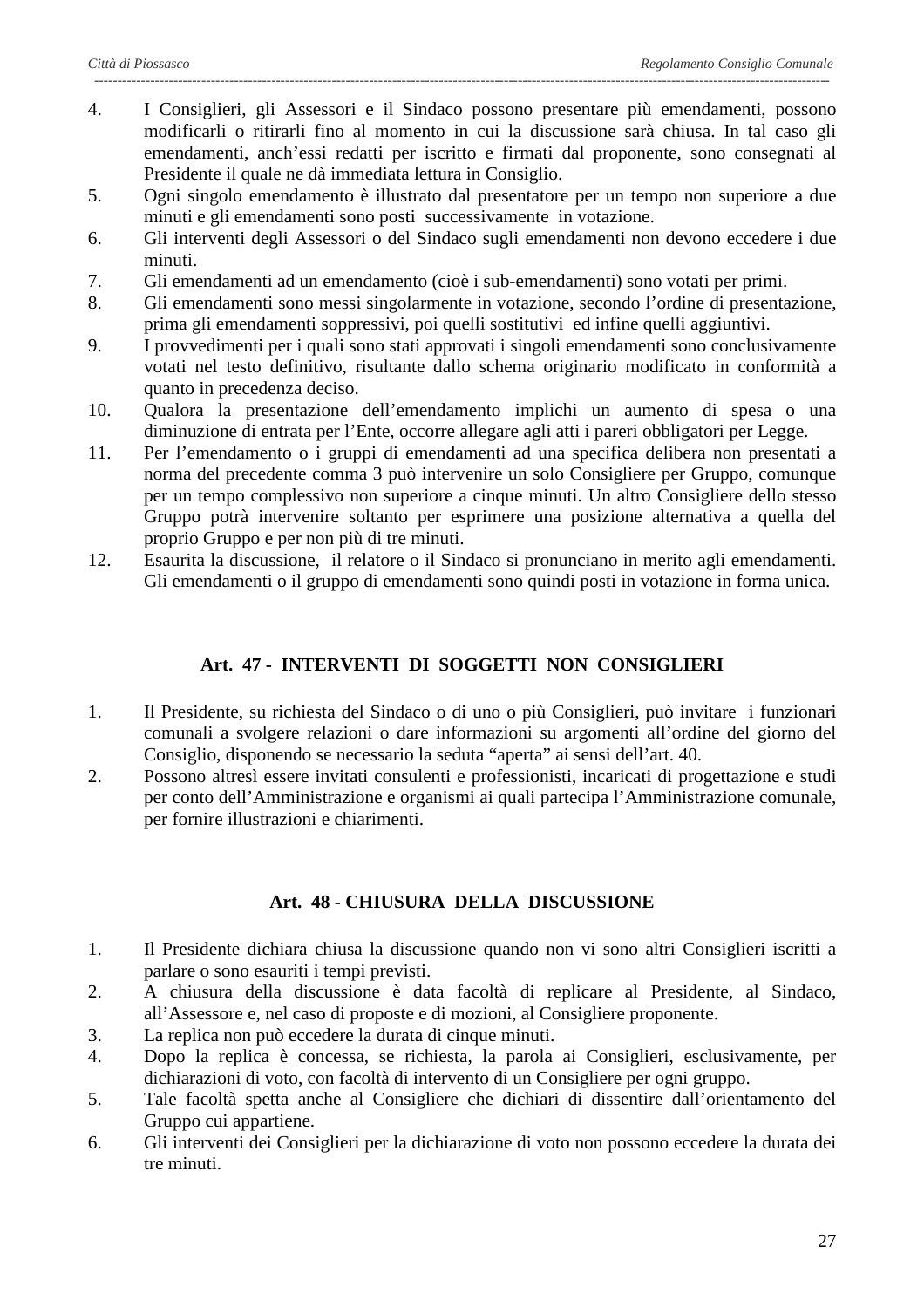# **CAPO II - INTERROGAZIONI, INTERPELLANZE, MOZIONI, ORDINI DEL GIORNO E MOZIONE DI SFIDUCIA**

*--------------------------------------------------------------------------------------------------------------------------------------------------------------*

#### **Art. 49 – CASI DI INAMMISSIBILITA'**

Nel caso in cui un'interrogazione, un'interpellanza, una mozione o un ordine del giorno non rientrino in quanto stabilito dal Regolamento ovvero la loro formulazione violi la Legge, il Presidente può motivatamente dichiararli inammissibili, dandone comunicazione al primo firmatario entro i cinque giorni successivi alla presentazione.

#### **Art. 50 - INTERROGAZIONI**

- 1. L'interrogazione consiste in una domanda formulata per iscritto da uno o più Consiglieri Comunali al Sindaco e/o all'Assessore, al fine di ottenere informazioni su materie di competenza comunale, di conoscere gli intendimenti e i provvedimenti dell'azione dell'Amministrazione e le sue posizioni su questioni di interesse cittadino. L'atto deve essere presentato all'ufficio del protocollo dell'Ente, anche con strumenti informatici. Le interrogazioni presentate entro la data di convocazione della Conferenza dei Capigruppo saranno di norma iscritte all'ordine del giorno del primo Consiglio utile.
- 2. I Consiglieri interroganti devono specificare nell'interrogazione se intendono ricevere la risposta solo orale in Consiglio Comunale o anche per iscritto.
- 3. Nel caso di risposta scritta il Sindaco o l'Assessore trasmette la risposta ai Consiglieri interroganti comunque entro il termine dei trenta giorni e invia copia al Presidente del Consiglio e ai Capigruppo. E' facoltà dell'interrogante replicare per iscritto, dichiarando di ritenersi soddisfatto o sostenendo i motivi per i quali non considera soddisfacente la risposta.
- 4. L'elenco delle interrogazioni cui si intende dare risposta è comunicato agli interessati, unitamente all'avviso di convocazione del Consiglio.
- 5. All'interrogazione con risposta orale risponde il Sindaco o l'Assessore competente per materia, alla presenza dell'interrogante.
- 6. Quando il Sindaco o l'Assessore competente intendono rispondere e l'interrogante non è presente in Consiglio, all'interrogazione è data comunque risposta scritta, nei successivi venti giorni, direttamente al domicilio del Consigliere interrogante.
- 7. Il Consigliere, anche successivamente alla convocazione del Consiglio, può presentare per iscritto interrogazioni urgenti anche in Consiglio. Dell'effettivo carattere d'urgenza decide il Presidente del Consiglio. Se è riconosciuta l'urgenza, la risposta dovrà essere fornita per iscritto entro il termine massimo di cinque giorni dalla presentazione, ovvero, se sussistono le condizioni, la risposta all'interrogazione può essere data verbalmente dal Sindaco o dall'Assessore competente nella medesima seduta Consiliare.
- 8. L'interrogante può illustrare il testo dell'interrogazione in cinque minuti. La risposta non può eccedere la durata di dieci minuti.
- 9. Il Consigliere interrogante può replicare per dichiararsi soddisfatto o no della risposta. Tale intervento di replica non può eccedere la durata di tre minuti. Nel caso di più interroganti, risponderà solamente uno degli interroganti.
- 10. Nessun Consigliere può intervenire sull'argomento oggetto della risposta all'interrogazione e sulla replica dell'interrogante, salvo che il Presidente, per richiesta di almeno tre Consiglieri, la trasformi in un'interpellanza, che sarà posta all'ordine del giorno nella successiva seduta.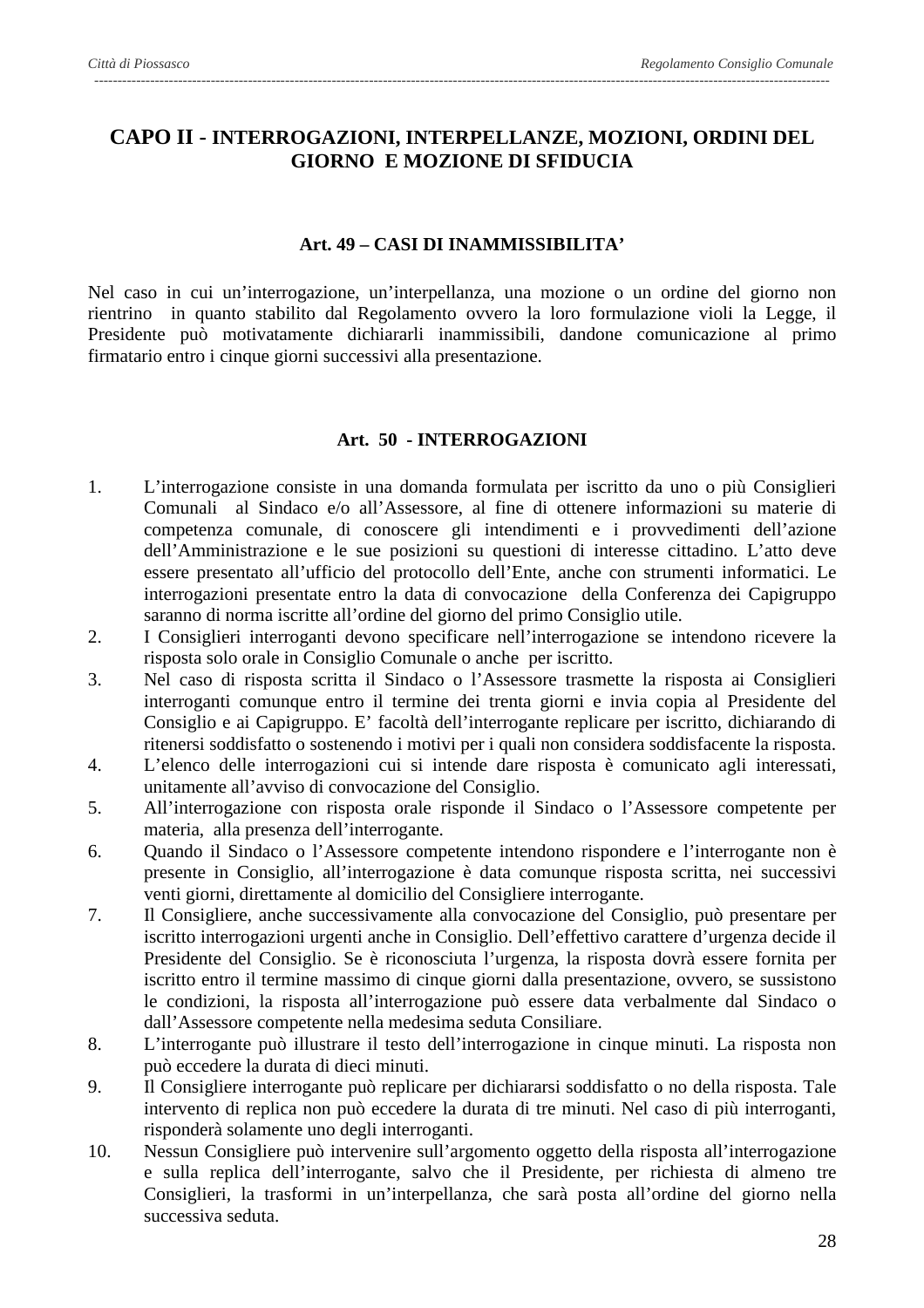### **Art. 51 - INTERPELLANZE**

*--------------------------------------------------------------------------------------------------------------------------------------------------------------*

- 1. L'interpellanza o interrogazione con dibattito, consiste nella domanda formulata per iscritto al Sindaco o all'Assessore competente, circa le iniziative della giunta ovvero circa gli intendimenti della stessa su questioni di particolare rilievo inerenti alle funzioni del comune. L'atto deve essere. protocollato o inviato con le modalità di cui l'art. .7 comma 9.
- 2. L'interpellanza può essere presentata da un Capogruppo o da almeno tre Consiglieri entro la data di convocazione della Conferenza dei Capigruppo e deve essere iscritta di norma dal Presidente del Consiglio all'ordine del giorno nella seduta immediatamente successiva alla data di presentazione.
- 3. Uno dei firmatari ha facoltà di intervento per illustrare l'interpellanza, alla quale darà risposta il Sindaco o l'Assessore competente per materia.
- 4. I Consiglieri possono intervenire sull'argomento una sola volta. Solo uno dei Consiglieri interpellanti può replicare. Dopo la replica di quest'ultimo il Sindaco o l'Assessore competente possono prendere la parola per l'intervento conclusivo.
- 5. Ciascun intervento non può eccedere la durata di cinque minuti.
- 6. L'interpellanza si intende rinunziata qualora il Consigliere interpellante, previamente informato che la risposta sarà data in quella specifica seduta, non sia presente in Consiglio quando il Sindaco o l'Assessore competente intendono rispondere.

#### **Art. 52 - MOZIONI E ORDINI DEL GIORNO**

- 1. **La mozione** è un atto approvato dal Consiglio Comunale con il quale esso:
	- a. Esercita, in relazione alle proprie competenze, un'azione di indirizzo politico dell'attività del Sindaco e della Giunta.
	- b. Esprime posizioni e giudizi relativamente a problematiche di competenza comunale ed all'attività svolta dal Comune direttamente o mediante altri enti e soggetti.
	- c. Organizza la propria attività, assume decisioni in ordine al proprio funzionamento ed alle proprie iniziative e stabilisce impegni per l'azione delle Commissioni e della Presidenza.
	- d. Disciplina procedure e stabilisce adempimenti dell'Amministrazione nei confronti del Consiglio, affinché esso possa esercitare efficacemente le proprie funzioni.
	- e. Assume tutte le decisioni che lo Statuto ed i Regolamenti prescrivono siano adottate attraverso una mozione.
- 2. Le proposte di mozione possono essere presentate al Consiglio Comunale da ogni Consigliere Comunale.
- 3. Alle proposte di mozione, si applica la procedura d'urgenza nei casi previsti dall'art. 29 comma 3 e quando sono sottoscritte da almeno un terzo dei componenti del Consiglio Comunale. Nessun Consigliere può sottoscrivere una proposta di mozione, ai sensi del presente comma, prima che siano trascorsi sette giorni dalla sottoscrizione di un'altra proposta.
- 4. I Consiglieri possono richiedere, prima dell'inizio della votazione, che la proposta di mozione venga rinviata in Commissione Permanente per l'approfondimento.
- 5. Nel caso di disaccordo sulla richiesta, il Presidente invita il Consiglio a pronunciarsi in merito con votazione palese, senza discussione.
- 6. Qualora la proposta venga rimessa alla Commissione, il Presidente fa verbalizzare i nominativi dei Consiglieri richiedenti e chiude la discussione in aula, assegnando la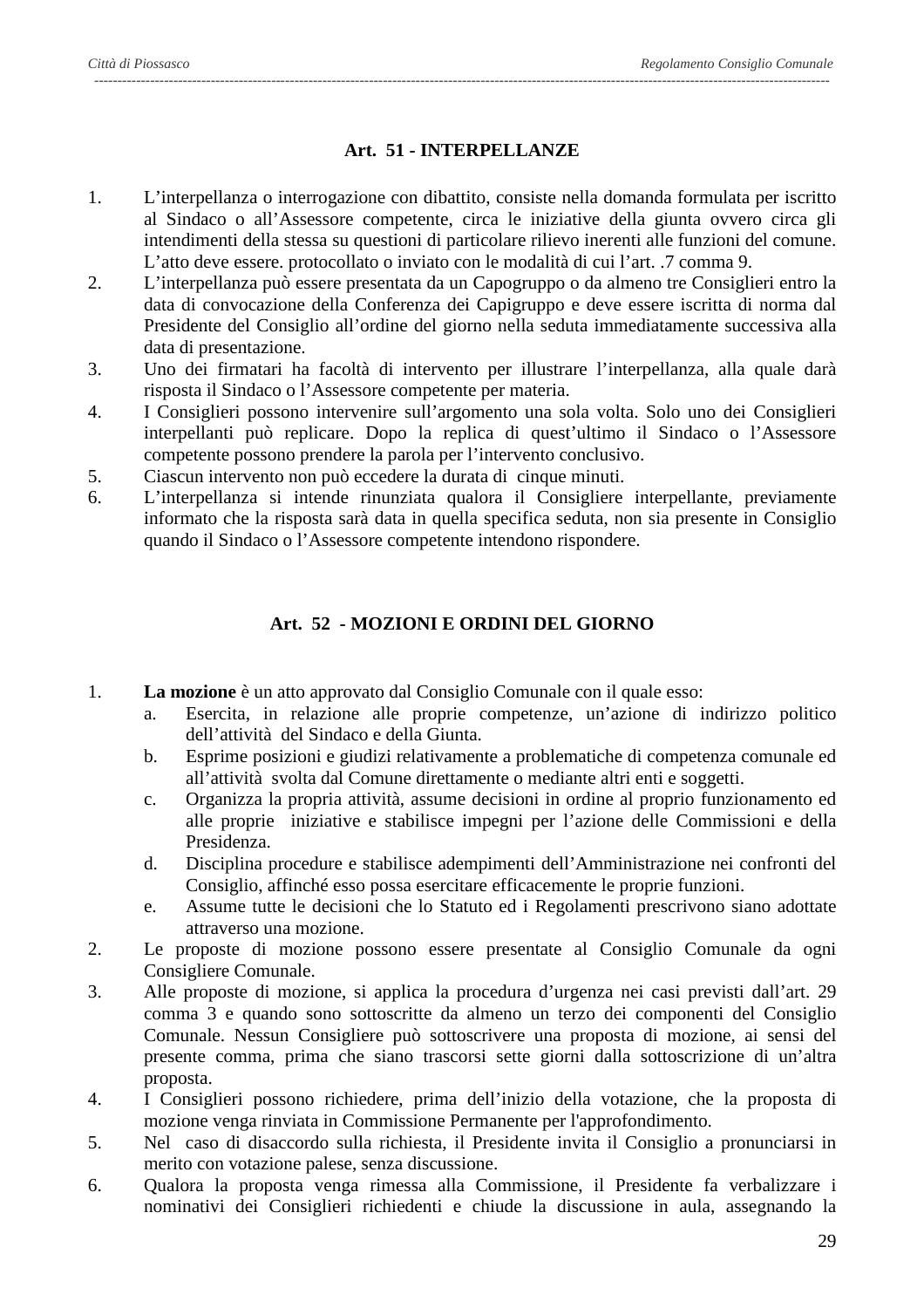proposta di mozione alla Commissione competente, definendo il termine massimo entro il quale l'esame deve essere concluso. In assenza di determinazione, il termine si intende entro il successivo Consiglio Comunale.

7. **L'ordine del giorno** è l'atto approvato dal Consiglio Comunale, con il quale esso esprime la propria posizione o formula proposte e richieste, su questioni di rilevante interesse pubblico, esulanti la competenza amministrativa del Comune.

*--------------------------------------------------------------------------------------------------------------------------------------------------------------*

- 8. La proposta di ordine del giorno è presentata, in forma scritta e sottoscritta da uno o più Consiglieri proponenti, al Presidente del Consiglio Comunale che la trasmette immediatamente al Sindaco, inviandone copia a tutti i Capigruppo.
- 9. Le proposte di ordine del giorno sono presentate al Presidente del Consiglio che le inserisce all'ordine del giorno del Consiglio entro i termini previsti dal Regolamento.
- 10. Le mozioni e gli ordini del giorno sono discussi e sottoposti all'approvazione del Consiglio nelle forme previste per la votazione delle deliberazioni.
- 11. Sulle mozioni e ordini del giorno possono essere presentanti emendamenti e subemendamenti.
- 12. Più mozioni e ordini del giorno distinti, ma attinenti allo stesso oggetto, sono trattati congiuntamente.
- 13. Un proponente per ciascuna di esse, di norma il primo firmatario, ne illustra all'inizio le motivazioni ed i fini ed ha diritto di replica prima delle votazioni finali.
- 14. Le mozioni e gli ordini del giorno vengono posti in votazione nell'ordine di presentazione.
- 15. La votazione dei sub-emendamenti e degli emendamenti precede la votazione del documento complessivo.

#### **Art. 53 - MOZIONE DI SFIDUCIA**

La mozione di sfiducia nei confronti della Giunta è disciplinata dall'art. 52 del TUEL 267/2000.

# **CAPO III - VOTAZIONI**

#### **Art. 54- MODALITÀ GENERALI**

- 1. Le deliberazioni sono adottate con il voto favorevole della maggioranza assoluta dei votanti, fatti salvi i casi in cui una maggioranza qualificata sia richiesta dalla Legge o dallo Statuto o dal presente Regolamento.
- 2. La maggioranza assoluta corrisponde alla metà più uno dei votanti e non si tiene conto dei Consiglieri che hanno dichiarato di astenersi o che debbono astenersi perché interessati alla proposta di deliberazione.
- 3. Quando il numero dei votanti è dispari, per una maggioranza assoluta si intende il numero che moltiplicato per due supera di uno il numero dei votanti.
- 4. Nel caso di votazioni riguardanti la designazione di persone, risulta eletto il candidato che ha riportato il maggior numero di voti e in caso di parità si procede al ballottaggio, salvo che non sia diversamente disposto da Leggi, Statuti e Regolamenti.
- 5. Il ballottaggio consiste nella concentrazione dei voti sui due candidati che nella precedente votazione libera hanno riportato parità di voti. Risulta nominato il candidato che ha riportato il maggior numero di voti.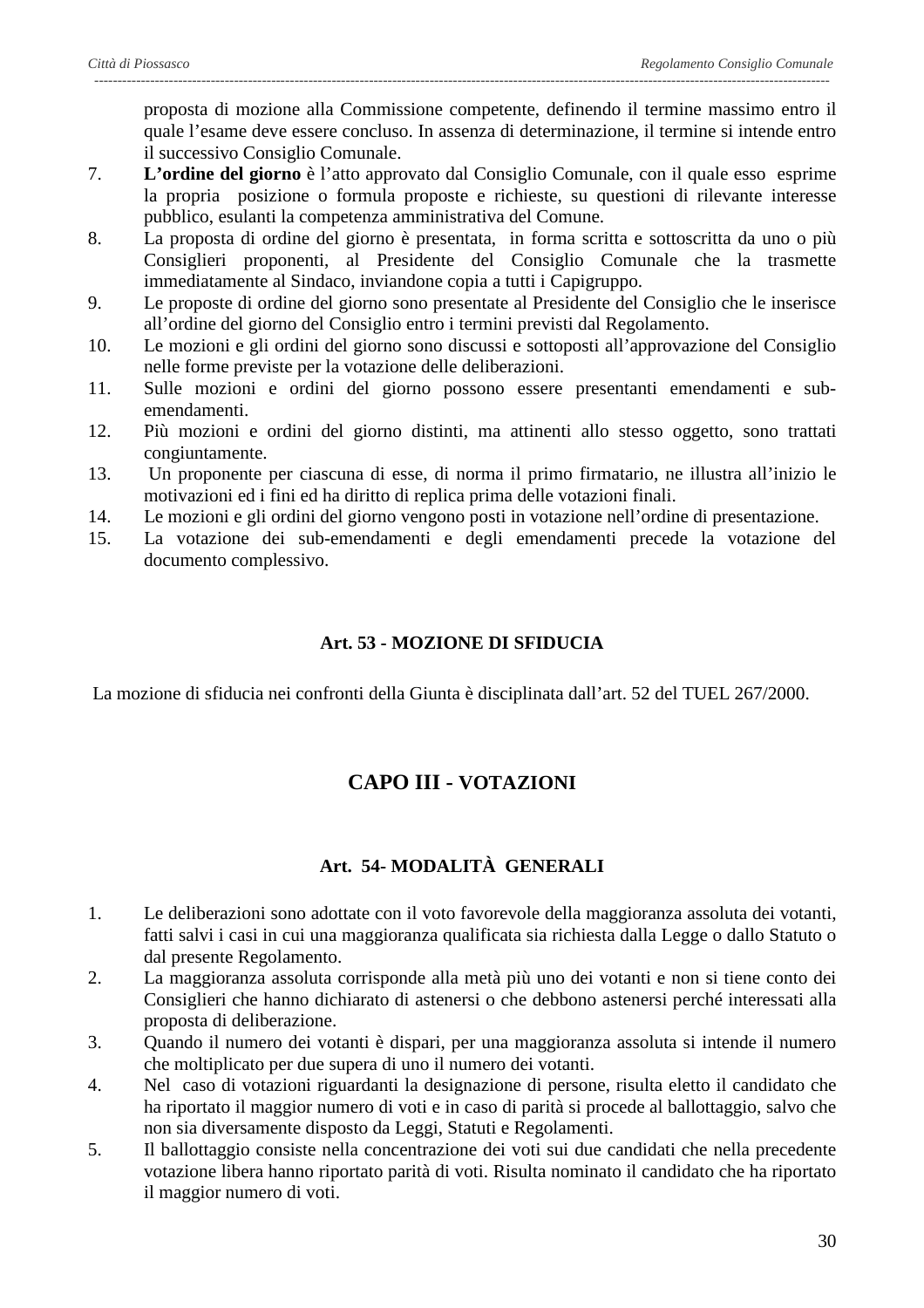6. Per la votazione di provvedimenti complessi, composti di varie parti, di articoli o di commi, il Presidente, direttamente o quando l'abbia richiesto un terzo dei Consiglieri, procede per divisione, mettendo ai voti ciascuna parte, nell'ordine dello schema dell'atto deliberativo. In tali casi, al termine delle singole votazioni, si passa alla votazione, nella sua globalità, del testo risultante dalle votazioni parziali.

*--------------------------------------------------------------------------------------------------------------------------------------------------------------*

- 7. Il voto contrario del Consiglio ad una proposta del Sindaco o dell'Assessore competente per materia, non comporta le dimissioni dalla carica del Sindaco o dell'Assessore proponente.
- 8. In conclusione su ogni argomento l'ordine della votazione è il seguente:
	- a. Votazione su questione pregiudiziale o sospensiva.
	- b.Votazione degli emendamenti soppressivi, sostitutivi e aggiuntivi, eventualmente per divisione del testo.
	- c. Votazione del testo definitivo.
- 9. Per i Bilanci le votazioni avvengono con le seguenti modalità:
	- a. Discussione generale.
	- b. Votazione del bilancio annuale sulle eventuali proposte di modifica di singoli capitoli o di singoli interventi presentate dai Consiglieri.
	- c. Votazione del Bilancio Annuale, corredato dalla Relazione Previsionale e Programmatica, dal Bilancio Pluriennale e dalle altre determinazioni comprese nello schema di deliberazione proposto dalla Giunta, con le modificazioni, sia al Bilancio che alla deliberazione, conseguenti all'approvazione preliminare delle eventuali variazioni.
- 10. Quando è iniziata la votazione non è più consentito effettuare interventi. Sono consentiti solo brevissimi richiami al Regolamento sulle modalità delle votazioni in corso.

#### **Art. 55 - ASTENSIONE OBBLIGATORIE E FACOLTATIVE**

- 1. Un Consigliere, a norma di Legge, deve obbligatoriamente astenersi dal prendere parte alla discussione e alla votazione delle proposte di deliberazione, qualora sussista una correlazione immediata e diretta fra il contenuto della deliberazione e suoi specifici interessi o di suoi parenti o affini, fino al quarto grado.
- 2. L'obbligo di astensione non si applica ai provvedimenti normativi o di carattere generale, in applicazione dell'art.78 comma 2 del T.U.E.L. 267/2000.
- 3. I Consiglieri che, per propria scelta, dichiarano di astenersi dal voto si computano nel numero dei presenti, necessari a rendere legale l'adunanza, ma non nel numero dei votanti.
- 4. Il Consigliere che ha intenzione di astenersi dalle votazioni segrete deve dichiararlo prima che queste abbiano inizio.

#### **Art. 56 - VOTAZIONE IN FORMA PALESE**

- 1. Le votazioni sono di norma palesi. Esse hanno luogo per alzata di mano o per appello nominale. Il Presidente pone ai voti il provvedimento proposto, invitando prima a votare i favorevoli, dopo i contrari ed infine gli astenuti.
- 2. Si procede alla votazione per appello nominale quando è prescritto dalla Legge o lo disponga il Presidente del Consiglio oppure lo richieda almeno un terzo dei Consiglieri, prima che abbia inizio la votazione con altra modalità.
- 3. Per questa forma di votazione per appello nominale, il Presidente precisa il significato del sì e del no alla proposta di deliberazione, fa l'appello, al quale i Consiglieri rispondono ad alta voce e annuncia il risultato.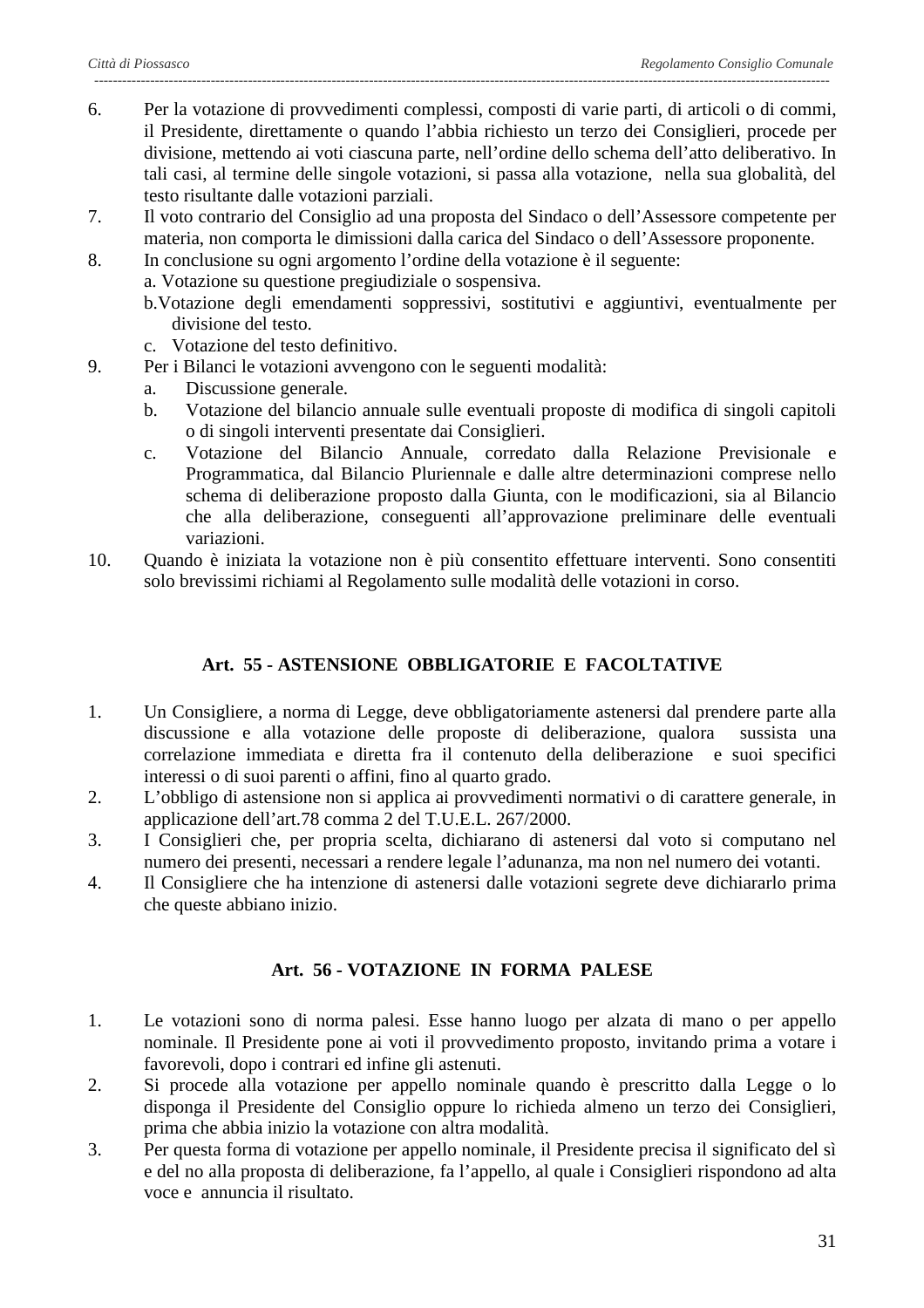4. Il voto per alzata di mano è soggetto a controprova se un Consigliere lo richiede immediatamente dopo la proclamazione del risultato e comunque prima che si passi ad altro argomento all'ordine del giorno del Consiglio.

*--------------------------------------------------------------------------------------------------------------------------------------------------------------*

#### **Art. 57 - VOTAZIONE SEGRETA**

- 1. La votazione è segreta nel caso di designazione, nomina o revoca dei rappresentanti del Consiglio presso enti, aziende ed istituzioni.
- 2. La votazione può essere segreta per decisione del Presidente o per richiesta di almeno tre Consiglieri, qualora le deliberazioni comportino la necessità di formulare dei giudizi, valutazioni e apprezzamenti su qualità morali o capacità professionali di persone.
- 3. Le votazioni a scrutinio segreto si eseguono su scheda bianca, scrivendo il cognome (o aggiungendo il nome quando si rende necessario) della persona proposta per la designazione o per la revoca.
- 4. Le schede bianche, le nulle e quelle illeggibili sono computate nel numero dei votanti, per determinare il quorum della maggioranza assoluta dei voti.
- 5. Quando la Legge, gli Statuti o i Regolamenti stabiliscono che fra i nominandi deve esservi una rappresentanza della maggioranza e della minoranza e non sono precisate espressamente le norme che disciplinano l'elezione, il Presidente stabilisce le modalità della votazione, in modo da assicurare tali rappresentanze. Ciascun Consigliere può essere invitato a votare un solo nome o un numero limitato di nominativi, restando eletti coloro che riportano il maggior numero di voti.

#### **Art. 58 - ESITO DELLA VOTAZIONE**

- 1. Terminata la votazione, il Presidente del Consiglio ne annuncia l'esito.
- 2. Se il numero dei voti espresso è diverso dal numero dei Consiglieri votanti, il Presidente del Consiglio annulla la votazione e ne dispone la ripetizione.
- 3. Nel caso di parità di voti la proposta non è approvata. Non è preclusa però la possibilità di rinnovazione del voto nella stessa seduta.
- 4. Nella stessa adunanza una deliberazione non approvata nella seconda votazione o respinta nella prima, non può essere ulteriormente oggetto di discussione e di informazione salvo nei casi espressamente previsti dalla legge o dallo statuto. La delibera può essere riproposta al Consiglio Comunale nell'adunanza successiva.
- 5. Qualora sorgano contestazioni circa i risultati e la validità della votazione, su di essa il Consiglio decide, seduta stante, con votazione palese, a maggioranza assoluta dei votanti.
- 6. Il Presidente concede la parola solo al Consigliere che solleva la contestazione e ad un altro per opporsi, per non di più di tre minuti ciascuno.
- 7. Dopo l'annuncio dell'esito della votazione il Presidente conclude il suo intervento con la formula "Il Consiglio ha approvato" oppure "Il Consiglio non ha approvato".
- 8. Nei casi di urgenza, immediatamente dopo l'approvazione della proposta all'ordine del giorno, il Consiglio può dichiararla immediatamente esecutiva, con votazione separata espressa in forma palese e a maggioranza dei votanti.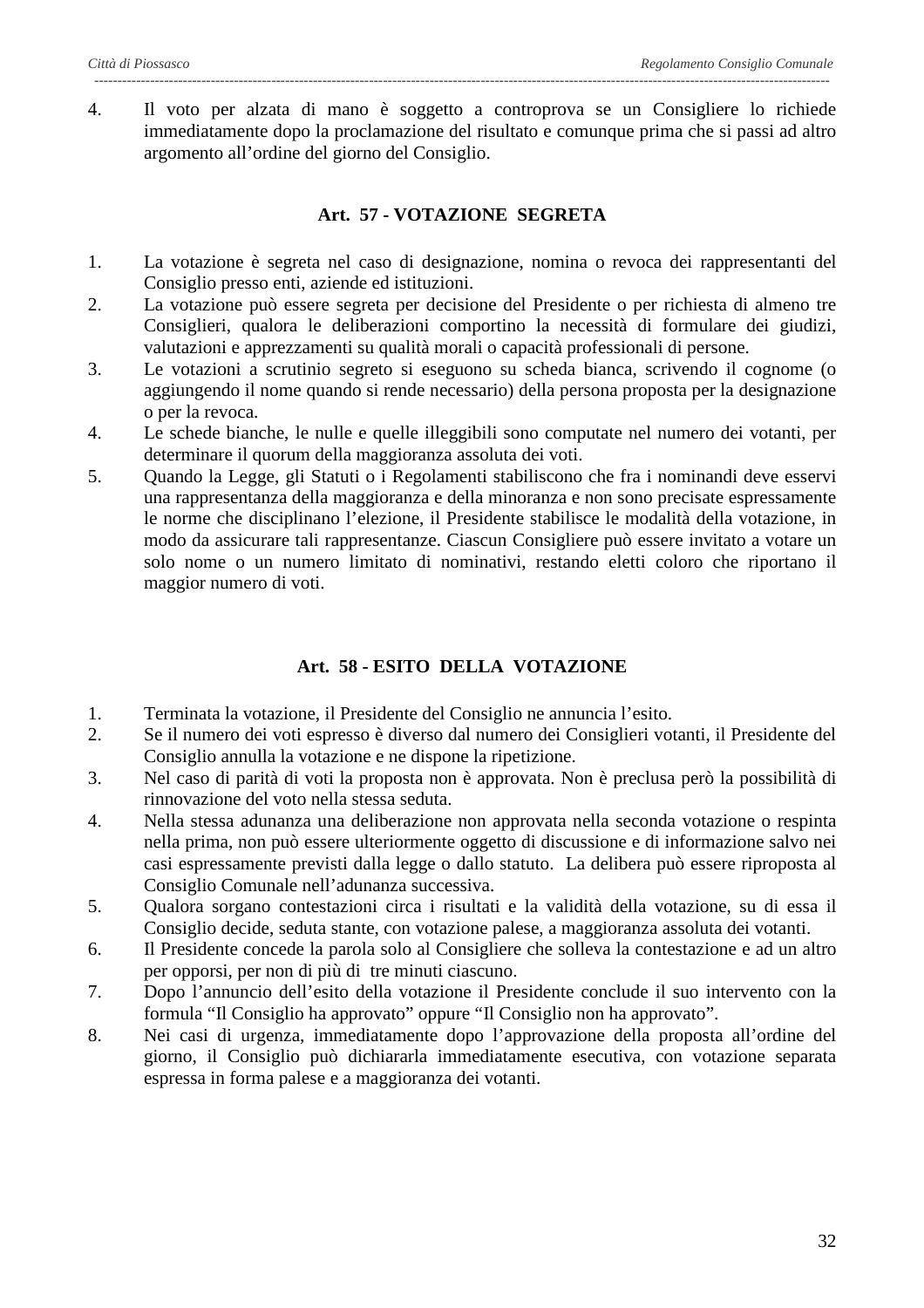# *--------------------------------------------------------------------------------------------------------------------------------------------------------------* **Art. 59 - SCELTA DEGLI SCRUTATORI**

- 1. All'inizio o nel corso della seduta, qualora si debba procedere con votazione a scrutinio segreto, il Presidente sceglierà, tra i componenti del Consiglio Comunale, tre Consiglieri, ciascuno appartenente a Gruppi Consiliari diversi e di cui almeno uno in rappresentanza della minoranza, destinati a svolgere le mansioni di scrutatori per tutte le votazioni segrete della seduta stessa, salvo i casi in cui uno scrutatore si assenti, ovvero sia direttamente designato o proposto per la nomina o per la revoca. In tal caso si procede alla sua sostituzione.
- 2. Gli scrutatori accertano il risultato della prova e nel caso in cui la votazione fosse dubbia, il Presidente procederà a nuova votazione.

# **CAPO IV - IL SEGRETARIO GENERALE**

#### **Art. 60 - PARTECIPAZIONE DEL SEGRETARIO ALL'ADUNANZA**

- 1. Alle sedute del Consiglio, ad eccezione di quelle "aperte", partecipa di diritto il Segretario Generale, con funzioni consultive, referenti e di assistenza tecnica giuridica. Egli può chiedere al Presidente di intervenire.
- 2. Su richiesta di un Consigliere, e comunque su autorizzazione del Presidente, il Segretario può essere coinvolto nella discussione dei singoli provvedimenti da adottare per quanto riguarda la legittimità degli atti, compreso il parere, già sottoscritto dai funzionari, in ordine alla regolarità tecnica e qualora l'atto comporti impegno di spesa o diminuzione di entrata, in ordine anche a quello contabile.
- 3. Il Presidente, quando lo ritenga opportuno o su richiesta di un Consigliere, può invitare il Segretario Generale a intervenire per puntualizzare specifici aspetti inerenti all'Organizzazione comunale.
- 4. In caso di assenza e di impedimenti improvvisi del Segretario Generale, è sostituito da altro funzionario o dal Consigliere più giovane di età, limitatamente alle funzioni di verbalizzazione.

#### **Art. 61- VERBALI DELLE ADUNANZE**

- 1. Per attestare quanto è stato discusso e deliberato dal Consiglio è redatto un verbale da parte della Segreteria Generale, lo stesso è sottoscritto dal Presidente del Consiglio e dal Segretario Generale.
- 2. Il verbale deve, esplicitamente riportare l'anno, il mese, il giorno, l'ora e il luogo dell'adunanza e se la seduta è stata indetta in prima o in seconda convocazione
- 3. Il verbale delle adunanze, redatto sulla base di registrazioni effettuate nel corso delle sedute, deve riportare per ogni delibera i punti principali della discussione e il testo scritto degli interventi dei Consiglieri che ne hanno fatto richiesta. Di norma il verbale conterrà anche il testo degli altri interventi effettuati nel corso dell'Adunanza, che sarà allegato dopo regolare trascrizione.
- 4. Nel verbale delle deliberazioni devono essere specificati i nomi dei Consiglieri presenti alle votazioni, di coloro che si sono astenuti e di coloro che hanno espresso il voto contrario. Di quelli assenti, se giustificati o no.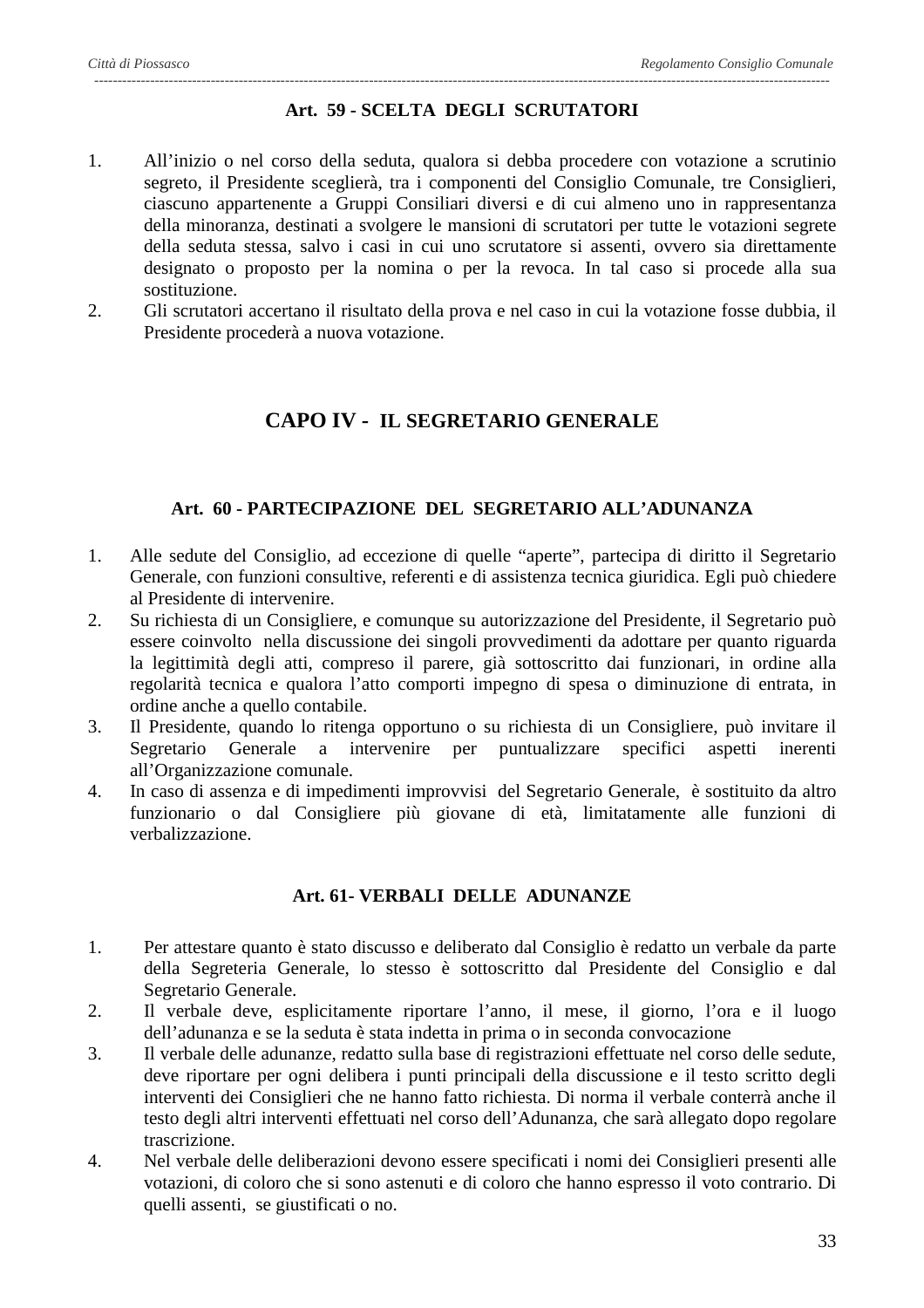5. Il verbale deve indicare se si è proceduto a votazione segreta oppure in seduta non pubblica, nonché l'eventuale dichiarazione, con relativa separata votazione, di immediata eseguibilità della deliberazione.

*--------------------------------------------------------------------------------------------------------------------------------------------------------------*

- 6. Eventuali ingiurie, allusioni o dichiarazioni offensive o diffamatorie non devono essere riportate a verbale. Se però il Consigliere che si ritiene offeso ne fa richiesta nel corso dell'adunanza, le stesse sono iscritte a verbale.
- 7. I verbali sono depositati nella Segreteria Generale a disposizione dei Consiglieri che vogliono prenderne visione e sono pubblici.
- 8. I verbali delle sedute si intendono definitivi se nessun Consigliere solleva obiezioni o richieste di rettifiche, anche per soli errori materiali, nel corso della seduta che prevede "approvazione verbali della seduta precedente". In caso di avvenuta rettifica sempre che si tratti di errore materiale, il Segretario Generale può esprimere nel medesimo verbale il proprio parere sulle modifiche introdotte dal Consigliere o dall'Assessore ovvero dal Sindaco o dal Presidente del Consiglio.
- 9. Il verbali delle adunanze segrete sono approvati nuovamente in seduta segreta.

# **TITOLO V - ATTIVITA' DELLE COMMISSIONI**

#### **Art. 62 - CONVOCAZIONE E ORDINI DEL GIORNO DELLE COMMISSIONI COMUNALI PERMANENTI**

- 1. Le adunanze delle Commissioni Consiliari Permanenti sono convocate dal proprio Presidente che ne stabilisce l'ordine del giorno, nel rispetto di quanto stabilito dallo Statuto e dal Regolamento e ne coordina i lavori.
- 2. Le adunanze delle Commissioni Consiliari Permanenti sono convocate con avviso scritto, contenente l'indicazione del giorno, dell'ora, del luogo ove si tiene la riunione e dell'ordine del giorno da trattare, da recapitarsi con almeno tre giorni di anticipo, riducibili a ventiquattro ore per motivate ragioni d'urgenza, ai componenti delle Commissioni al loro domicilio o attraverso posta elettronica all'indirizzo depositato dai Consiglieri, previo avviso telefonico.
- 3. Salvo specifica autorizzazione del Presidente del Consiglio le Commissioni Consiliari Permanenti non si riuniscono nei giorni in cui è convocata la riunione del Consiglio Comunale.
- 4. Copia della convocazione e dell'ordine del giorno delle adunanze è inviata al Presidente del Consiglio Comunale, al Vice-Presidente, al Sindaco, agli Assessori, ai Capigruppo Consiliari, al Segretario Generale e ai Dirigenti dei Settori delle materie da trattare.
- 5. Il Presidente è tenuto, entro quindici giorni, a convocare la Commissione su un determinato argomento oppure a inserire un tema al primo punto all'ordine del giorno della seduta già convocata, quando gli sia richiesto in forma scritta, dal Presidente del Consiglio Comunale o dai Consiglieri componenti della Commissione che rappresentino la maggioranza dei seggi del Consiglio Comunale.
- 6. Qualora siano trascorsi quindici giorni da quando una proposta di delibera, di mozione o di ordine del giorno è stata assegnata all'esame di una Commissione, senza che essa sia stata inserita nell'ordine del giorno, a richiesta, deve essere inserita all'ordine del giorno di una seduta che si svolga entro cinque giorni.
- 7. Qualora il Presidente di una Commissione non provveda a convocarla in termini utili per ottemperare a quanto stabilito dal Regolamento, il Presidente del Consiglio può invitarlo a provvedere entro cinque giorni e, ove persista l'inadempienza, convocare la Commissione in sua vece.